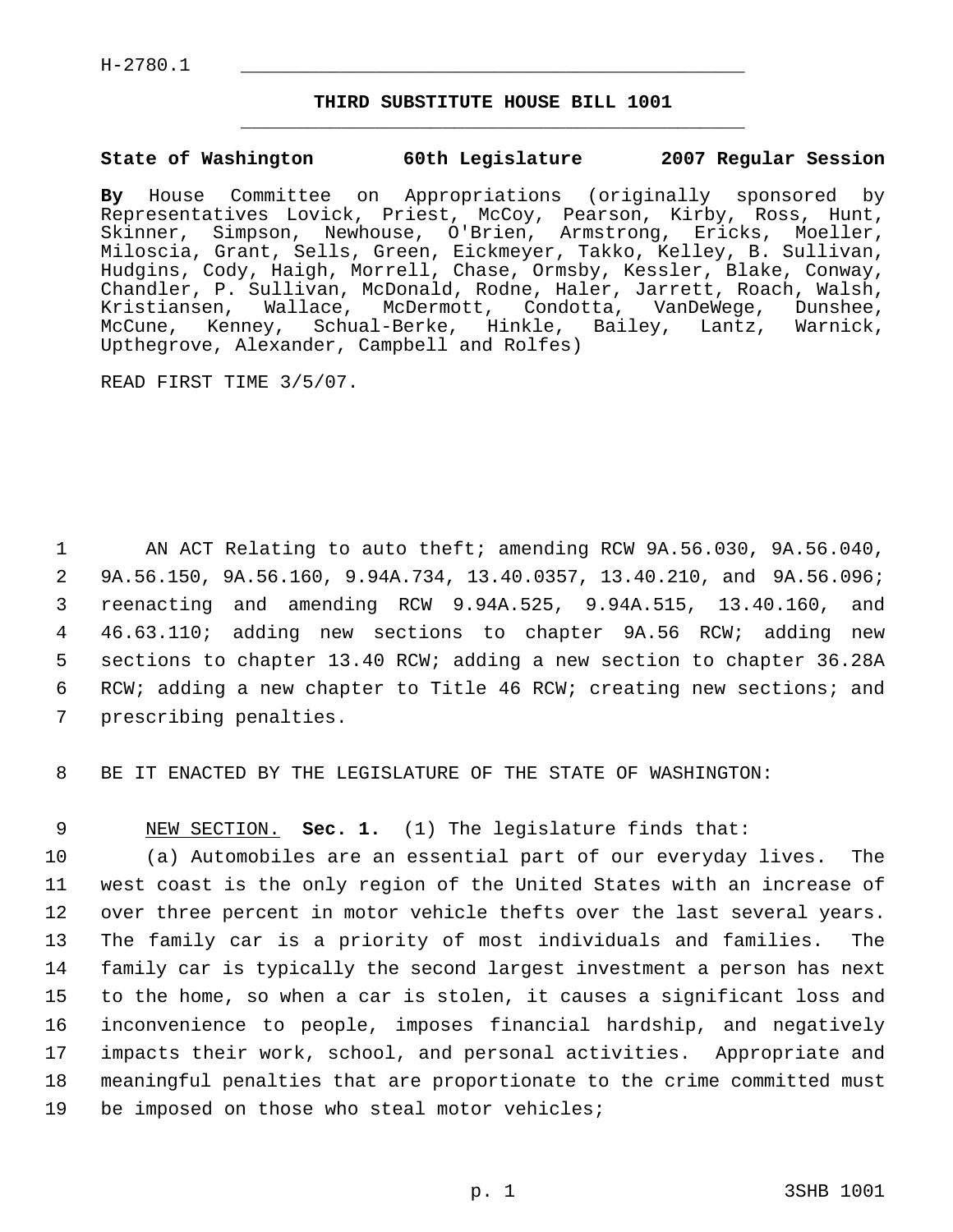(b) In Washington, more than one car is stolen every eleven minutes, one hundred thirty-eight cars are stolen every day, someone's car has a one in one hundred seventy-nine chance of being stolen, and more vehicles were stolen in 2005 than in any other previous year. Since 1994, auto theft has increased over fifty-five percent, while other property crimes like burglary are on the decline or holding steady. The national crime insurance bureau reports that Seattle and Tacoma ranked in the top ten places for the most auto thefts, ninth and tenth respectively, in 2004. In 2005, over fifty thousand auto thefts were reported costing Washington citizens more than three hundred twenty-five million dollars in higher insurance rates and lost vehicles. Nearly eighty percent of these crimes occurred in the central Puget Sound region consisting of the heavily populated areas of King, Pierce, and Snohomish counties;

 (c) Law enforcement has determined that auto theft, along with all the grief it causes the immediate victims, is linked more and more to offenders engaged in other crimes. Many stolen vehicles are used by criminals involved in such crimes as robbery, burglary, and assault. In addition, many people who are stopped in stolen vehicles are found to possess the personal identification of other persons, or to possess methamphetamine, precursors to methamphetamine, or equipment used to cook methamphetamine;

 (d) Juveniles account for over half of the reported auto thefts with many of these thefts being their first criminal offense. It is critical that they, along with first time adult offenders, are appropriately punished for their crimes. However, it is also important that first time offenders who qualify receive appropriate counseling treatment for associated problems that may have contributed to the 29 commission of the crime, such as drugs, alcohol, and anger management; and

 (e) A coordinated and concentrated enforcement mechanism is critical to an effective statewide offensive against motor vehicle theft. Such a system provides for better communications between and among law enforcement agencies, more efficient implementation of efforts to discover, track, and arrest auto thieves, quicker recovery, and the return of stolen vehicles, saving millions of dollars in potential loss to victims and their insurers.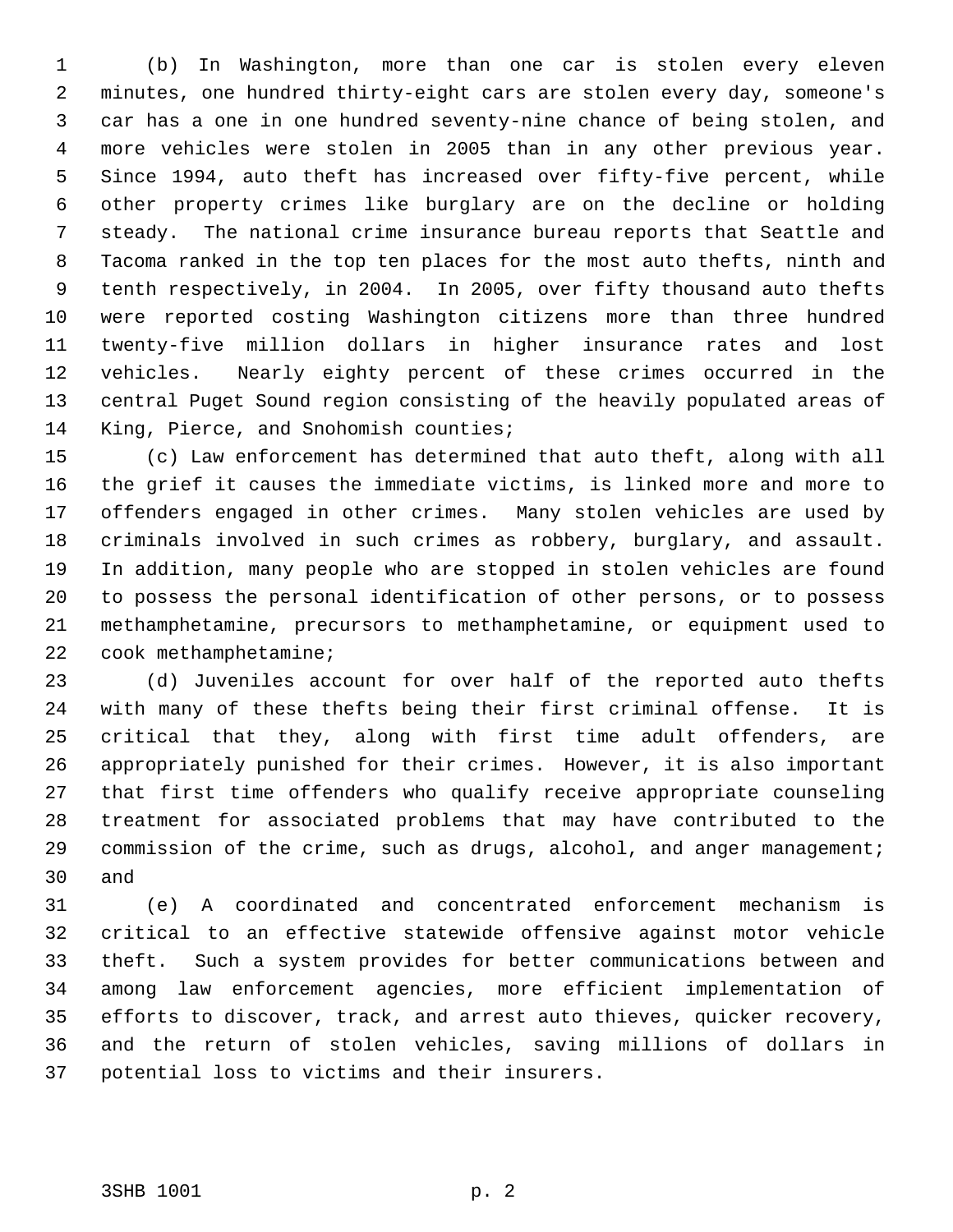(2) It is the intent of this act to deter motor vehicle theft through a statewide cooperative effort by combating motor vehicle theft through tough laws, supporting law enforcement activities, improving enforcement and administration, effective prosecution, public awareness, and meaningful treatment for first time offenders where appropriate. It is also the intent of the legislature to ensure that adequate funding is provided to implement this act in order for real, observable reductions in the number of auto thefts in Washington state.

 NEW SECTION. **Sec. 2.** A new section is added to chapter 9A.56 RCW to read as follows:

 (1) A person is guilty of theft of a motor vehicle if he or she commits theft of a motor vehicle.

(2) Theft of a motor vehicle is a class B felony.

 **Sec. 3.** RCW 9A.56.030 and 2005 c 212 s 2 are each amended to read as follows:

 (1) A person is guilty of theft in the first degree if he or she commits theft of:

 (a) Property or services which exceed(s) one thousand five hundred dollars in value other than a firearm as defined in RCW 9.41.010;

 (b) Property of any value, other than a firearm as defined in RCW 21 9.41.010 or a motor vehicle, taken from the person of another; or

 (c) A search and rescue dog, as defined in RCW 9.91.175, while the search and rescue dog is on duty.

(2) Theft in the first degree is a class B felony.

 **Sec. 4.** RCW 9A.56.040 and 1995 c 129 s 12 are each amended to read as follows:

 (1) A person is guilty of theft in the second degree if he or she commits theft of:

29 (a) Property or services which exceed(s) two hundred  $((\text{and}))$  fifty 30 dollars in value ((other than a firearm as defined in RCW  $9.41.010$ ,)) 31 but does not exceed one thousand five hundred dollars in value, other than a firearm as defined in RCW 9.41.010 or a motor vehicle; or

 (b) A public record, writing, or instrument kept, filed, or deposited according to law with or in the keeping of any public office or public servant; or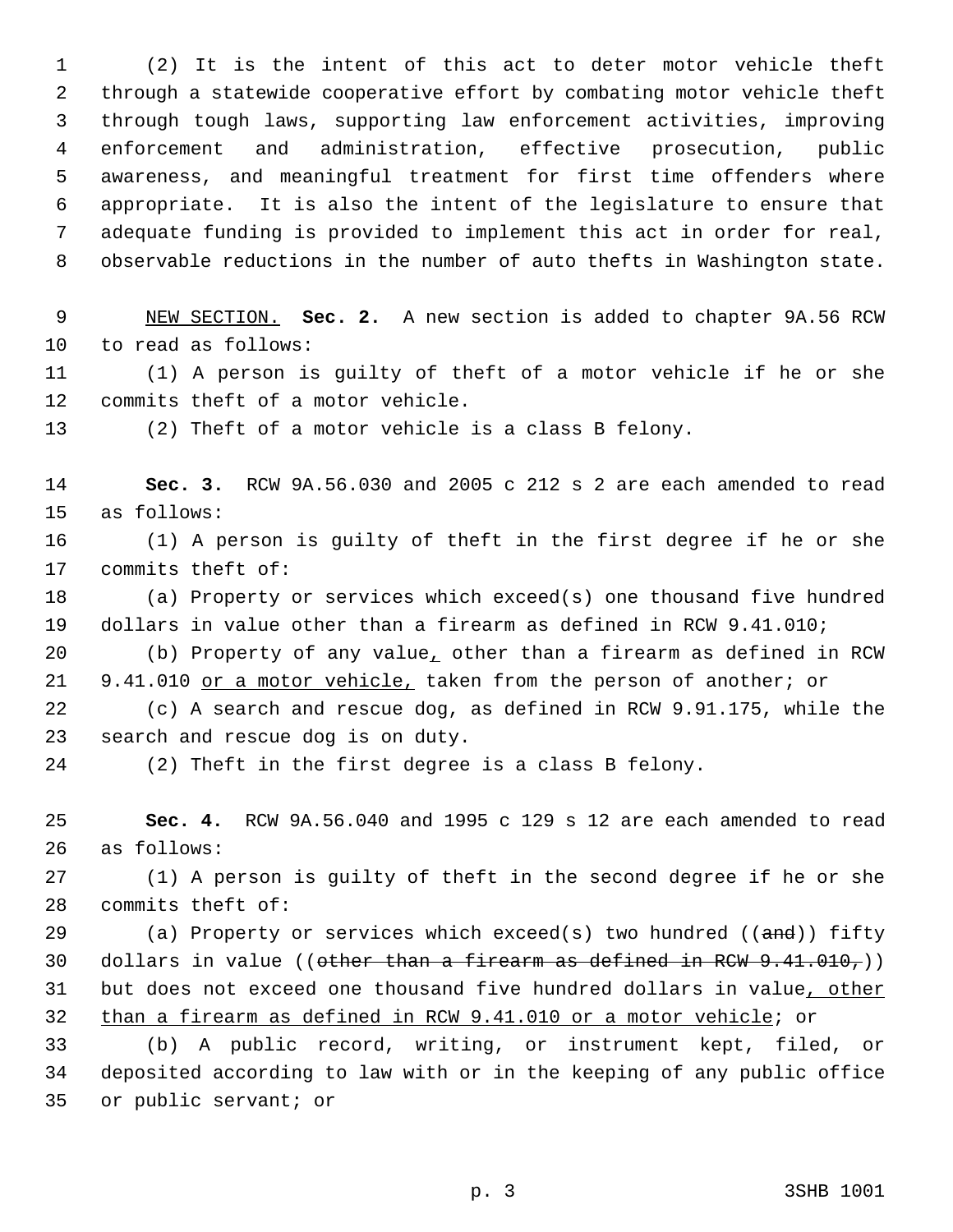1 (c) An access device(( $\dot{\tau}$  or

 (d) A motor vehicle, of a value less than one thousand five hundred dollars)).

(2) Theft in the second degree is a class C felony.

 NEW SECTION. **Sec. 5.** A new section is added to chapter 9A.56 RCW to read as follows:

 (1) A person is guilty of possession of a stolen vehicle if he or she possess a stolen motor vehicle.

(2) Possession of a stolen motor vehicle is a class B felony.

 **Sec. 6.** RCW 9A.56.150 and 1995 c 129 s 14 are each amended to read as follows:

 (1) A person is guilty of possessing stolen property in the first 13 degree if he or she possesses stolen property, other than a firearm as 14 defined in RCW 9.41.010 or a motor vehicle, which exceeds one thousand five hundred dollars in value.

 (2) Possessing stolen property in the first degree is a class B felony.

 **Sec. 7.** RCW 9A.56.160 and 1995 c 129 s 15 are each amended to read as follows:

 (1) A person is guilty of possessing stolen property in the second degree if:

 (a) He or she possesses stolen property, other than a firearm as 23 defined in RCW 9.41.010 or a motor vehicle, which exceeds two hundred fifty dollars in value but does not exceed one thousand five hundred dollars in value; or

 (b) He or she possesses a stolen public record, writing or instrument kept, filed, or deposited according to law; or

28 (c) He or she possesses a stolen access device( $\overline{(-\text{or}]}$ 

29  $(d)$  He or she possesses a stolen motor vehicle of a value less than one thousand five hundred dollars)).

 (2) Possessing stolen property in the second degree is a class C felony.

 **Sec. 8.** RCW 9.94A.525 and 2006 c 128 s 6 and 2006 c 73 s 7 are each reenacted and amended to read as follows: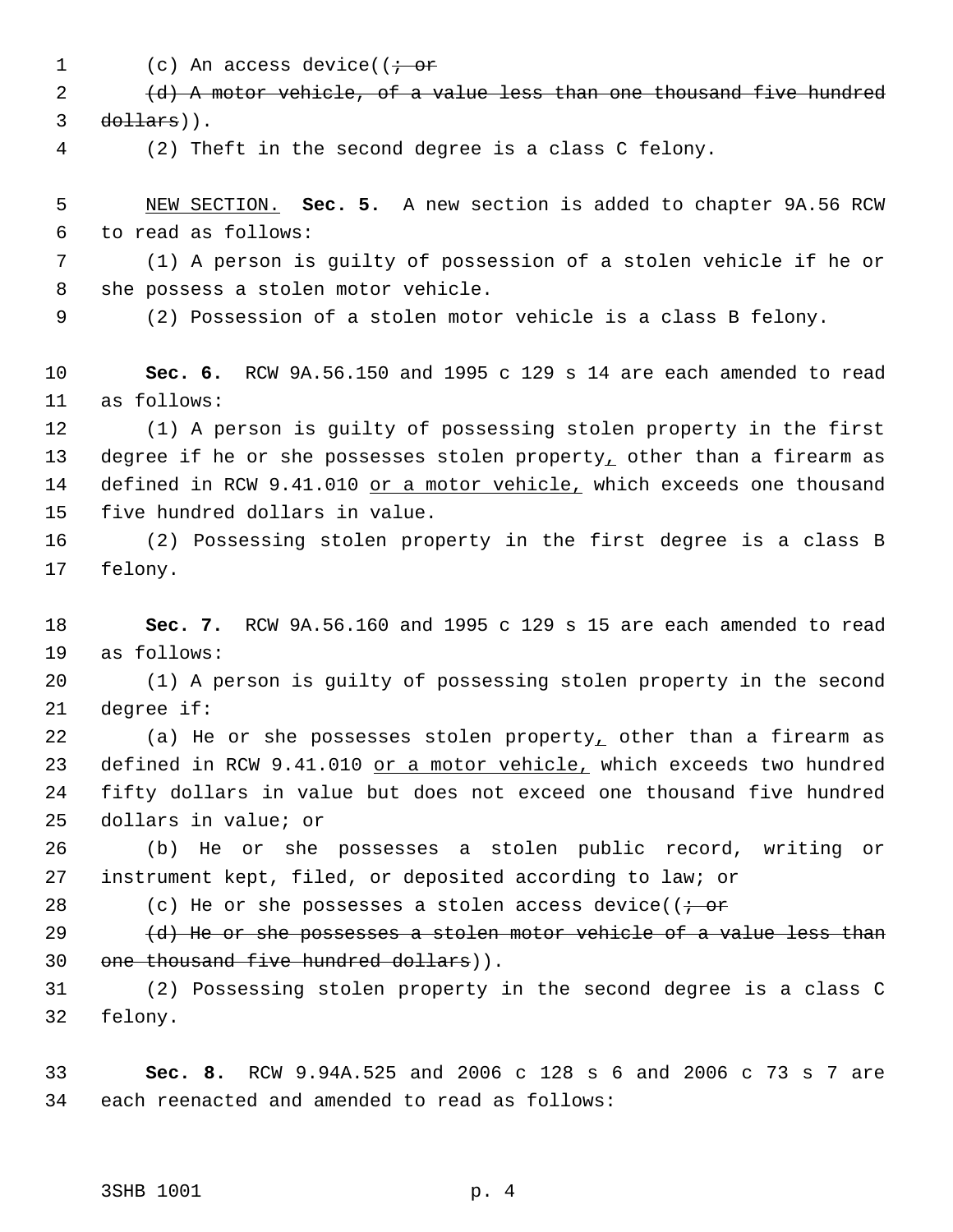The offender score is measured on the horizontal axis of the sentencing grid. The offender score rules are as follows:

 The offender score is the sum of points accrued under this section rounded down to the nearest whole number.

 (1) A prior conviction is a conviction which exists before the date of sentencing for the offense for which the offender score is being computed. Convictions entered or sentenced on the same date as the conviction for which the offender score is being computed shall be deemed "other current offenses" within the meaning of RCW 9.94A.589.

 (2)(a) Class A and sex prior felony convictions shall always be included in the offender score.

 (b) Class B prior felony convictions other than sex offenses shall not be included in the offender score, if since the last date of release from confinement (including full-time residential treatment) pursuant to a felony conviction, if any, or entry of judgment and sentence, the offender had spent ten consecutive years in the community without committing any crime that subsequently results in a conviction.

 (c) Except as provided in (e) of this subsection, class C prior felony convictions other than sex offenses shall not be included in the offender score if, since the last date of release from confinement (including full-time residential treatment) pursuant to a felony conviction, if any, or entry of judgment and sentence, the offender had spent five consecutive years in the community without committing any crime that subsequently results in a conviction.

 (d) Except as provided in (e) of this subsection, serious traffic convictions shall not be included in the offender score if, since the last date of release from confinement (including full-time residential treatment) pursuant to a felony conviction, if any, or entry of judgment and sentence, the offender spent five years in the community without committing any crime that subsequently results in a conviction.

 (e) If the present conviction is felony driving while under the influence of intoxicating liquor or any drug (RCW 46.61.502(6)) or felony physical control of a vehicle while under the influence of intoxicating liquor or any drug (RCW 46.61.504(6)), prior convictions of felony driving while under the influence of intoxicating liquor or any drug, felony physical control of a vehicle while under the influence of intoxicating liquor or any drug, and serious traffic offenses shall be included in the offender score if: (i) The prior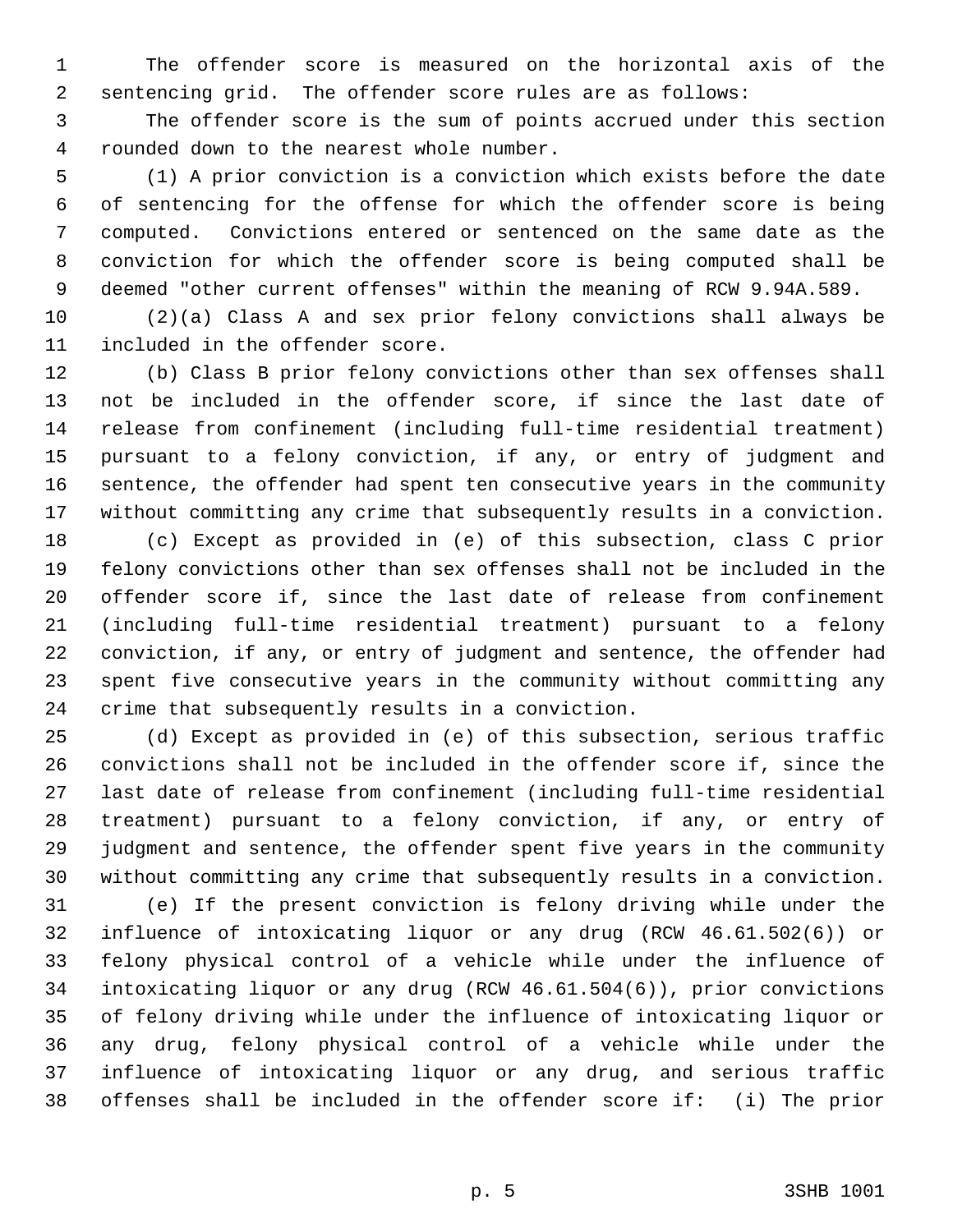convictions were committed within five years since the last date of release from confinement (including full-time residential treatment) or entry of judgment and sentence; or (ii) the prior convictions would be considered "prior offenses within ten years" as defined in RCW 46.61.5055.

 (f) This subsection applies to both adult and juvenile prior convictions.

 (3) Out-of-state convictions for offenses shall be classified according to the comparable offense definitions and sentences provided by Washington law. Federal convictions for offenses shall be classified according to the comparable offense definitions and sentences provided by Washington law. If there is no clearly comparable offense under Washington law or the offense is one that is usually considered subject to exclusive federal jurisdiction, the offense shall be scored as a class C felony equivalent if it was a felony under the relevant federal statute.

 (4) Score prior convictions for felony anticipatory offenses (attempts, criminal solicitations, and criminal conspiracies) the same as if they were convictions for completed offenses.

 (5)(a) In the case of multiple prior convictions, for the purpose of computing the offender score, count all convictions separately, except:

 (i) Prior offenses which were found, under RCW 9.94A.589(1)(a), to encompass the same criminal conduct, shall be counted as one offense, the offense that yields the highest offender score. The current sentencing court shall determine with respect to other prior adult offenses for which sentences were served concurrently or prior juvenile offenses for which sentences were served consecutively, whether those offenses shall be counted as one offense or as separate offenses using the "same criminal conduct" analysis found in RCW 9.94A.589(1)(a), and if the court finds that they shall be counted as one offense, then the offense that yields the highest offender score shall be used. The current sentencing court may presume that such other prior offenses were not the same criminal conduct from sentences imposed on separate dates, or in separate counties or jurisdictions, or in separate complaints, indictments, or informations;

 (ii) In the case of multiple prior convictions for offenses committed before July 1, 1986, for the purpose of computing the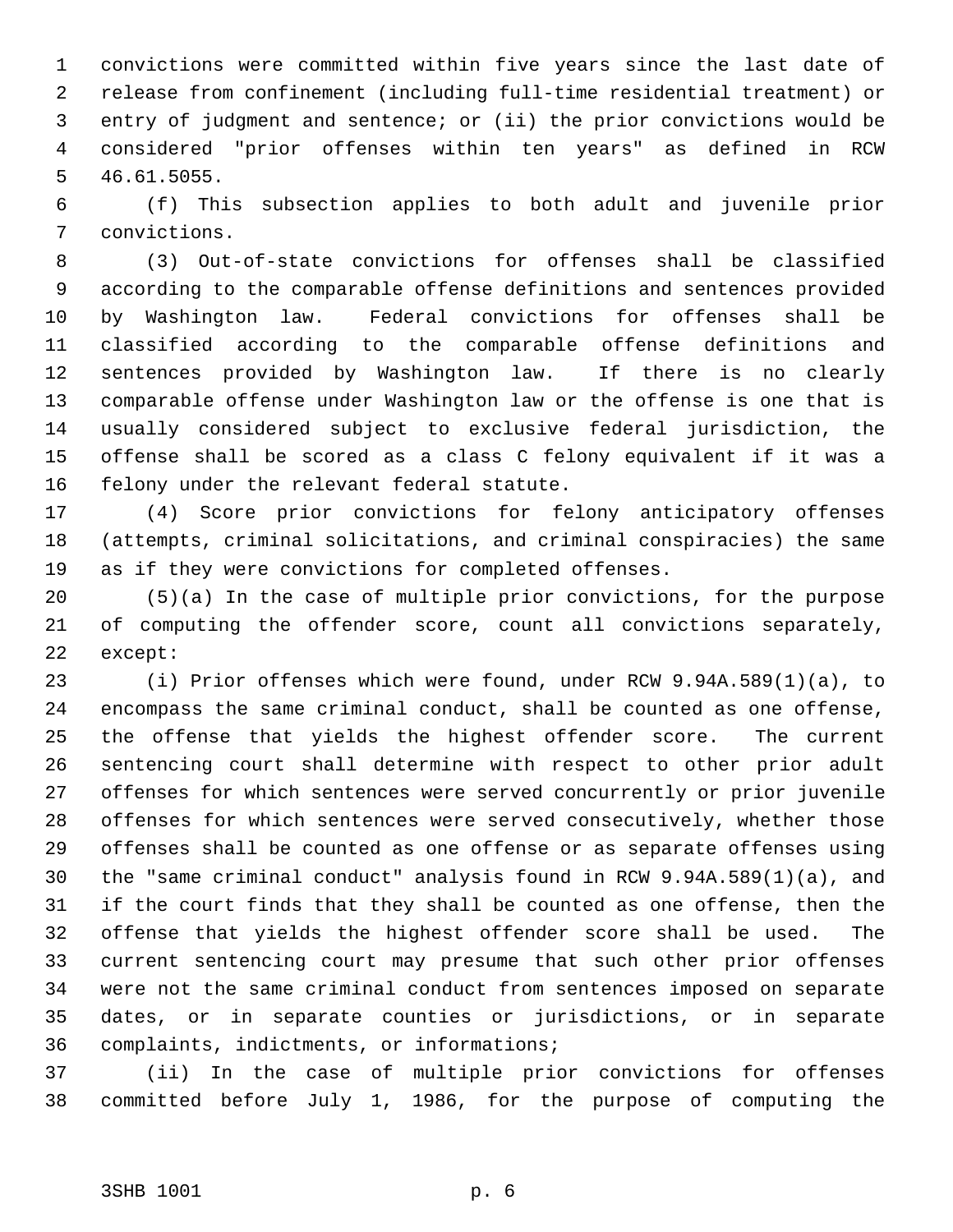offender score, count all adult convictions served concurrently as one offense, and count all juvenile convictions entered on the same date as one offense. Use the conviction for the offense that yields the highest offender score.

 (b) As used in this subsection (5), "served concurrently" means that: (i) The latter sentence was imposed with specific reference to the former; (ii) the concurrent relationship of the sentences was judicially imposed; and (iii) the concurrent timing of the sentences was not the result of a probation or parole revocation on the former offense.

 (6) If the present conviction is one of the anticipatory offenses of criminal attempt, solicitation, or conspiracy, count each prior conviction as if the present conviction were for a completed offense. When these convictions are used as criminal history, score them the same as a completed crime.

 (7) If the present conviction is for a nonviolent offense and not covered by subsection (11) or (12) of this section, count one point for each adult prior felony conviction and one point for each juvenile prior violent felony conviction and 1/2 point for each juvenile prior nonviolent felony conviction.

 (8) If the present conviction is for a violent offense and not covered in subsection (9), (10), (11), or (12) of this section, count two points for each prior adult and juvenile violent felony conviction, one point for each prior adult nonviolent felony conviction, and 1/2 point for each prior juvenile nonviolent felony conviction.

 (9) If the present conviction is for a serious violent offense, count three points for prior adult and juvenile convictions for crimes in this category, two points for each prior adult and juvenile violent conviction (not already counted), one point for each prior adult nonviolent felony conviction, and 1/2 point for each prior juvenile nonviolent felony conviction.

 (10) If the present conviction is for Burglary 1, count prior convictions as in subsection (8) of this section; however count two points for each prior adult Burglary 2 or residential burglary conviction, and one point for each prior juvenile Burglary 2 or residential burglary conviction.

 (11) If the present conviction is for a felony traffic offense count two points for each adult or juvenile prior conviction for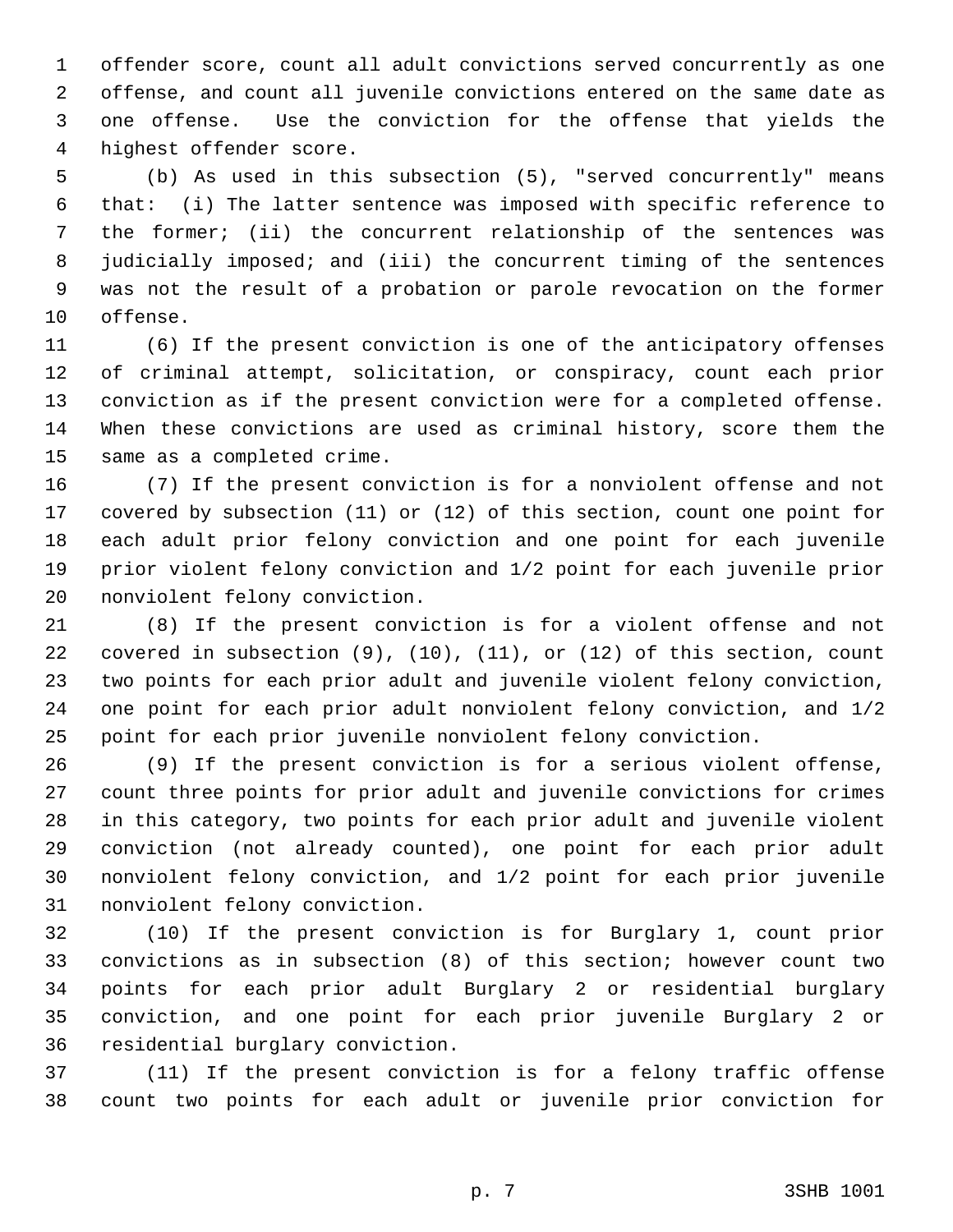Vehicular Homicide or Vehicular Assault; for each felony offense count one point for each adult and 1/2 point for each juvenile prior conviction; for each serious traffic offense, other than those used for an enhancement pursuant to RCW 46.61.520(2), count one point for each adult and 1/2 point for each juvenile prior conviction.

 (12) If the present conviction is for manufacture of methamphetamine count three points for each adult prior manufacture of methamphetamine conviction and two points for each juvenile manufacture of methamphetamine offense. If the present conviction is for a drug offense and the offender has a criminal history that includes a sex offense or serious violent offense, count three points for each adult prior felony drug offense conviction and two points for each juvenile drug offense. All other adult and juvenile felonies are scored as in subsection (8) of this section if the current drug offense is violent, or as in subsection (7) of this section if the current drug offense is nonviolent.

 (13) If the present conviction is for Escape from Community Custody, RCW 72.09.310, count only prior escape convictions in the offender score. Count adult prior escape convictions as one point and juvenile prior escape convictions as 1/2 point.

 (14) If the present conviction is for Escape 1, RCW 9A.76.110, or Escape 2, RCW 9A.76.120, count adult prior convictions as one point and juvenile prior convictions as 1/2 point.

 (15) If the present conviction is for Burglary 2 or residential burglary, count priors as in subsection (7) of this section; however, count two points for each adult and juvenile prior Burglary 1 conviction, two points for each adult prior Burglary 2 or residential burglary conviction, and one point for each juvenile prior Burglary 2 or residential burglary conviction.

 (16) If the present conviction is for a sex offense, count priors as in subsections (7) through (15) of this section; however count three points for each adult and juvenile prior sex offense conviction.

 (17) If the present conviction is for failure to register as a sex offender under RCW 9A.44.130(10), count priors as in subsections (7) through (15) of this section; however count three points for each adult and juvenile prior sex offense conviction, excluding prior convictions for failure to register as a sex offender under RCW 9A.44.130(10), which shall count as one point.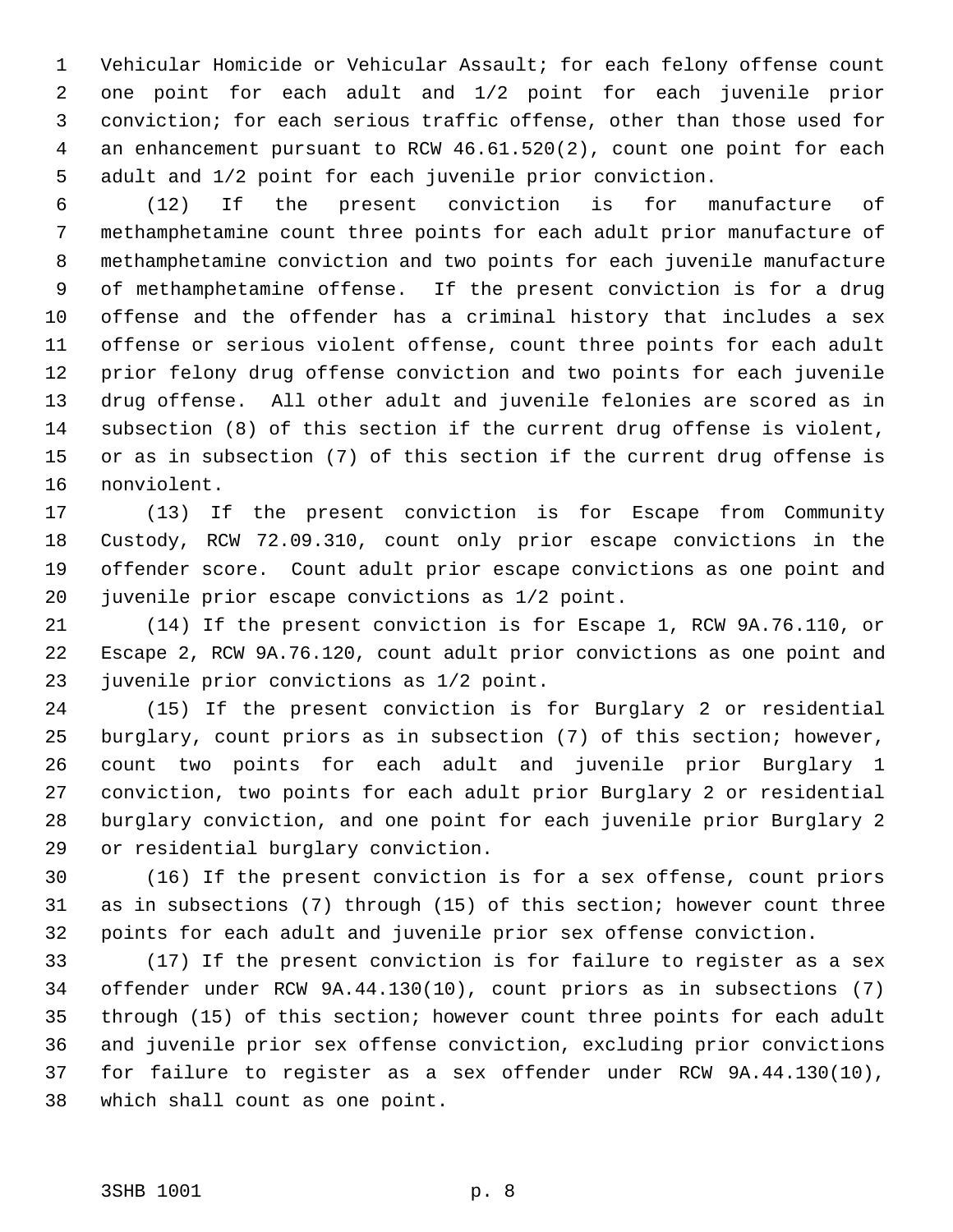(18) If the present conviction is for an offense committed while the offender was under community placement, add one point.

 (19) If the present conviction is for Theft of a Motor Vehicle, Possession of a Stolen Vehicle, Taking a Motor Vehicle Without Permission 1, or Taking a Motor Vehicle Without Permission 2, count priors as in subsections (7) through (18) of this section; however count one point for prior convictions of Vehicle Prowling 2, and three points for each adult and juvenile prior Theft 1 (of a motor vehicle), Theft 2 (of a motor vehicle), Possession of Stolen Property 1 (of a motor vehicle), Possession of Stolen Property 2 (of a motor vehicle), Theft of a Motor Vehicle, Possession of a Stolen Vehicle, Taking a Motor Vehicle Without Permission 1, or Taking a Motor Vehicle Without 13 Permission 2 conviction.

 (20) The fact that a prior conviction was not included in an offender's offender score or criminal history at a previous sentencing shall have no bearing on whether it is included in the criminal history or offender score for the current offense. Accordingly, prior convictions that were not counted in the offender score or included in criminal history under repealed or previous versions of the sentencing reform act shall be included in criminal history and shall count in the offender score if the current version of the sentencing reform act requires including or counting those convictions.

- **Sec. 9.** RCW 9.94A.734 and 2003 c 53 s 62 are each amended to read as follows:
- (1) Home detention may not be imposed for offenders convicted of:
- (a) A violent offense;
- (b) Any sex offense;
- (c) Any drug offense;

 (d) Reckless burning in the first or second degree as defined in RCW 9A.48.040 or 9A.48.050;

- (e) Assault in the third degree as defined in RCW 9A.36.031;
- (f) Assault of a child in the third degree;
- (g) Unlawful imprisonment as defined in RCW 9A.40.040; or

(h) Harassment as defined in RCW 9A.46.020.

 Home detention may be imposed for offenders convicted of possession of a controlled substance under RCW 69.50.4013 or forged prescription for a controlled substance under RCW 69.50.403 if the offender fulfills the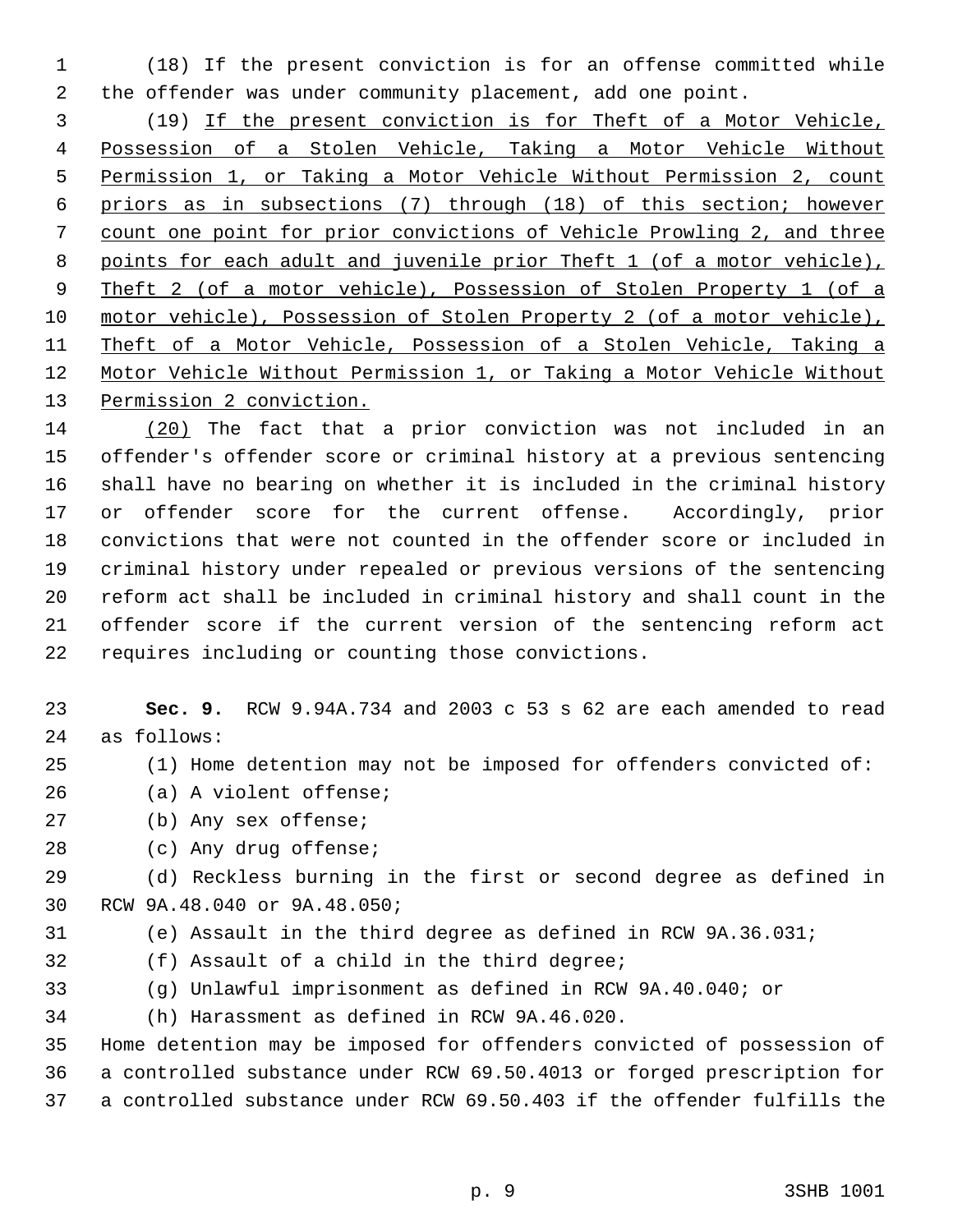participation conditions set forth in this section and is monitored for drug use by a treatment alternatives to street crime program or a comparable court or agency-referred program.

 (2) Home detention may be imposed for offenders convicted of burglary in the second degree as defined in RCW 9A.52.030 or residential burglary conditioned upon the offender:

 (a) Successfully completing twenty-one days in a work release program;

 (b) Having no convictions for burglary in the second degree or residential burglary during the preceding two years and not more than two prior convictions for burglary or residential burglary;

 (c) Having no convictions for a violent felony offense during the preceding two years and not more than two prior convictions for a violent felony offense;

(d) Having no prior charges of escape; and

(e) Fulfilling the other conditions of the home detention program.

 (3) Home detention may be imposed for offenders convicted of taking a motor vehicle without permission in the second degree as defined in RCW 9A.56.075, theft of a motor vehicle as defined under section 2 of 20 this act, or possession of a stolen motor vehicle as defined under section 5 of this act conditioned upon the offender:

 (a) Having no convictions for taking a motor vehicle without permission, theft of a motor vehicle or possession of a stolen motor vehicle during the preceding five years and not more than two prior convictions for taking a motor vehicle without permission, theft of a motor vehicle or possession of a stolen motor vehicle;

 (b) Having no convictions for a violent felony offense during the preceding two years and not more than two prior convictions for a violent felony offense;

(c) Having no prior charges of escape; and

(d) Fulfilling the other conditions of the home detention program.

 (4) Participation in a home detention program shall be conditioned upon:

 (a) The offender obtaining or maintaining current employment or attending a regular course of school study at regularly defined hours, or the offender performing parental duties to offspring or minors normally in the custody of the offender;

(b) Abiding by the rules of the home detention program; and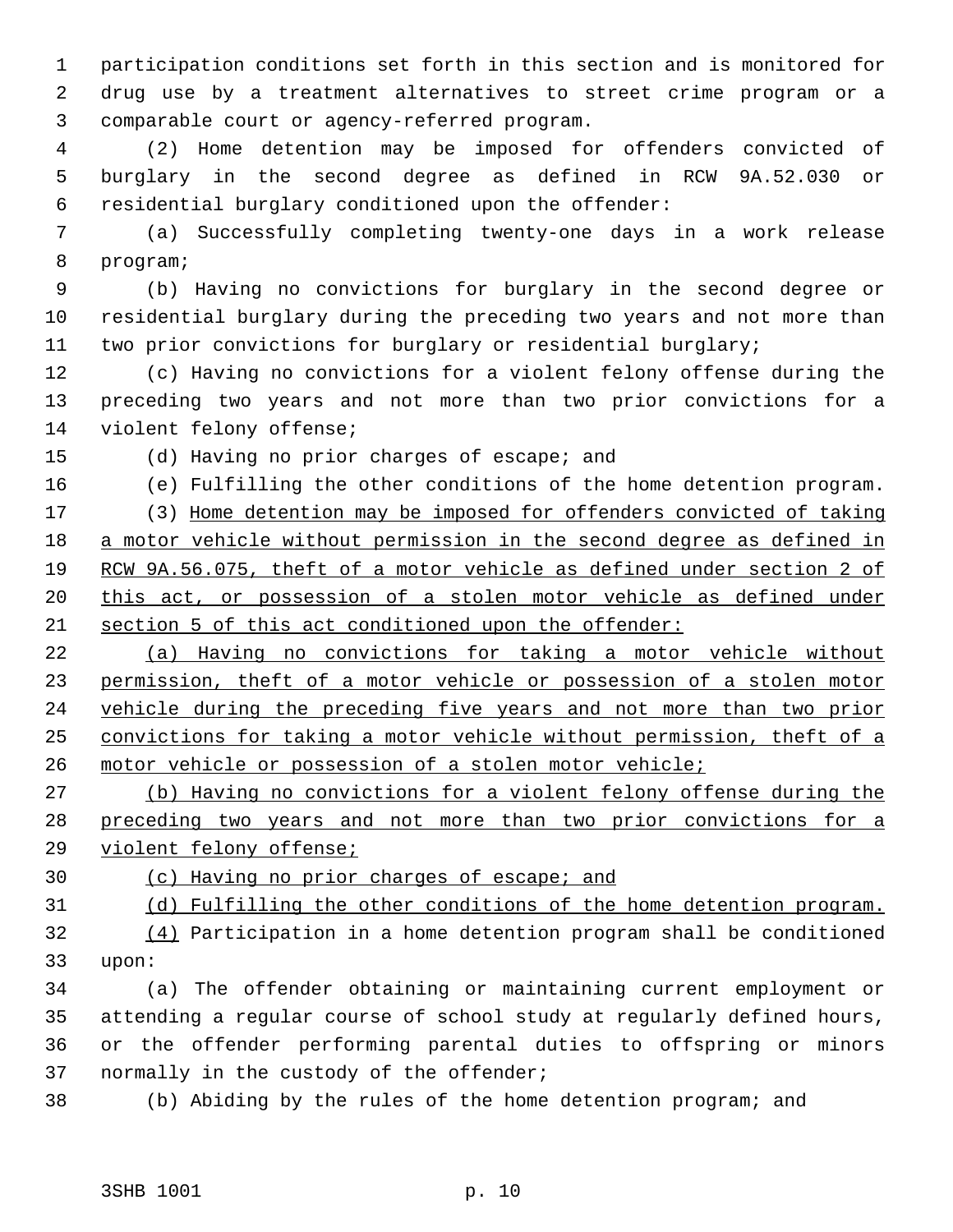(c) Compliance with court-ordered legal financial obligations. The home detention program may also be made available to offenders whose charges and convictions do not otherwise disqualify them if medical or health-related conditions, concerns or treatment would be better addressed under the home detention program, or where the health and welfare of the offender, other inmates, or staff would be jeopardized by the offender's incarceration. Participation in the home detention program for medical or health-related reasons is conditioned on the offender abiding by the rules of the home detention program and complying with court-ordered restitution.

 **Sec. 10.** RCW 9.94A.515 and 2006 c 277 s 6, 2006 c 228 s 9, 2006 c 191 s 2, 2006 c 139 s 2, 2006 c 128 s 3, and 2006 c 73 s 12 are each reenacted and amended to read as follows:

| 14 |            | <b>TABLE 2</b>                        |
|----|------------|---------------------------------------|
| 15 |            | <b>CRIMES INCLUDED WITHIN</b>         |
| 16 |            | EACH SERIOUSNESS LEVEL                |
| 17 | <b>XVI</b> | Aggravated Murder 1 (RCW              |
| 18 |            | 10.95.020)                            |
| 19 | XV         | Homicide by abuse (RCW 9A.32.055)     |
| 20 |            | Malicious explosion 1 (RCW)           |
| 21 |            | 70.74.280(1)                          |
| 22 |            | Murder 1 (RCW 9A.32.030)              |
| 23 | <b>XIV</b> | Murder 2 (RCW 9A.32.050)              |
| 24 |            | Trafficking 1 (RCW 9A.40.100(1))      |
| 25 | XIII       | Malicious explosion 2 (RCW            |
| 26 |            | 70.74.280(2)                          |
| 27 |            | Malicious placement of an explosive 1 |
| 28 |            | (RCW 70.74.270(1))                    |
| 29 | XII        | Assault 1 (RCW 9A.36.011)             |
| 30 |            | Assault of a Child 1 (RCW 9A.36.120)  |
| 31 |            | Malicious placement of an imitation   |
| 32 |            | device 1 (RCW 70.74.272(1)(a))        |
| 33 |            | Rape 1 (RCW 9A.44.040)                |
| 34 |            | Rape of a Child 1 (RCW 9A.44.073)     |
| 35 |            | Trafficking 2 (RCW 9A.40.100(2))      |
|    |            |                                       |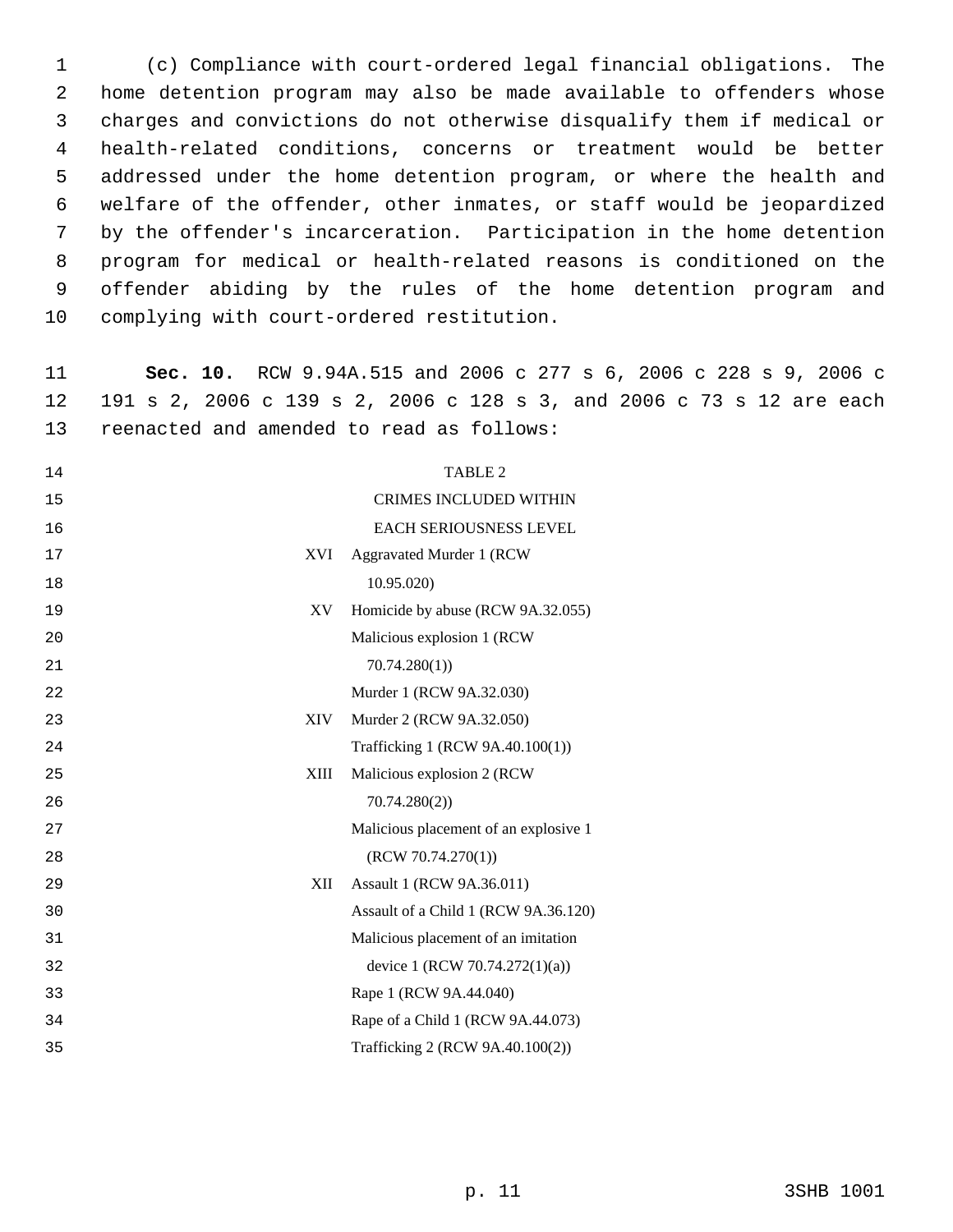| 1              | XI          | Manslaughter 1 (RCW 9A.32.060)          |
|----------------|-------------|-----------------------------------------|
| $\overline{c}$ |             | Rape 2 (RCW 9A.44.050)                  |
| 3              |             | Rape of a Child 2 (RCW 9A.44.076)       |
| 4              | X           | Child Molestation 1 (RCW 9A.44.083)     |
| 5              |             | Indecent Liberties (with forcible       |
| 6              |             | compulsion) (RCW                        |
| 7              |             | 9A.44.100(1)(a)                         |
| 8              |             | Kidnapping 1 (RCW 9A.40.020)            |
| 9              |             | Leading Organized Crime (RCW            |
| 10             |             | 9A.82.060(1)(a)                         |
| 11             |             | Malicious explosion 3 (RCW              |
| 12             |             | 70.74.280(3)                            |
| 13             |             | <b>Sexually Violent Predator Escape</b> |
| 14             |             | (RCW 9A.76.115)                         |
| 15             | IX          | Abandonment of Dependent Person 1       |
| 16             |             | (RCW 9A.42.060)                         |
| 17             |             | Assault of a Child 2 (RCW 9A.36.130)    |
| 18             |             | Criminal Mistreatment 1 (RCW            |
| 19             |             | 9A.42.020)                              |
| 20             |             | Explosive devices prohibited (RCW       |
| 21             |             | 70.74.180)                              |
| 22             |             | Hit and Run--Death (RCW                 |
| 23             |             | 46.52.020(4)(a)                         |
| 24             |             | Homicide by Watercraft, by being        |
| 25             |             | under the influence of intoxicating     |
| 26             |             | liquor or any drug (RCW)                |
| 27             |             | 79A.60.050)                             |
| 28             |             | Inciting Criminal Profiteering (RCW     |
| 29             |             | 9A.82.060(1)(b)                         |
| 30             |             | Malicious placement of an explosive 2   |
| 31             |             | (RCW 70.74.270(2))                      |
| 32             |             | Robbery 1 (RCW 9A.56.200)               |
| 33             |             | Sexual Exploitation (RCW 9.68A.040)     |
| 34             |             | Vehicular Homicide, by being under      |
| 35             |             | the influence of intoxicating liquor    |
| 36             |             | or any drug (RCW 46.61.520)             |
| 37             | <b>VIII</b> | Arson 1 (RCW 9A.48.020)                 |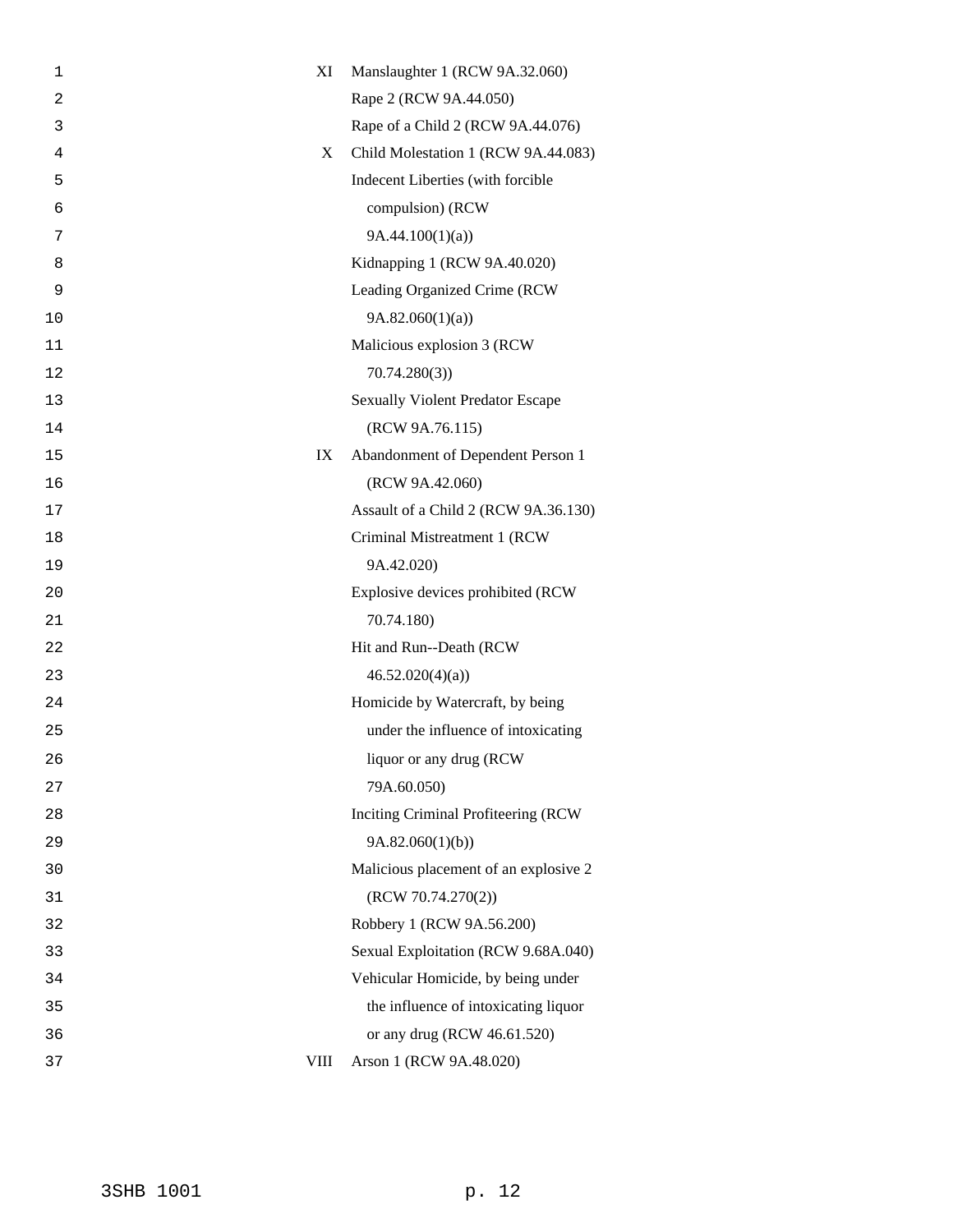| 1  |     | Homicide by Watercraft, by the          |
|----|-----|-----------------------------------------|
| 2  |     | operation of any vessel in a            |
| 3  |     | reckless manner (RCW                    |
| 4  |     | 79A.60.050)                             |
| 5  |     | Manslaughter 2 (RCW 9A.32.070)          |
| 6  |     | Promoting Prostitution 1 (RCW           |
| 7  |     | 9A.88.070)                              |
| 8  |     | Theft of Ammonia (RCW 69.55.010)        |
| 9  |     | Vehicular Homicide, by the operation    |
| 10 |     | of any vehicle in a reckless manner     |
| 11 |     | (RCW 46.61.520)                         |
| 12 | VII | Burglary 1 (RCW 9A.52.020)              |
| 13 |     | Child Molestation 2 (RCW 9A.44.086)     |
| 14 |     | Civil Disorder Training (RCW            |
| 15 |     | 9A.48.120)                              |
| 16 |     | Dealing in depictions of minor engaged  |
| 17 |     | in sexually explicit conduct (RCW       |
| 18 |     | 9.68A.050)                              |
| 19 |     | Drive-by Shooting (RCW 9A.36.045)       |
| 20 |     | Homicide by Watercraft, by disregard    |
| 21 |     | for the safety of others (RCW           |
| 22 |     | 79A.60.050)                             |
| 23 |     | Indecent Liberties (without forcible    |
| 24 |     | compulsion) (RCW 9A.44.100(1)           |
| 25 |     | $(b)$ and $(c)$ )                       |
| 26 |     | Introducing Contraband 1 (RCW           |
| 27 |     | 9A.76.140)                              |
| 28 |     | Malicious placement of an explosive 3   |
| 29 |     | (RCW 70.74.270(3))                      |
| 30 |     | Negligently Causing Death By Use of a   |
| 31 |     | <b>Signal Preemption Device (RCW)</b>   |
| 32 |     | 46.37.675)                              |
| 33 |     | Sending, bringing into state depictions |
| 34 |     | of minor engaged in sexually            |
| 35 |     | explicit conduct (RCW 9.68A.060)        |
| 36 |     | Unlawful Possession of a Firearm in     |
| 37 |     | the first degree $(RCW 9.41.040(1))$    |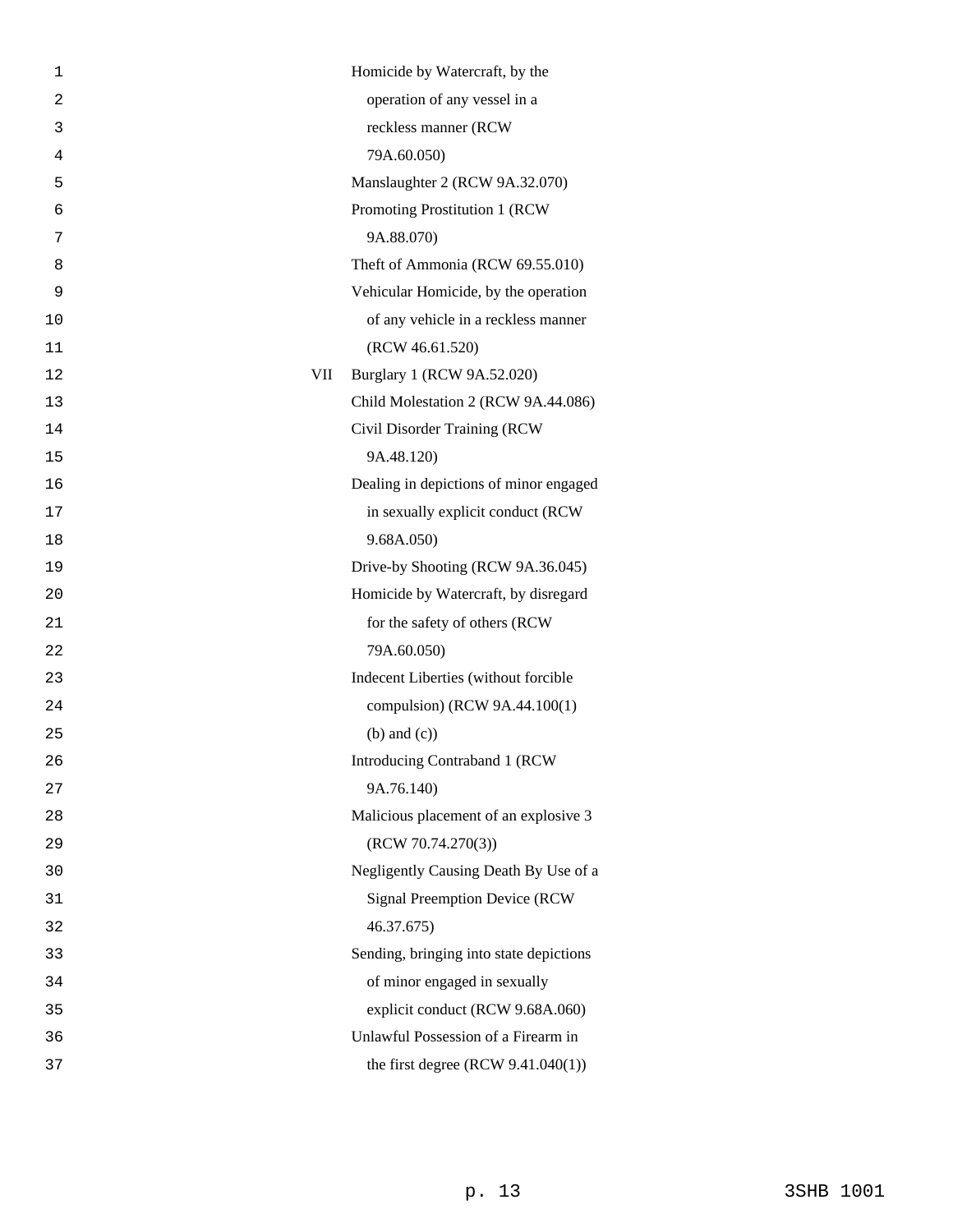| 1  | Use of a Machine Gun in Commission     |
|----|----------------------------------------|
| 2  | of a Felony (RCW 9.41.225)             |
| 3  | Vehicular Homicide, by disregard for   |
| 4  | the safety of others (RCW              |
| 5  | 46.61.520                              |
| 6  | VI<br>Bail Jumping with Murder 1 (RCW  |
| 7  | 9A.76.170(3)(a)                        |
| 8  | Bribery (RCW 9A.68.010)                |
| 9  | Incest 1 (RCW $9A.64.020(1)$ )         |
| 10 | Intimidating a Judge (RCW 9A.72.160)   |
| 11 | Intimidating a Juror/Witness (RCW      |
| 12 | 9A.72.110, 9A.72.130)                  |
| 13 | Malicious placement of an imitation    |
| 14 | device 2 (RCW 70.74.272(1)(b))         |
| 15 | Possession of Depictions of a Minor    |
| 16 | <b>Engaged in Sexually Explicit</b>    |
| 17 | Conduct (RCW 9.68A.070)                |
| 18 | Rape of a Child 3 (RCW 9A.44.079)      |
| 19 | Theft of a Firearm (RCW 9A.56.300)     |
| 20 | Unlawful Storage of Ammonia (RCW       |
| 21 | 69.55.020)                             |
| 22 | Abandonment of Dependent Person 2<br>V |
| 23 | (RCW 9A.42.070)                        |
| 24 | Advancing money or property for        |
| 25 | extortionate extension of credit       |
| 26 | (RCW 9A.82.030)                        |
| 27 | Bail Jumping with class A Felony       |
| 28 | (RCW 9A.76.170(3)(b))                  |
| 29 | Child Molestation 3 (RCW 9A.44.089)    |
| 30 | Criminal Mistreatment 2 (RCW)          |
| 31 | 9A.42.030)                             |
| 32 | Custodial Sexual Misconduct 1 (RCW     |
| 33 | 9A.44.160)                             |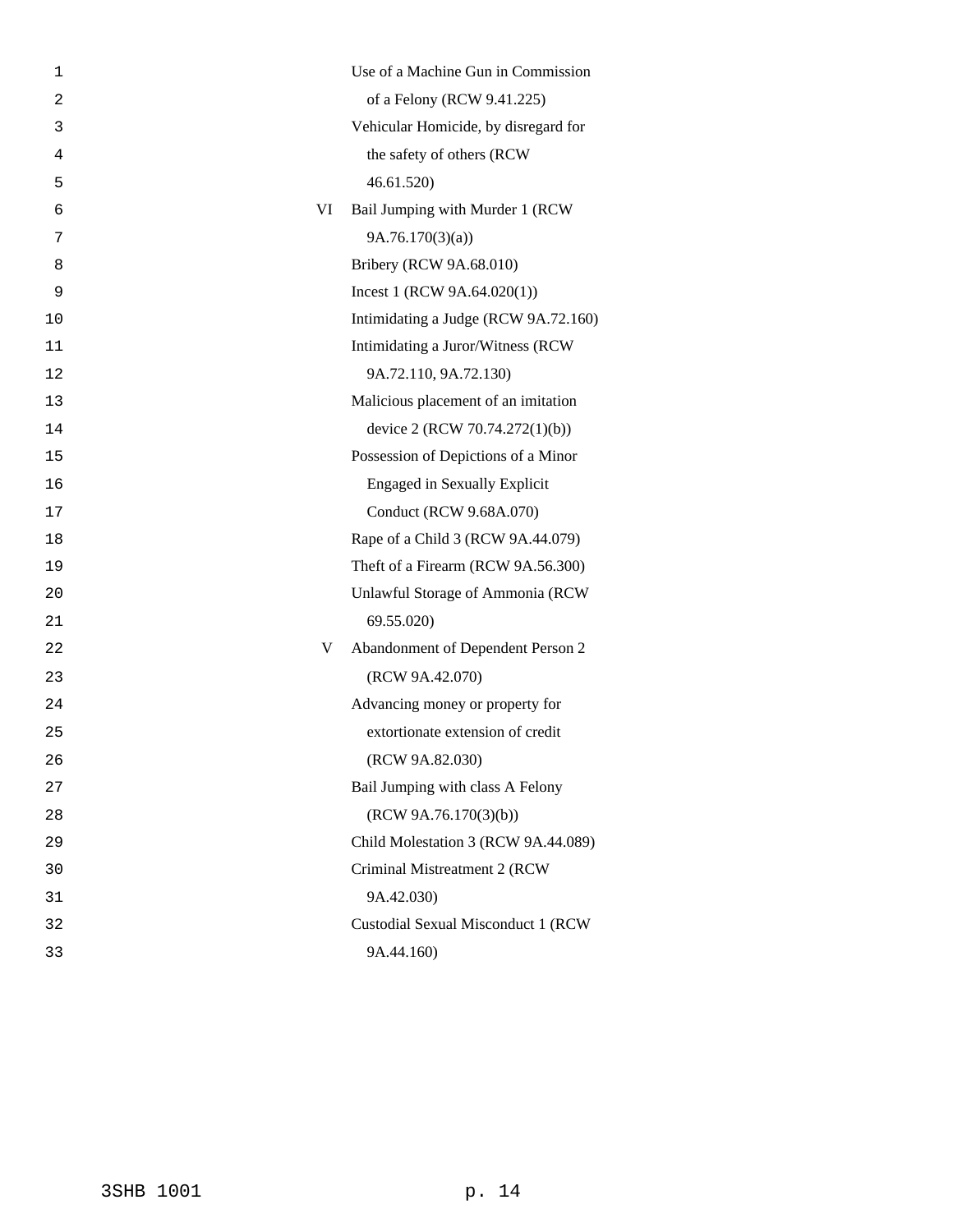| 1  |    | Domestic Violence Court Order           |
|----|----|-----------------------------------------|
| 2  |    | Violation (RCW 10.99.040,               |
| 3  |    | 10.99.050, 26.09.300, 26.10.220,        |
| 4  |    | 26.26.138, 26.50.110, 26.52.070,        |
| 5  |    | or 74.34.145)                           |
| 6  |    | Driving While Under the Influence       |
| 7  |    | (RCW 46.61.502(6))                      |
| 8  |    | Extortion 1 (RCW 9A.56.120)             |
| 9  |    | Extortionate Extension of Credit (RCW   |
| 10 |    | 9A.82.020)                              |
| 11 |    | <b>Extortionate Means to Collect</b>    |
| 12 |    | <b>Extensions of Credit (RCW</b>        |
| 13 |    | 9A.82.040)                              |
| 14 |    | Incest 2 (RCW 9A.64.020(2))             |
| 15 |    | Kidnapping 2 (RCW 9A.40.030)            |
| 16 |    | Perjury 1 (RCW 9A.72.020)               |
| 17 |    | Persistent prison misbehavior (RCW      |
| 18 |    | 9.94.070)                               |
| 19 |    | Physical Control of a Vehicle While     |
| 20 |    | Under the Influence (RCW                |
| 21 |    | 46.61.504(6)                            |
| 22 |    | Possession of a Stolen Firearm (RCW     |
| 23 |    | 9A.56.310)                              |
| 24 |    | Rape 3 (RCW 9A.44.060)                  |
| 25 |    | Rendering Criminal Assistance 1         |
| 26 |    | (RCW 9A.76.070)                         |
| 27 |    | Sexual Misconduct with a Minor 1        |
| 28 |    | (RCW 9A.44.093)                         |
| 29 |    | <b>Sexually Violating Human Remains</b> |
| 30 |    | (RCW 9A.44.105)                         |
| 31 |    | <b>Stalking (RCW 9A.46.110)</b>         |
| 32 |    | Taking Motor Vehicle Without            |
| 33 |    | Permission 1 (RCW 9A.56.070)            |
| 34 | IV | Arson 2 (RCW 9A.48.030)                 |
| 35 |    | Assault 2 (RCW 9A.36.021)               |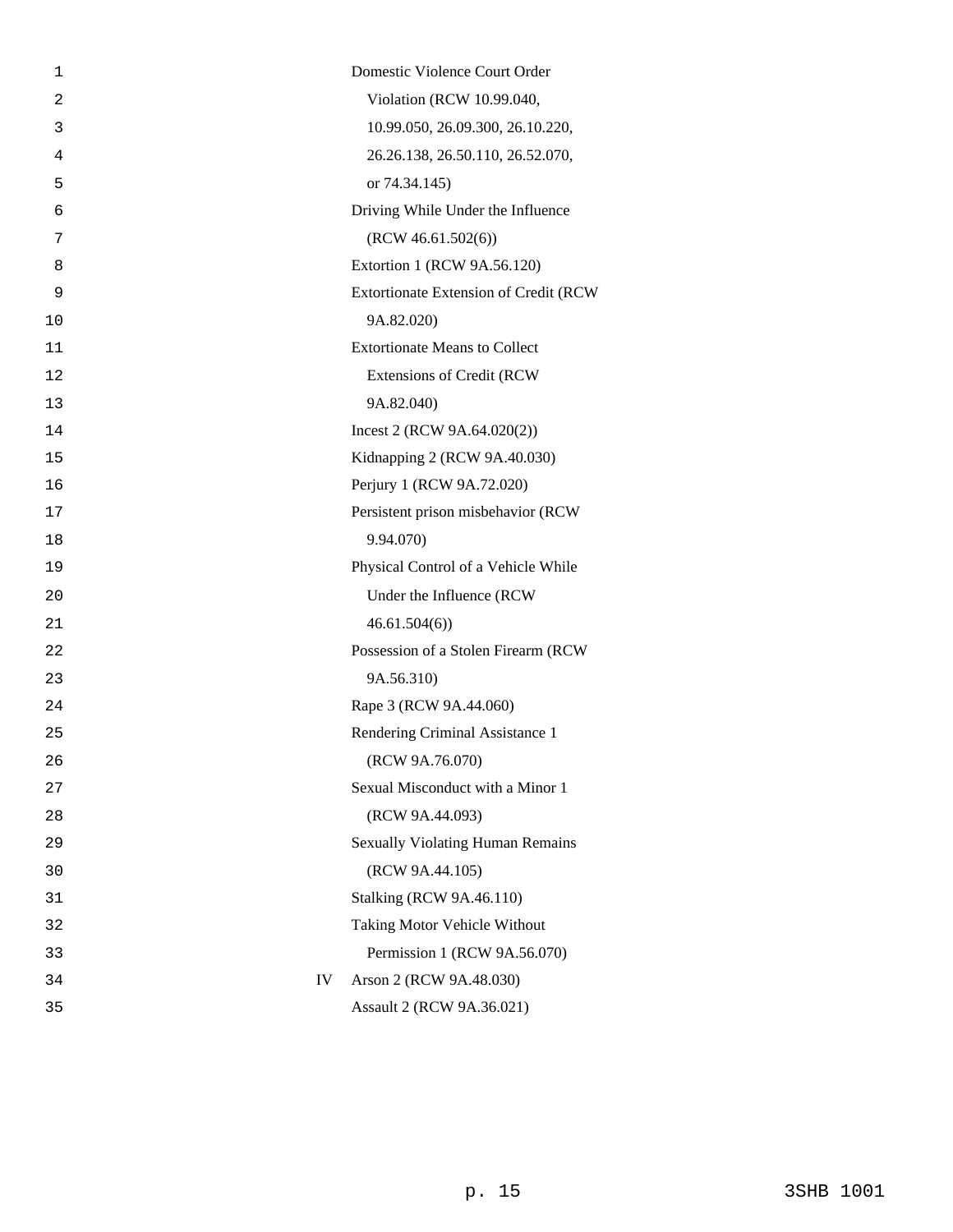| 1  | Assault 3 (of a Peace Officer with a   |
|----|----------------------------------------|
| 2  | Projectile Stun Gun) (RCW              |
| 3  | 9A.36.031(1)(h)                        |
| 4  | Assault by Watercraft (RCW             |
| 5  | 79A.60.060)                            |
| 6  | Bribing a Witness/Bribe Received by    |
| 7  | Witness (RCW 9A.72.090,                |
| 8  | 9A.72.100)                             |
| 9  | Cheating 1 (RCW 9.46.1961)             |
| 10 | Commercial Bribery (RCW 9A.68.060)     |
| 11 | Counterfeiting (RCW 9.16.035(4))       |
| 12 | Endangerment with a Controlled         |
| 13 | Substance (RCW 9A.42.100)              |
| 14 | Escape 1 (RCW 9A.76.110)               |
| 15 | Hit and Run--Injury (RCW               |
| 16 | 46.52.020(4)(b)                        |
| 17 | Hit and Run with Vessel--Injury        |
| 18 | Accident (RCW 79A.60.200(3))           |
| 19 | Identity Theft 1 (RCW 9.35.020(2))     |
| 20 | Indecent Exposure to Person Under      |
| 21 | Age Fourteen (subsequent sex           |
| 22 | offense) (RCW 9A.88.010)               |
| 23 | Influencing Outcome of Sporting Event  |
| 24 | (RCW 9A.82.070)                        |
| 25 | Malicious Harassment (RCW              |
| 26 | 9A.36.080)                             |
| 27 | <b>Residential Burglary (RCW</b>       |
| 28 | 9A.52.025)                             |
| 29 | Robbery 2 (RCW 9A.56.210)              |
| 30 | Theft of Livestock 1 (RCW 9A.56.080)   |
| 31 | Threats to Bomb (RCW 9.61.160)         |
| 32 | Trafficking in Stolen Property 1 (RCW) |
| 33 | 9A.82.050)                             |
| 34 | Unlawful factoring of a credit card or |
| 35 | payment card transaction (RCW          |
| 36 | 9A.56.290(4)(b)                        |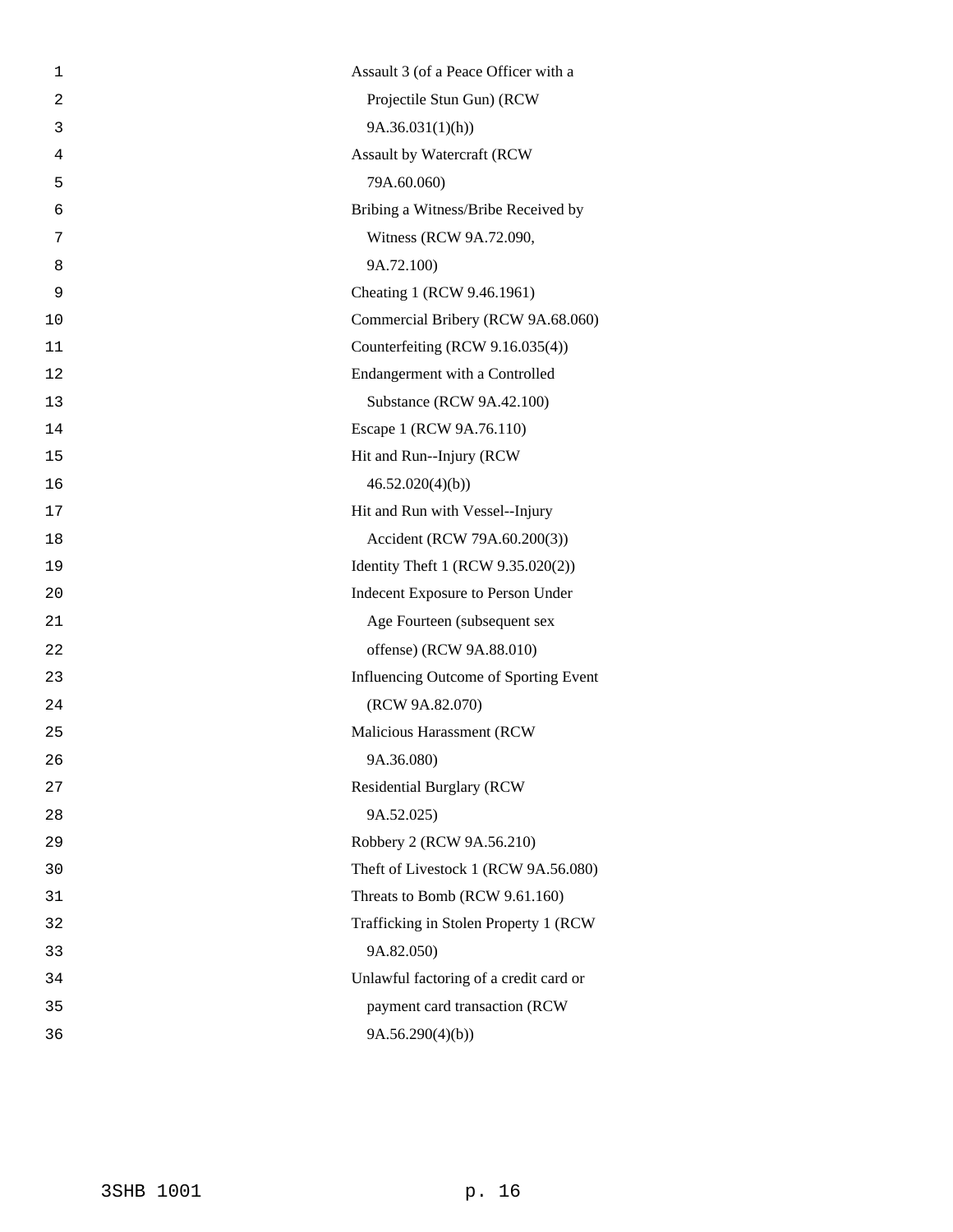| 1              | Unlawful transaction of health           |
|----------------|------------------------------------------|
| $\overline{2}$ | coverage as a health care service        |
| 3              | contractor (RCW 48.44.016(3))            |
| 4              | Unlawful transaction of health           |
| 5              | coverage as a health maintenance         |
| 6              | organization (RCW 48.46.033(3))          |
| 7              | Unlawful transaction of insurance        |
| 8              | business (RCW 48.15.023(3))              |
| 9              | Unlicensed practice as an insurance      |
| 10             | professional (RCW $48.17.063(3)$ )       |
| 11             | Use of Proceeds of Criminal              |
| 12             | Profiteering (RCW 9A.82.080 (1)          |
| 13             | and $(2)$ )                              |
| 14             | Vehicular Assault, by being under the    |
| 15             | influence of intoxicating liquor or      |
| 16             | any drug, or by the operation or         |
| 17             | driving of a vehicle in a reckless       |
| 18             | manner (RCW 46.61.522)                   |
| 19             | Willful Failure to Return from           |
| 20             | Furlough (RCW 72.66.060)                 |
| 21             | Ш<br>Animal Cruelty 1 (Sexual Conduct or |
| 22             | Contact) (RCW 16.52.205(3))              |
| 23             | Assault 3 (Except Assault 3 of a Peace   |
| 24             | Officer With a Projectile Stun           |
| 25             | Gun) (RCW 9A.36.031 except               |
| 26             | subsection $(1)(h)$                      |
| 27             | Assault of a Child 3 (RCW 9A.36.140)     |
| 28             | Bail Jumping with class B or C Felony    |
| 29             | (RCW 9A.76.170(3)(c))                    |
| 30             | Burglary 2 (RCW 9A.52.030)               |
| 31             | Communication with a Minor for           |
| 32             | <b>Immoral Purposes (RCW)</b>            |
| 33             | 9.68A.090)                               |
| 34             | Criminal Gang Intimidation (RCW          |
| 35             | 9A.46.120)                               |
| 36             | Custodial Assault (RCW 9A.36.100)        |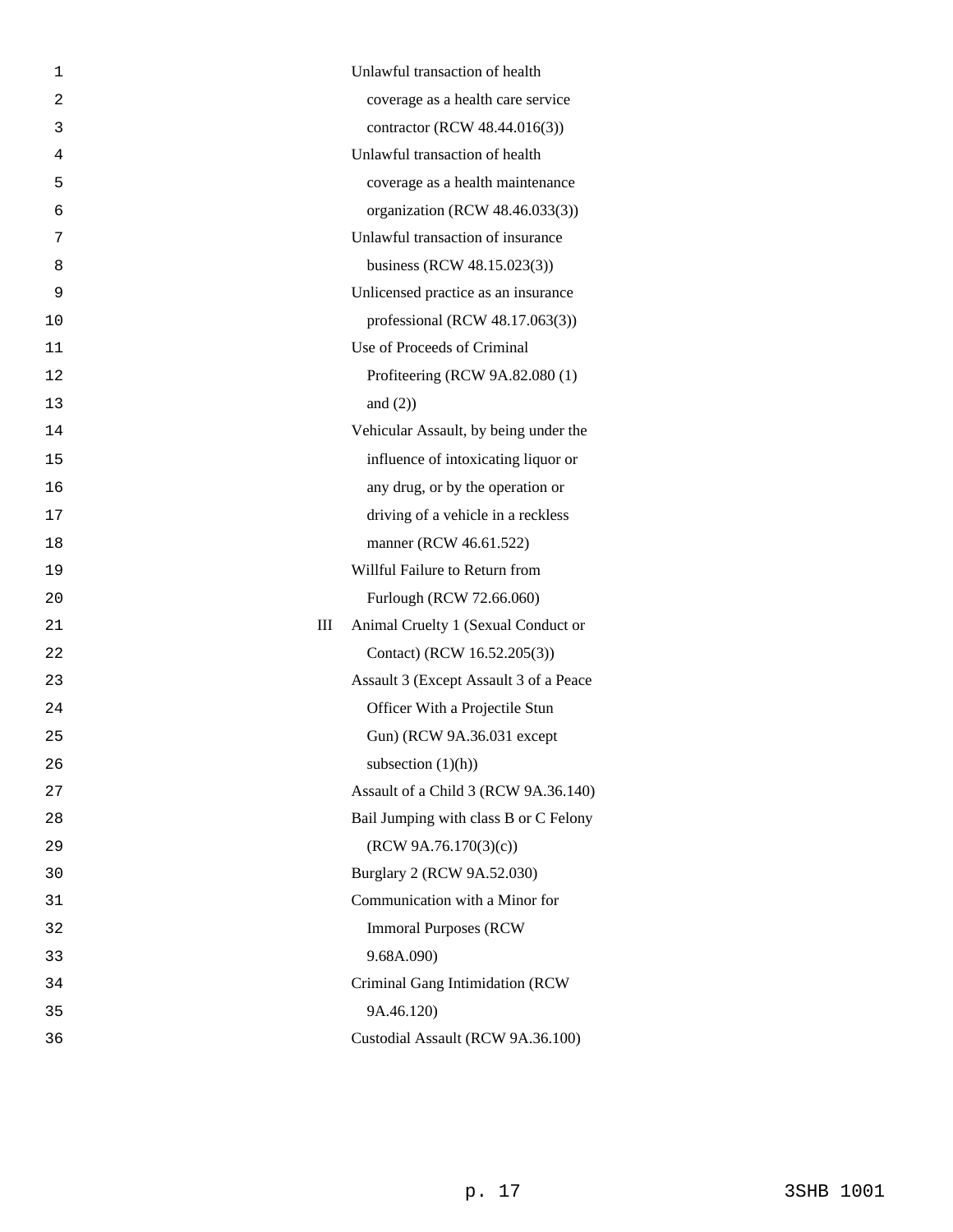| 1              | Cyberstalking (subsequent conviction          |
|----------------|-----------------------------------------------|
| $\overline{2}$ | or threat of death) (RCW                      |
| 3              | 9.61.260(3)                                   |
| 4              | Escape 2 (RCW 9A.76.120)                      |
| 5              | Extortion 2 (RCW 9A.56.130)                   |
| 6              | Harassment (RCW 9A.46.020)                    |
| 7              | Intimidating a Public Servant (RCW)           |
| 8              | 9A.76.180)                                    |
| 9              | Introducing Contraband 2 (RCW                 |
| 10             | 9A.76.150)                                    |
| 11             | Malicious Injury to Railroad Property         |
| 12             | (RCW 81.60.070)                               |
| 13             | <b>Negligently Causing Substantial Bodily</b> |
| 14             | Harm By Use of a Signal                       |
| 15             | Preemption Device (RCW                        |
| 16             | 46.37.674)                                    |
| 17             | Organized Retail Theft 1 (RCW                 |
| 18             | 9A.56.350(2))                                 |
| 19             | Patronizing a Juvenile Prostitute (RCW        |
| 20             | 9.68A.100                                     |
| 21             | Perjury 2 (RCW 9A.72.030)                     |
| 22             | Possession of Incendiary Device (RCW          |
| 23             | 9.40.120)                                     |
| 24             | Possession of Machine Gun or Short-           |
| 25             | Barreled Shotgun or Rifle (RCW                |
| 26             | 9.41.190)                                     |
| 27             | Promoting Prostitution 2 (RCW                 |
| 28             | 9A.88.080)                                    |
| 29             | (({Retail})) Retail Theft with                |
| 30             | <b>Extenuating Circumstances 1</b>            |
| 31             | (RCW 9A.56.360(2))                            |
| 32             | Securities Act violation (RCW                 |
| 33             | 21.20.400)                                    |
| 34             | Tampering with a Witness (RCW                 |
| 35             | 9A.72.120)                                    |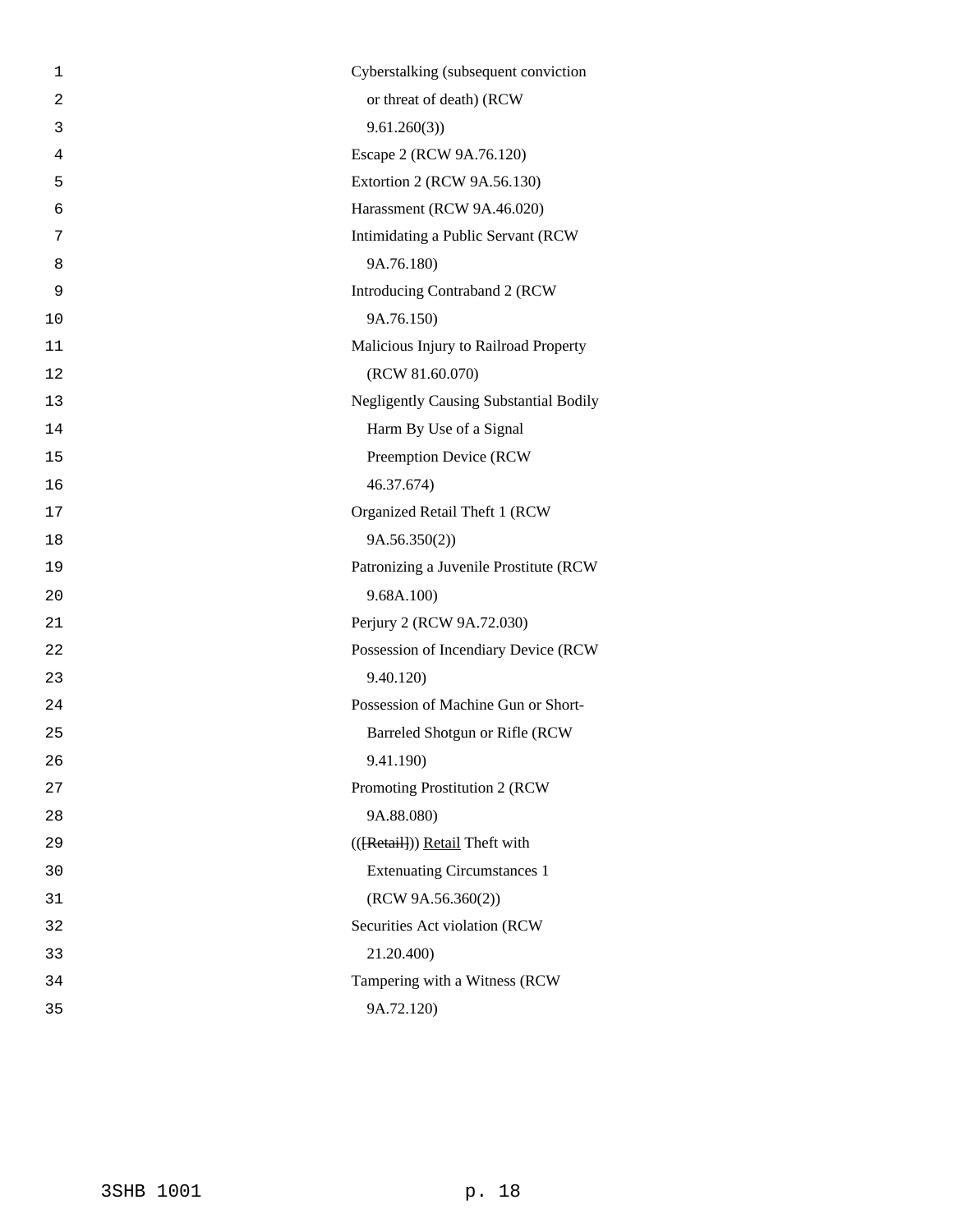| 1              |                        | Telephone Harassment (subsequent        |
|----------------|------------------------|-----------------------------------------|
| $\overline{2}$ |                        | conviction or threat of death)          |
| 3              |                        | (RCW 9.61.230(2))                       |
| 4              |                        | Theft of Livestock 2 (RCW 9A.56.083)    |
| 5              |                        | Theft with the Intent to Resell 1 (RCW) |
| 6              |                        | 9A.56.340(2)                            |
| 7              |                        | Trafficking in Stolen Property 2 (RCW   |
| 8              |                        | 9A.82.055)                              |
| 9              |                        | Unlawful Imprisonment (RCW              |
| 10             |                        | 9A.40.040)                              |
| 11             |                        | Unlawful possession of firearm in the   |
| 12             |                        | second degree (RCW 9.41.040(2))         |
| 13             |                        | Vehicular Assault, by the operation or  |
| 14             |                        | driving of a vehicle with disregard     |
| 15             |                        | for the safety of others (RCW           |
| 16             |                        | 46.61.522                               |
| 17             |                        | Willful Failure to Return from Work     |
| 18             |                        | Release (RCW 72.65.070)                 |
| 19             | $\mathop{\mathrm{II}}$ | Computer Trespass 1 (RCW)               |
| 20             |                        | 9A.52.110)                              |
| 21             |                        | Counterfeiting (RCW 9.16.035(3))        |
| 22             |                        | <b>Escape from Community Custody</b>    |
| 23             |                        | (RCW 72.09.310)                         |
| 24             |                        | Failure to Register as a Sex Offender   |
| 25             |                        | (second or subsequent offense)          |
| 26             |                        | (RCW 9A.44.130(10)(a))                  |
| 27             |                        | Health Care False Claims (RCW           |
| 28             |                        | 48.80.030)                              |
| 29             |                        | Identity Theft 2 (RCW 9.35.020(3))      |
| 30             |                        | <b>Improperly Obtaining Financial</b>   |
| 31             |                        | Information (RCW 9.35.010)              |
| 32             |                        | Malicious Mischief 1 (RCW               |
| 33             |                        | 9A.48.070)                              |
| 34             |                        | Organized Retail Theft 2 (RCW           |
| 35             |                        | 9A.56.350(3)                            |
| 36             |                        | Possession of Stolen Property 1 (RCW    |
| 37             |                        | 9A.56.150)                              |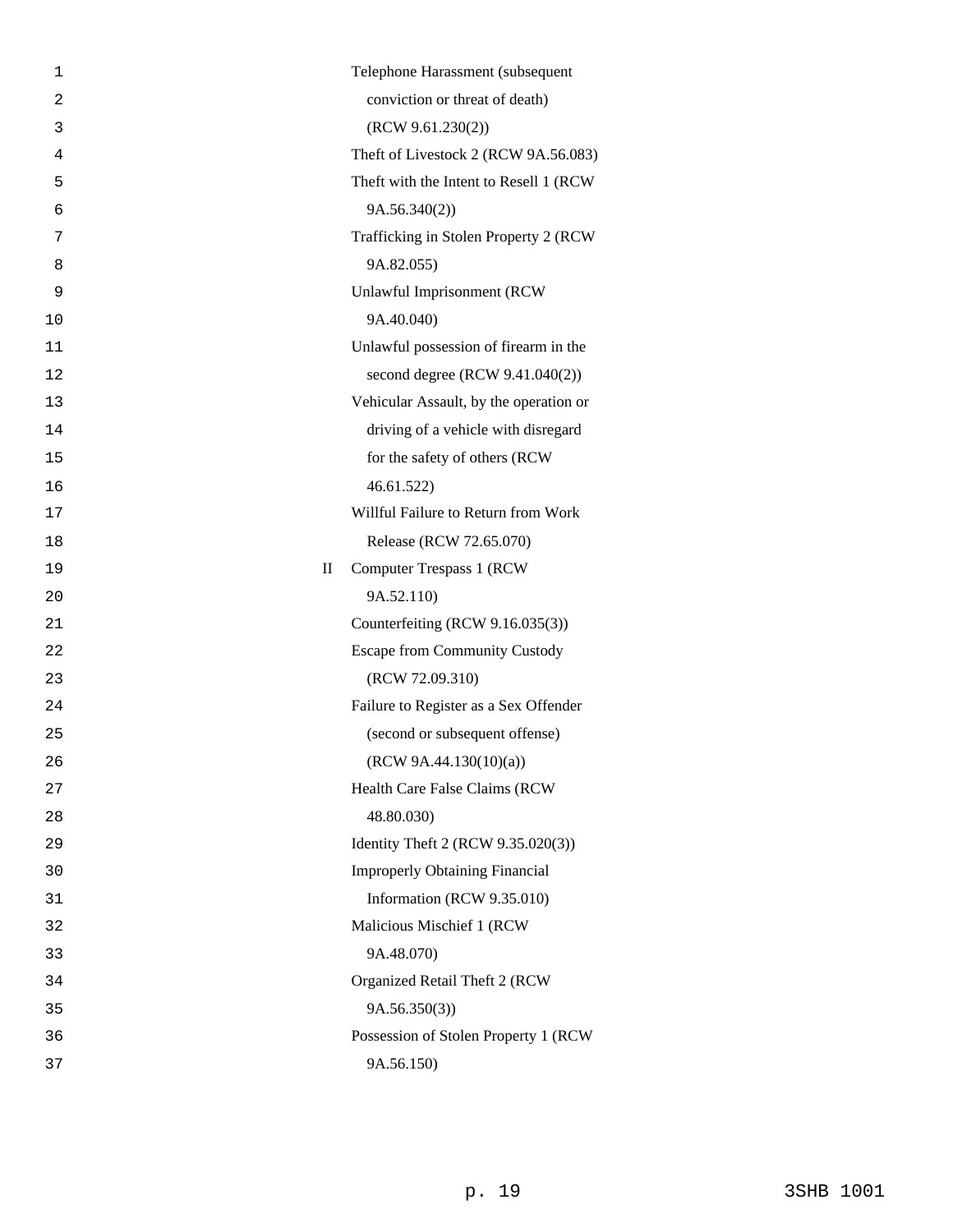| 1              |    | Possession of a Stolen Vehicle (section |
|----------------|----|-----------------------------------------|
| $\overline{2}$ |    | 5 of this act)                          |
| 3              |    | (([Retail]) Retail Theft with           |
| 4              |    | <b>Extenuating Circumstances 2</b>      |
| 5              |    | (RCW 9A.56.360(3))                      |
| 6              |    | Theft 1 (RCW 9A.56.030)                 |
| 7              |    | Theft of a Motor Vehicle (section 2 of  |
| 8              |    | this act)                               |
| 9              |    | Theft of Rental, Leased, or Lease-      |
| 10             |    | purchased Property (valued at one       |
| 11             |    | thousand five hundred dollars or        |
| 12             |    | more) (RCW 9A.56.096(5)(a))             |
| 13             |    | Theft with the Intent to Resell 2 (RCW  |
| 14             |    | 9A.56.340(3)                            |
| 15             |    | Trafficking in Insurance Claims (RCW    |
| 16             |    | 48.30A.015)                             |
| 17             |    | Unlawful factoring of a credit card or  |
| 18             |    | payment card transaction (RCW           |
| 19             |    | 9A.56.290(4)(a)                         |
| 20             |    | Unlawful Practice of Law (RCW           |
| 21             |    | 2.48.180)                               |
| 22             |    | Unlicensed Practice of a Profession or  |
| 23             |    | Business (RCW 18.130.190(7))            |
| 24             |    | Voyeurism (RCW 9A.44.115)               |
| 25             | Ι. | Attempting to Elude a Pursuing Police   |
| 26             |    | Vehicle (RCW 46.61.024)                 |
| 27             |    | False Verification for Welfare (RCW     |
| 28             |    | 74.08.055)                              |
| 29             |    | Forgery (RCW 9A.60.020)                 |
| 30             |    | Fraudulent Creation or Revocation of a  |
| 31             |    | Mental Health Advance Directive         |
| 32             |    | (RCW 9A.60.060)                         |
| 33             |    | Malicious Mischief 2 (RCW)              |
| 34             |    | 9A.48.080)                              |
| 35             |    | Mineral Trespass (RCW 78.44.330)        |
| 36             |    | Possession of Stolen Property 2 (RCW    |
| 37             |    | 9A.56.160)                              |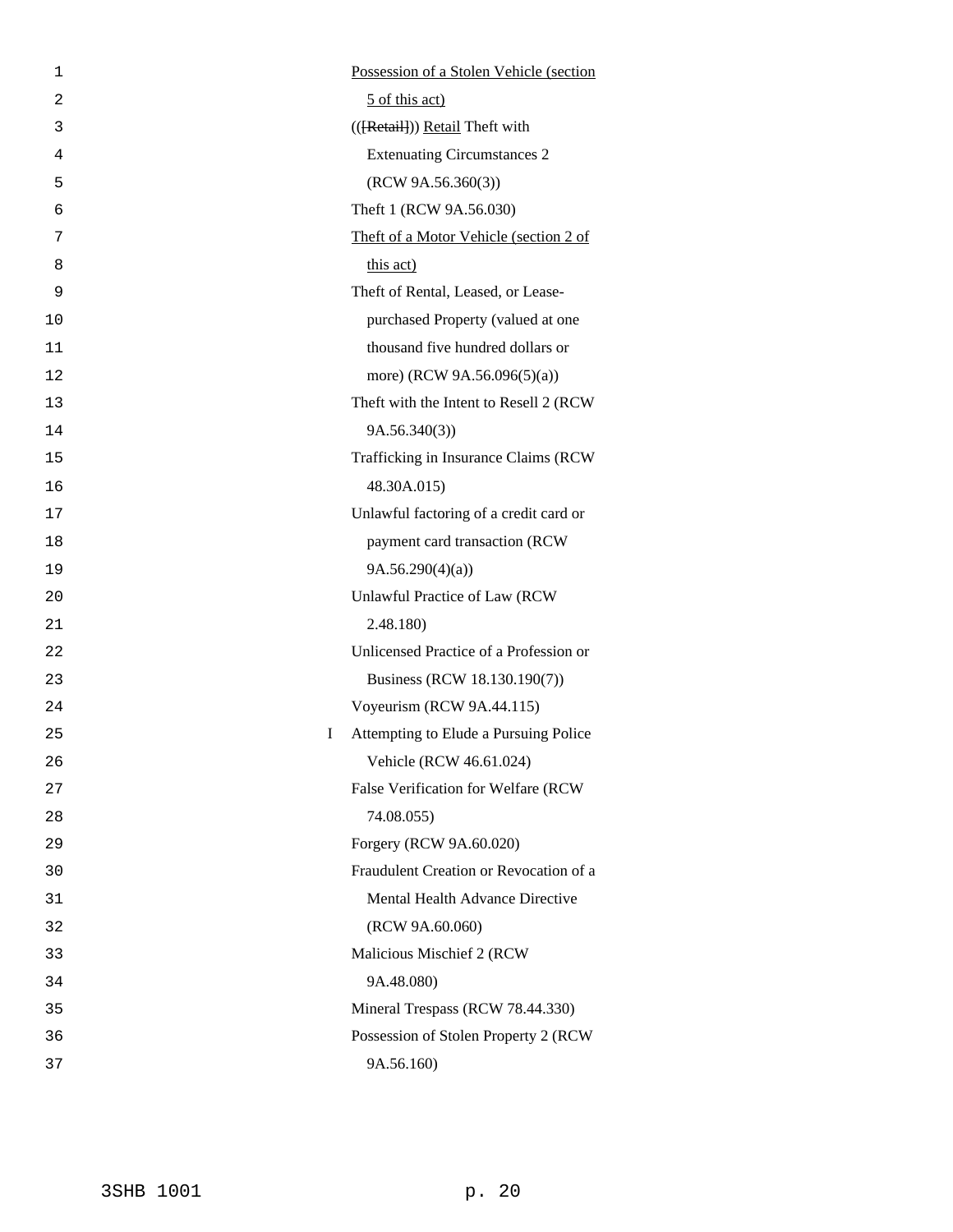| Taking Motor Vehicle Without<br>2<br>Permission 2 (RCW 9A.56.075)<br>3<br>Theft 2 (RCW 9A.56.040)<br>4<br>Theft of Rental, Leased, or Lease-<br>5<br>purchased Property (valued at two<br>6<br>hundred fifty dollars or more but<br>7<br>less than one thousand five<br>8 |  |
|---------------------------------------------------------------------------------------------------------------------------------------------------------------------------------------------------------------------------------------------------------------------------|--|
|                                                                                                                                                                                                                                                                           |  |
|                                                                                                                                                                                                                                                                           |  |
|                                                                                                                                                                                                                                                                           |  |
|                                                                                                                                                                                                                                                                           |  |
|                                                                                                                                                                                                                                                                           |  |
|                                                                                                                                                                                                                                                                           |  |
|                                                                                                                                                                                                                                                                           |  |
| hundred dollars) (RCW<br>9                                                                                                                                                                                                                                                |  |
| 9A.56.096(5)(b)<br>10                                                                                                                                                                                                                                                     |  |
| Transaction of insurance business<br>11                                                                                                                                                                                                                                   |  |
| beyond the scope of licensure<br>12                                                                                                                                                                                                                                       |  |
| (RCW 48.17.063(4))<br>13                                                                                                                                                                                                                                                  |  |
| Unlawful Issuance of Checks or Drafts<br>14                                                                                                                                                                                                                               |  |
| (RCW 9A.56.060)<br>15                                                                                                                                                                                                                                                     |  |
| <b>Unlawful Possession of Fictitious</b><br>16                                                                                                                                                                                                                            |  |
| Identification (RCW 9A.56.320)<br>17                                                                                                                                                                                                                                      |  |
| Unlawful Possession of Instruments of<br>18                                                                                                                                                                                                                               |  |
| Financial Fraud (RCW 9A.56.320)<br>19                                                                                                                                                                                                                                     |  |
| Unlawful Possession of Payment<br>20                                                                                                                                                                                                                                      |  |
| Instruments (RCW 9A.56.320)<br>21                                                                                                                                                                                                                                         |  |
| Unlawful Possession of a Personal<br>22                                                                                                                                                                                                                                   |  |
| <b>Identification Device (RCW</b><br>23                                                                                                                                                                                                                                   |  |
| 9A.56.320)<br>24                                                                                                                                                                                                                                                          |  |
| <b>Unlawful Production of Payment</b><br>25                                                                                                                                                                                                                               |  |
| 26<br>Instruments (RCW 9A.56.320)                                                                                                                                                                                                                                         |  |
| <b>Unlawful Trafficking in Food Stamps</b><br>27                                                                                                                                                                                                                          |  |
| (RCW 9.91.142)<br>28                                                                                                                                                                                                                                                      |  |
| Unlawful Use of Food Stamps (RCW<br>29                                                                                                                                                                                                                                    |  |
| 9.91.144)<br>30                                                                                                                                                                                                                                                           |  |
| Vehicle Prowl 1 (RCW 9A.52.095)<br>31                                                                                                                                                                                                                                     |  |
| RCW 13.40.0357 and 2006 c 73 s 14 are each amended to<br>32<br>Sec. 11.                                                                                                                                                                                                   |  |
| 33<br>read as follows:                                                                                                                                                                                                                                                    |  |

# 34 **DESCRIPTION AND OFFENSE CATEGORY**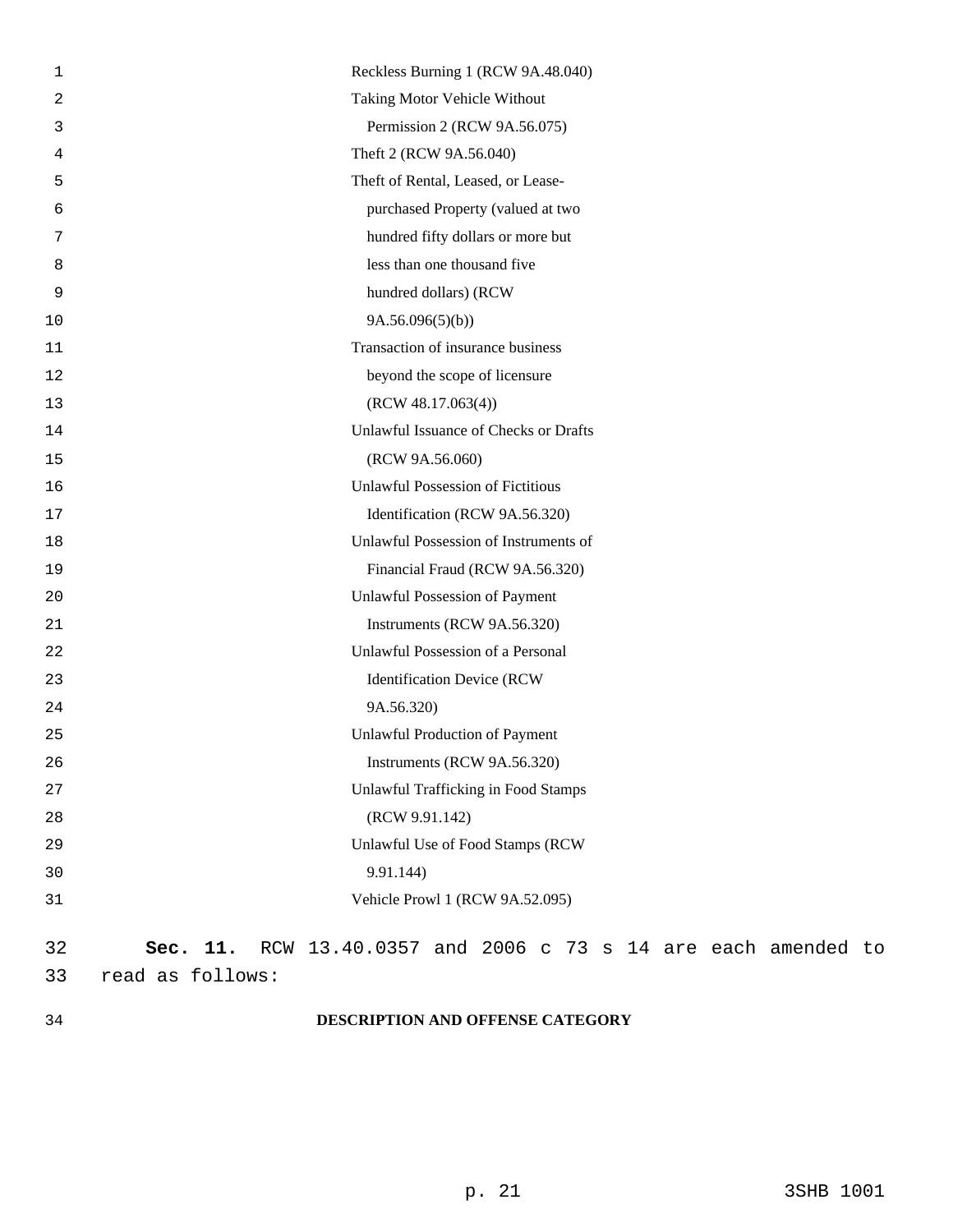| 1  |                    | JUVENILE DISPOSITION                          |                    |
|----|--------------------|-----------------------------------------------|--------------------|
| 2  | <b>JUVENILE</b>    |                                               | CATEGORY FOR       |
| 3  | <b>DISPOSITION</b> |                                               | ATTEMPT, BAILJUMP, |
| 4  | <b>OFFENSE</b>     |                                               | CONSPIRACY, OR     |
| 5  | CATEGORY           | DESCRIPTION (RCW CITATION)                    | SOLICITATION       |
| 6  |                    |                                               |                    |
| 7  |                    | <b>Arson and Malicious Mischief</b>           |                    |
| 8  | A                  | Arson 1 (9A.48.020)                           | $B+$               |
| 9  | B                  | Arson 2 (9A.48.030)                           | $\mathsf{C}$       |
| 10 | $\mathcal{C}$      | Reckless Burning 1 (9A.48.040)                | D                  |
| 11 | D                  | Reckless Burning 2 (9A.48.050)                | E                  |
| 12 | B                  | Malicious Mischief 1 (9A.48.070)              | C                  |
| 13 | $\mathsf{C}$       | Malicious Mischief 2 (9A.48.080)              | D                  |
| 14 | D                  | Malicious Mischief 3 (9A.48.090(2) (a) and    |                    |
| 15 |                    | (c)                                           | E                  |
| 16 | E                  | Malicious Mischief 3 (9A.48.090(2)(b))        | E                  |
| 17 | E                  | Tampering with Fire Alarm Apparatus           |                    |
| 18 |                    | (9.40.100)                                    | E                  |
| 19 | E                  | Tampering with Fire Alarm Apparatus with      |                    |
| 20 |                    | Intent to Commit Arson (9.40.105)             | E                  |
| 21 | A                  | Possession of Incendiary Device (9.40.120) B+ |                    |
| 22 |                    | <b>Assault and Other Crimes Involving</b>     |                    |
| 23 |                    | <b>Physical Harm</b>                          |                    |
| 24 | A                  | Assault 1 (9A.36.011)                         | $B+$               |
| 25 | $B+$               | Assault 2 (9A.36.021)                         | C+                 |
| 26 | $C+$               | Assault 3 (9A.36.031)                         | $D+$               |
| 27 | $D+$               | Assault 4 (9A.36.041)                         | E                  |
| 28 | $B+$               | Drive-By Shooting (9A.36.045)                 | $C+$               |
| 29 | $D+$               | Reckless Endangerment (9A.36.050)             | E                  |
| 30 | $C+$               | Promoting Suicide Attempt (9A.36.060)         | $D+$               |
| 31 | $D+$               | Coercion (9A.36.070)                          | E                  |
| 32 | $C+$               | Custodial Assault (9A.36.100)                 | $D+$               |
| 33 |                    | <b>Burglary and Trespass</b>                  |                    |
| 34 | $B+$               | Burglary 1 (9A.52.020)                        | $C+$               |
| 35 | $\bf{B}$           | Residential Burglary (9A.52.025)              | $\mathbf C$        |
| 36 | B                  | Burglary 2 (9A.52.030)                        | $\mathbf C$        |
| 37 | $\mathbf D$        | Burglary Tools (Possession of) (9A.52.060)E   |                    |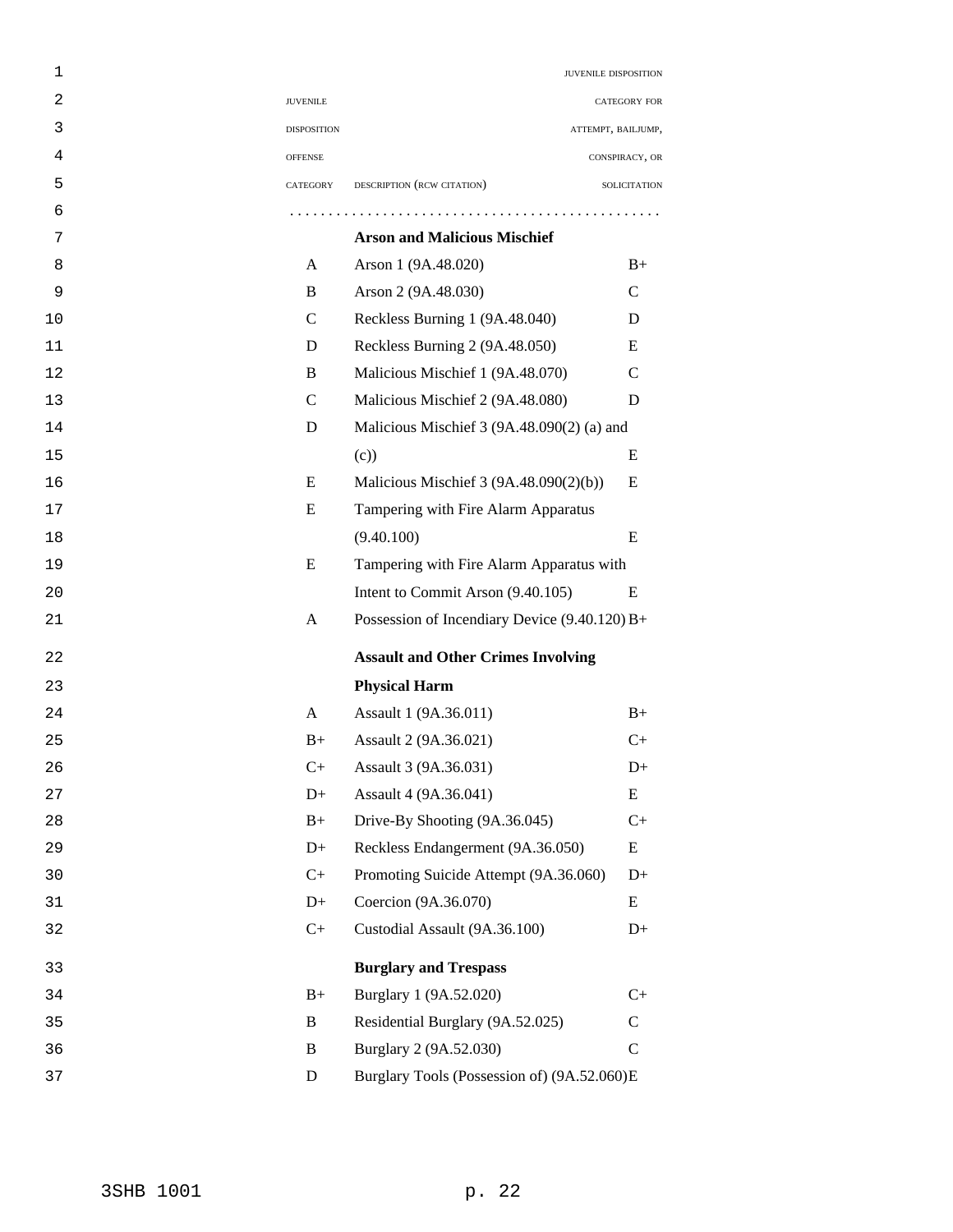| 1  | D             | Criminal Trespass 1 (9A.52.070)            | E             |  |
|----|---------------|--------------------------------------------|---------------|--|
| 2  | E             | Criminal Trespass 2 (9A.52.080)            |               |  |
| 3  | $\mathsf{C}$  | Mineral Trespass (78.44.330)               | $\mathcal{C}$ |  |
| 4  | $\mathcal{C}$ | Vehicle Prowling 1 (9A.52.095)             | D             |  |
| 5  | D             | Vehicle Prowling 2 (9A.52.100)             | E             |  |
| 6  |               | <b>Drugs</b>                               |               |  |
| 7  | E             | Possession/Consumption of Alcohol          |               |  |
| 8  |               | (66.44.270)                                | E             |  |
| 9  | $\mathsf{C}$  | <b>Illegally Obtaining Legend Drug</b>     |               |  |
| 10 |               | (69.41.020)                                | D             |  |
| 11 | $C+$          | Sale, Delivery, Possession of Legend Drug  |               |  |
| 12 |               | with Intent to Sell $(69.41.030(2)(a))$    | $D+$          |  |
| 13 | E             | Possession of Legend Drug                  |               |  |
| 14 |               | (69.41.030(2)(b))                          | E             |  |
| 15 | $B+$          | Violation of Uniform Controlled Substances |               |  |
| 16 |               | Act - Narcotic, Methamphetamine, or        |               |  |
| 17 |               | Flunitrazepam Sale $(69.50.401(2)$ (a) or  |               |  |
| 18 |               | (b))                                       | $B+$          |  |
| 19 | $\mathsf{C}$  | Violation of Uniform Controlled Substances |               |  |
| 20 |               | Act - Nonnarcotic Sale (69.50.401(2)(c))   | $\mathsf{C}$  |  |
| 21 | E             | Possession of Marihuana <40 grams          |               |  |
| 22 |               | (69.50.4014)                               | E             |  |
| 23 | $\mathsf{C}$  | Fraudulently Obtaining Controlled          |               |  |
| 24 |               | Substance (69.50.403)                      | $\mathsf{C}$  |  |
| 25 | $C+$          | Sale of Controlled Substance for Profit    |               |  |
| 26 |               | (69.50.410)                                | $C+$          |  |
| 27 | E             | Unlawful Inhalation (9.47A.020)            | E             |  |
| 28 | B             | Violation of Uniform Controlled Substances |               |  |
| 29 |               | Act - Narcotic, Methamphetamine, or        |               |  |
| 30 |               | Flunitrazepam Counterfeit Substances       |               |  |
| 31 |               | $(69.50.4011(2)$ (a) or (b))               | B             |  |
| 32 | $\mathsf{C}$  | Violation of Uniform Controlled Substances |               |  |
| 33 |               | Act - Nonnarcotic Counterfeit Substances   |               |  |
| 34 |               | $(69.50.4011(2)$ (c), (d), or (e))         | $\mathcal{C}$ |  |
| 35 | $\mathcal{C}$ | Violation of Uniform Controlled Substances |               |  |
| 36 |               | Act - Possession of a Controlled Substance |               |  |
| 37 |               | (69.50.4013)                               | $\mathsf{C}$  |  |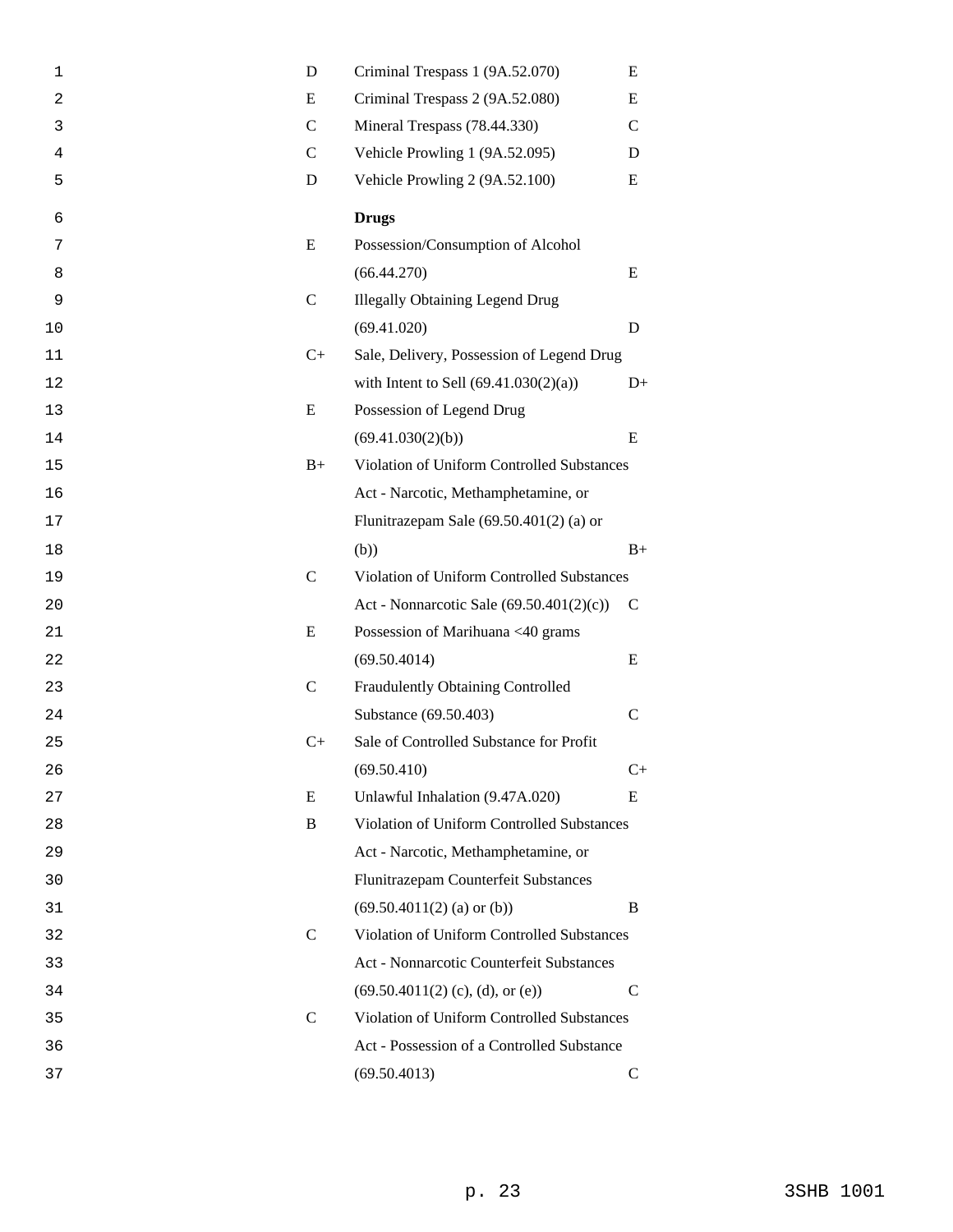| $\mathbf 1$    | $\mathbf C$  | Violation of Uniform Controlled Substances  |               |  |
|----------------|--------------|---------------------------------------------|---------------|--|
| $\overline{c}$ |              | Act - Possession of a Controlled Substance  |               |  |
| 3              |              | (69.50.4012)                                | $\mathcal{C}$ |  |
| 4              |              | <b>Firearms and Weapons</b>                 |               |  |
| 5              | B            | Theft of Firearm (9A.56.300)                | $\mathsf{C}$  |  |
| 6              | B            | Possession of Stolen Firearm (9A.56.310)    | $\mathcal{C}$ |  |
| 7              | E            | Carrying Loaded Pistol Without Permit       |               |  |
| 8              |              | (9.41.050)                                  | E             |  |
| 9              | $\mathsf{C}$ | Possession of Firearms by Minor $(\leq 18)$ |               |  |
| 10             |              | (9.41.040(2)(a)(iii))                       | $\mathsf{C}$  |  |
| 11             | $D+$         | Possession of Dangerous Weapon              |               |  |
| 12             |              | (9.41.250)                                  | E             |  |
| 13             | D            | Intimidating Another Person by use of       |               |  |
| 14             |              | Weapon (9.41.270)                           | E             |  |
| 15             |              | Homicide                                    |               |  |
| 16             | $A+$         | Murder 1 (9A.32.030)                        | A             |  |
| 17             | $A+$         | Murder 2 (9A.32.050)                        | $B+$          |  |
| 18             | $B+$         | Manslaughter 1 (9A.32.060)                  | C+            |  |
| 19             | $C+$         | Manslaughter 2 (9A.32.070)                  | $D+$          |  |
| 20             | $B+$         | Vehicular Homicide (46.61.520)              | $C_{+}$       |  |
| 21             |              | <b>Kidnapping</b>                           |               |  |
| 22             | A            | Kidnap 1 (9A.40.020)                        | $B+$          |  |
| 23             | $B+$         | Kidnap 2 (9A.40.030)                        | $C+$          |  |
| 24             | $C+$         | Unlawful Imprisonment (9A.40.040)           | $D+$          |  |
| 25             |              | <b>Obstructing Governmental Operation</b>   |               |  |
| 26             | D            | Obstructing a Law Enforcement Officer       |               |  |
| 27             |              | (9A.76.020)                                 | E             |  |
| 28             | E            | Resisting Arrest (9A.76.040)                | E             |  |
| 29             | B            | Introducing Contraband 1 (9A.76.140)        | $\mathcal{C}$ |  |
| 30             | $\mathbf C$  | Introducing Contraband 2 (9A.76.150)        | D             |  |
| 31             | E            | Introducing Contraband 3 (9A.76.160)        | E             |  |
| 32             | $B+$         | Intimidating a Public Servant (9A.76.180)   | $C+$          |  |
| 33             | $B+$         | Intimidating a Witness (9A.72.110)          | $C_{+}$       |  |
| 34             |              | <b>Public Disturbance</b>                   |               |  |
| 35             | $C+$         | Riot with Weapon $(9A.84.010(2)(b))$        | $D+$          |  |
| 36             | $D+$         | Riot Without Weapon $(9A.84.010(2)(a))$     | Ε             |  |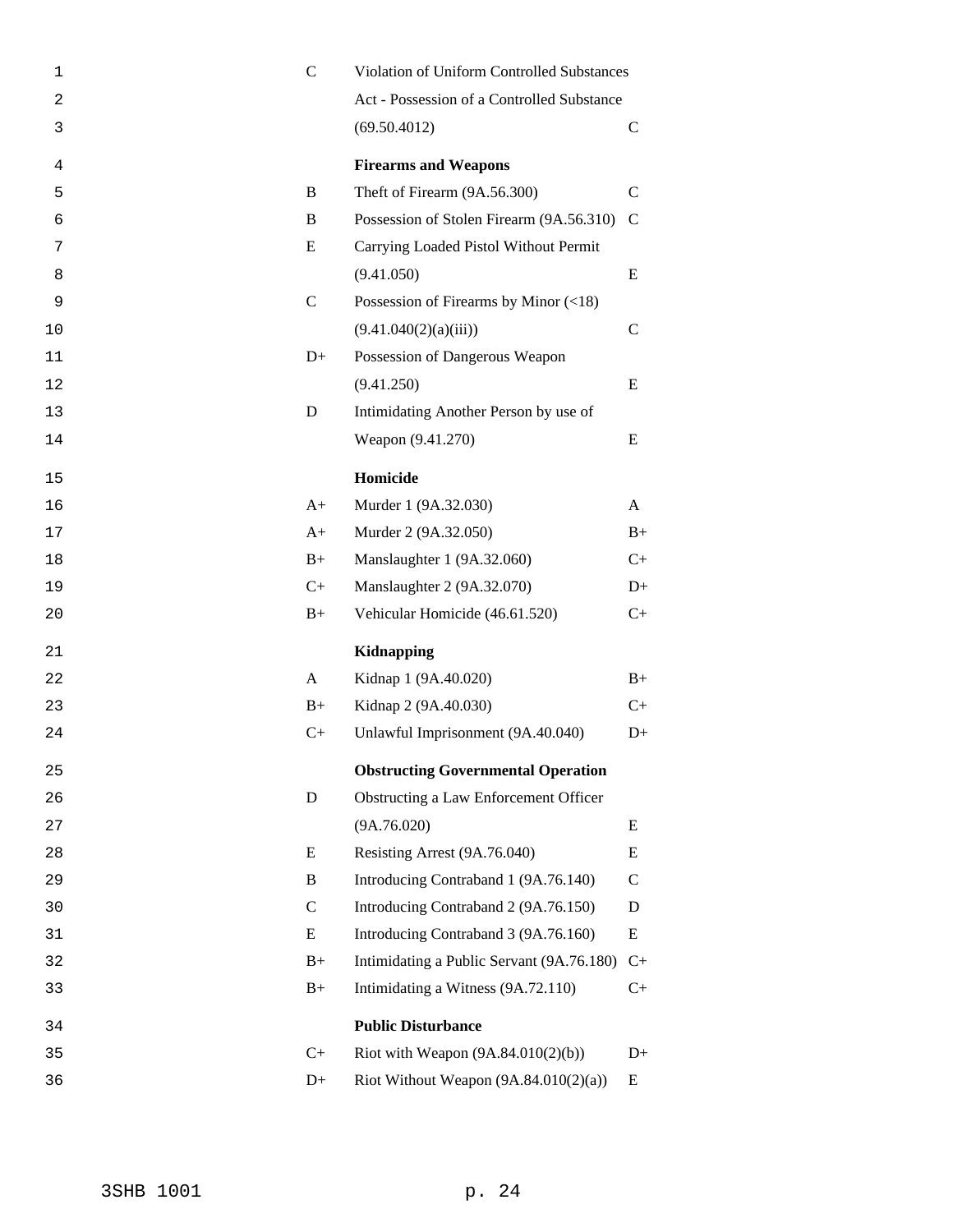| 1              | E                        | Failure to Disperse (9A.84.020)<br>E         |              |  |  |
|----------------|--------------------------|----------------------------------------------|--------------|--|--|
| $\overline{c}$ | E                        | Disorderly Conduct (9A.84.030)<br>Ε          |              |  |  |
| 3              |                          | <b>Sex Crimes</b>                            |              |  |  |
| 4              | A                        | Rape 1 (9A.44.040)                           | $B+$         |  |  |
| 5              | $A-$                     | Rape 2 (9A.44.050)                           | $B+$         |  |  |
| 6              | $C+$                     | Rape 3 (9A.44.060)                           | $D+$         |  |  |
| 7              | $A-$                     | Rape of a Child 1 (9A.44.073)                | $B+$         |  |  |
| 8              | $B+$                     | Rape of a Child 2 (9A.44.076)                | $C+$         |  |  |
| 9              | B                        | Incest $1(9A.64.020(1))$                     | $\mathbf C$  |  |  |
| 10             | $\mathbf C$              | Incest $2(9A.64.020(2))$                     | D            |  |  |
| 11             | $D+$                     | Indecent Exposure (Victim <14)               |              |  |  |
| 12             |                          | (9A.88.010)                                  | E            |  |  |
| 13             | E                        | Indecent Exposure (Victim 14 or over)        |              |  |  |
| 14             |                          | (9A.88.010)                                  | E            |  |  |
| 15             | $B+$                     | Promoting Prostitution 1 (9A.88.070)         | $C+$         |  |  |
| 16             | $C+$                     | Promoting Prostitution 2 (9A.88.080)         | $D+$         |  |  |
| 17             | E                        | O & A (Prostitution) (9A.88.030)             | E            |  |  |
| 18             | $B+$                     | Indecent Liberties (9A.44.100)               | $C+$         |  |  |
| 19             | $A-$                     | Child Molestation 1 (9A.44.083)              | $B+$         |  |  |
| 20             | B                        | Child Molestation 2 (9A.44.086)              | $C+$         |  |  |
| 21             |                          | Theft, Robbery, Extortion, and Forgery       |              |  |  |
| 22             | B                        | Theft 1 (9A.56.030)                          | $\mathsf{C}$ |  |  |
| 23             | $\mathsf{C}$             | Theft 2 (9A.56.040)                          | D            |  |  |
| 24             | D                        | Theft 3 (9A.56.050)                          | E            |  |  |
| 25             | B                        | Theft of Livestock 1 and 2 (9A.56.080 and    |              |  |  |
| 26             |                          | 9A.56.083)                                   | $\mathbf C$  |  |  |
| 27             | $\mathcal{C}$            | Forgery (9A.60.020)                          | D            |  |  |
| 28             | A                        | Robbery 1 (9A.56.200)                        | $B+$         |  |  |
| 29             | $B+$                     | Robbery 2 (9A.56.210)                        | $C+$         |  |  |
| 30             | $B+$                     | Extortion 1 (9A.56.120)                      | $C+$         |  |  |
| 31             | $C+$                     | Extortion 2 (9A.56.130)                      | $D+$         |  |  |
| 32             | $\mathbf C$              | Identity Theft 1 (9.35.020(2))               | D            |  |  |
| 33             | D                        | Identity Theft 2 (9.35.020(3))               | E            |  |  |
| 34             | D                        | Improperly Obtaining Financial Information   |              |  |  |
| 35             |                          | (9.35.010)                                   | E            |  |  |
| 36             | $\underline{\mathbf{B}}$ | Possession of a Stolen Vehicle (section 5 of |              |  |  |
| 37             |                          | this act)                                    | $\subseteq$  |  |  |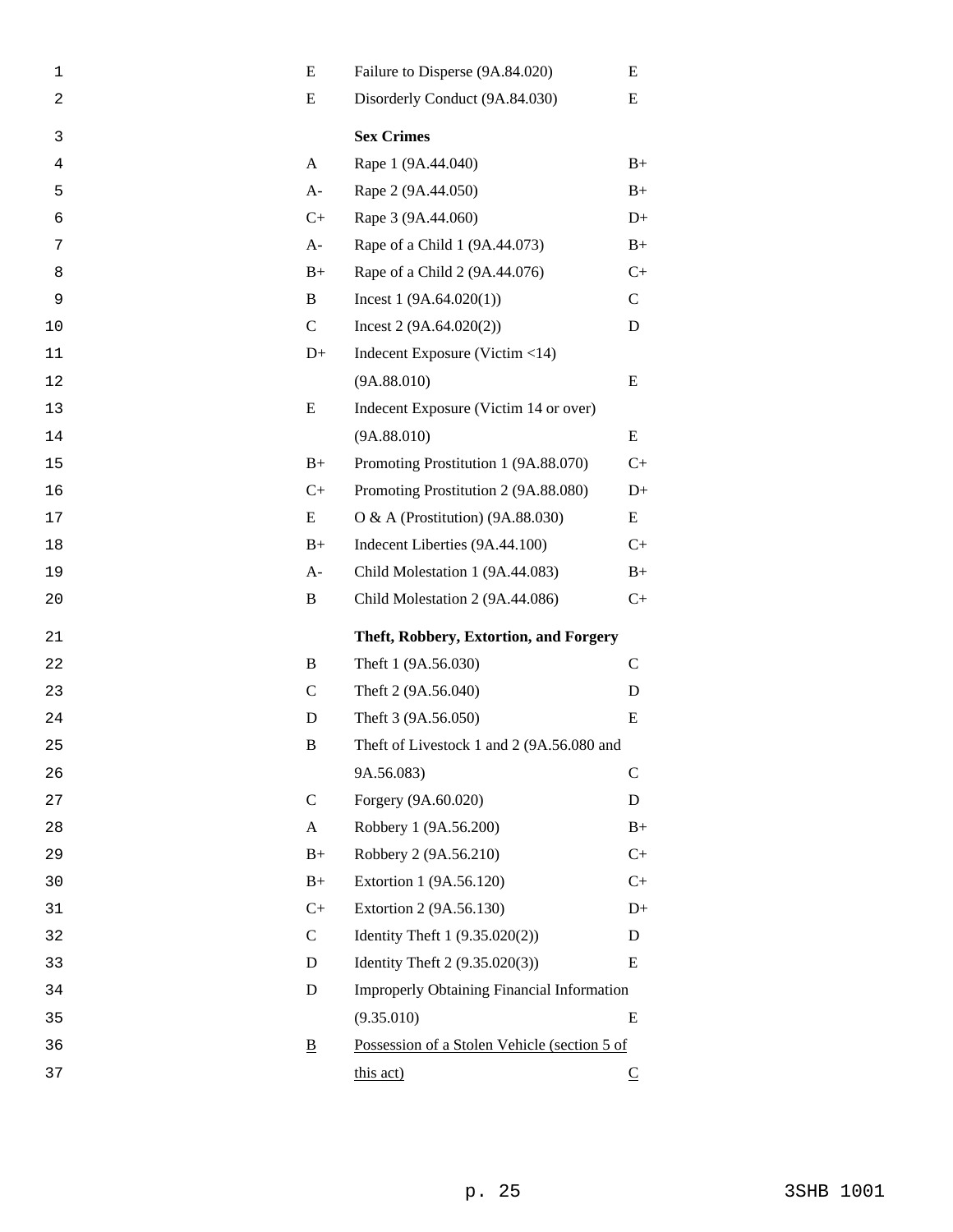| $\mathbf 1$ | B                       | Possession of Stolen Property 1                            |                          |
|-------------|-------------------------|------------------------------------------------------------|--------------------------|
| 2           |                         | (9A.56.150)                                                | $\mathcal{C}$            |
| 3           | $\mathcal{C}$           | Possession of Stolen Property 2                            |                          |
| 4           |                         | (9A.56.160)                                                | D                        |
| 5           | D                       | Possession of Stolen Property 3                            |                          |
| 6           |                         | (9A.56.170)                                                | E                        |
| 7           | $((\Theta))$            | Taking Motor Vehicle Without Permission (( <del>D</del> )) |                          |
| 8           | B                       | $1 ((and 2)) (9A.56.070 ((and 9A.56.075))) C$              |                          |
| 9           | $\subseteq$             | <b>Taking Motor Vehicle Without Permission</b>             |                          |
| 10          |                         | 2(9A.56.075)                                               | $\overline{D}$           |
| 11          | $\overline{\mathbf{B}}$ | Theft of a Motor Vehicle (section 2 of this                |                          |
| 12          |                         | $\underline{\text{act}}$                                   | $\underline{\mathbb{C}}$ |
| 13          |                         | <b>Motor Vehicle Related Crimes</b>                        |                          |
| 14          | E                       | Driving Without a License (46.20.005)                      | E                        |
| 15          | $B+$                    | Hit and Run - Death $(46.52.020(4)(a))$                    | $C+$                     |
| 16          | $\mathsf{C}$            | Hit and Run - Injury (46.52.020(4)(b))                     | D                        |
| 17          | D                       | Hit and Run-Attended (46.52.020(5))                        | E                        |
| 18          | E                       | Hit and Run-Unattended (46.52.010)                         | E                        |
| 19          | $\mathcal{C}$           | Vehicular Assault (46.61.522)                              | D                        |
| 20          | $\mathsf{C}$            | Attempting to Elude Pursuing Police                        |                          |
| 21          |                         | Vehicle (46.61.024)                                        | D                        |
| 22          | E                       | Reckless Driving (46.61.500)                               | E                        |
| 23          | D                       | Driving While Under the Influence                          |                          |
| 24          |                         | $(46.61.502$ and $46.61.504)$                              | E                        |
| 25          | $B+$                    | Felony Driving While Under the Influence                   |                          |
| 26          |                         | (46.61.502(6))                                             | B                        |
| 27          | $B+$                    | Felony Physical Control of a Vehicle While                 |                          |
| 28          |                         | Under the Influence $(46.61.504(6))$                       | B                        |
| 29          |                         | <b>Other</b>                                               |                          |
| 30          | B                       | Animal Cruelty 1 (16.52.205)                               | $\mathcal{C}$            |
| 31          | $\bf{B}$                | Bomb Threat (9.61.160)                                     | $\mathcal{C}$            |
| 32          | $\mathsf{C}$            | Escape $1^1$ (9A.76.110)                                   | $\mathsf{C}$             |
| 33          | $\mathsf{C}$            | Escape 2 <sup>1</sup> (9A.76.120)                          | $\mathcal{C}$            |
| 34          | D                       | Escape 3 (9A.76.130)                                       | E                        |
| 35          | E                       | Obscene, Harassing, Etc., Phone Calls                      |                          |
| 36          |                         | (9.61.230)                                                 | Ε                        |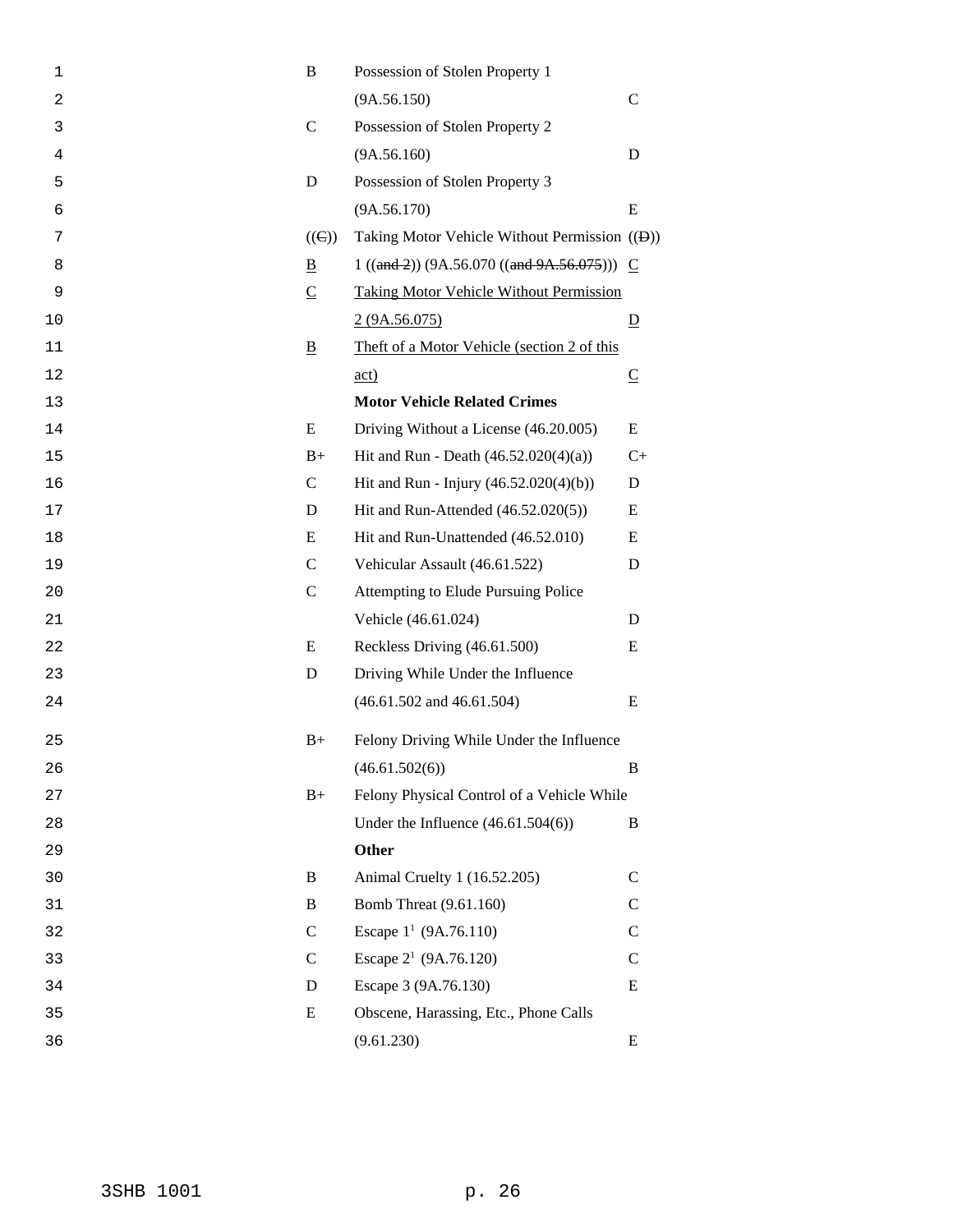| $\mathbf{1}$ | A                                                                                 | Other Offense Equivalent to an Adult Class             |                                                                                    |  |  |  |  |
|--------------|-----------------------------------------------------------------------------------|--------------------------------------------------------|------------------------------------------------------------------------------------|--|--|--|--|
| 2            |                                                                                   | A Felony                                               | $B+$                                                                               |  |  |  |  |
| 3            | $\, {\bf B}$                                                                      | Other Offense Equivalent to an Adult Class             |                                                                                    |  |  |  |  |
| 4            |                                                                                   | <b>B</b> Felony                                        | $\mathsf{C}$                                                                       |  |  |  |  |
| 5            | $\mathcal{C}$                                                                     | Other Offense Equivalent to an Adult Class             |                                                                                    |  |  |  |  |
| 6            |                                                                                   | C Felony                                               | D                                                                                  |  |  |  |  |
| 7            | D                                                                                 | Other Offense Equivalent to an Adult Gross             |                                                                                    |  |  |  |  |
| 8            |                                                                                   | Misdemeanor                                            | E                                                                                  |  |  |  |  |
| 9            | E                                                                                 | Other Offense Equivalent to an Adult                   |                                                                                    |  |  |  |  |
| 10           |                                                                                   | Misdemeanor                                            | E                                                                                  |  |  |  |  |
| 11           | V                                                                                 | Violation of Order of Restitution,                     |                                                                                    |  |  |  |  |
| 12           |                                                                                   | Community Supervision, or Confinement                  |                                                                                    |  |  |  |  |
| 13           |                                                                                   | $(13.40.200)^2$                                        | V                                                                                  |  |  |  |  |
| 14           |                                                                                   |                                                        | <sup>1</sup> Escape 1 and 2 and Attempted Escape 1 and 2 are classed as C offenses |  |  |  |  |
| 15           |                                                                                   | and the standard range is established as follows:      |                                                                                    |  |  |  |  |
|              |                                                                                   |                                                        |                                                                                    |  |  |  |  |
| 16           |                                                                                   |                                                        | 1st escape or attempted escape during 12-month period - 4 weeks                    |  |  |  |  |
| 17           | confinement                                                                       |                                                        |                                                                                    |  |  |  |  |
| 18           | 2nd escape or attempted escape during 12-month period - 8 weeks                   |                                                        |                                                                                    |  |  |  |  |
| 19           | confinement                                                                       |                                                        |                                                                                    |  |  |  |  |
| 20           | 3rd and subsequent escape or attempted escape during 12-month                     |                                                        |                                                                                    |  |  |  |  |
| 21           | period - 12 weeks confinement                                                     |                                                        |                                                                                    |  |  |  |  |
| 22           | <sup>2</sup> If the court finds that a respondent has violated terms of an order, |                                                        |                                                                                    |  |  |  |  |
| 23           | it may impose a penalty of up to 30 days of confinement.                          |                                                        |                                                                                    |  |  |  |  |
|              |                                                                                   |                                                        |                                                                                    |  |  |  |  |
| 24           |                                                                                   | JUVENILE SENTENCING STANDARDS                          |                                                                                    |  |  |  |  |
| 25           |                                                                                   |                                                        | This schedule must be used for juvenile offenders. The court may                   |  |  |  |  |
| 26           |                                                                                   | select sentencing option A, B, C, D, or RCW 13.40.167. |                                                                                    |  |  |  |  |
| 27           |                                                                                   | <b>OPTION A</b>                                        |                                                                                    |  |  |  |  |
| 28           |                                                                                   | JUVENILE OFFENDER SENTENCING GRID                      |                                                                                    |  |  |  |  |
| 29           |                                                                                   | <b>STANDARD RANGE</b>                                  |                                                                                    |  |  |  |  |
| 30           | $A+$                                                                              | 180 WEEKS TO AGE 21 YEARS                              |                                                                                    |  |  |  |  |
| 31           |                                                                                   |                                                        |                                                                                    |  |  |  |  |
| 32           | A                                                                                 | 103 WEEKS TO 129 WEEKS                                 |                                                                                    |  |  |  |  |
| 33           |                                                                                   |                                                        |                                                                                    |  |  |  |  |
| 34           | A-                                                                                | 80-100<br>103-129<br>$52 - 65$<br>15-36                |                                                                                    |  |  |  |  |
| 35           |                                                                                   | WEEKS<br><b>WEEKS</b><br><b>WEEKS</b><br><b>WEEKS</b>  |                                                                                    |  |  |  |  |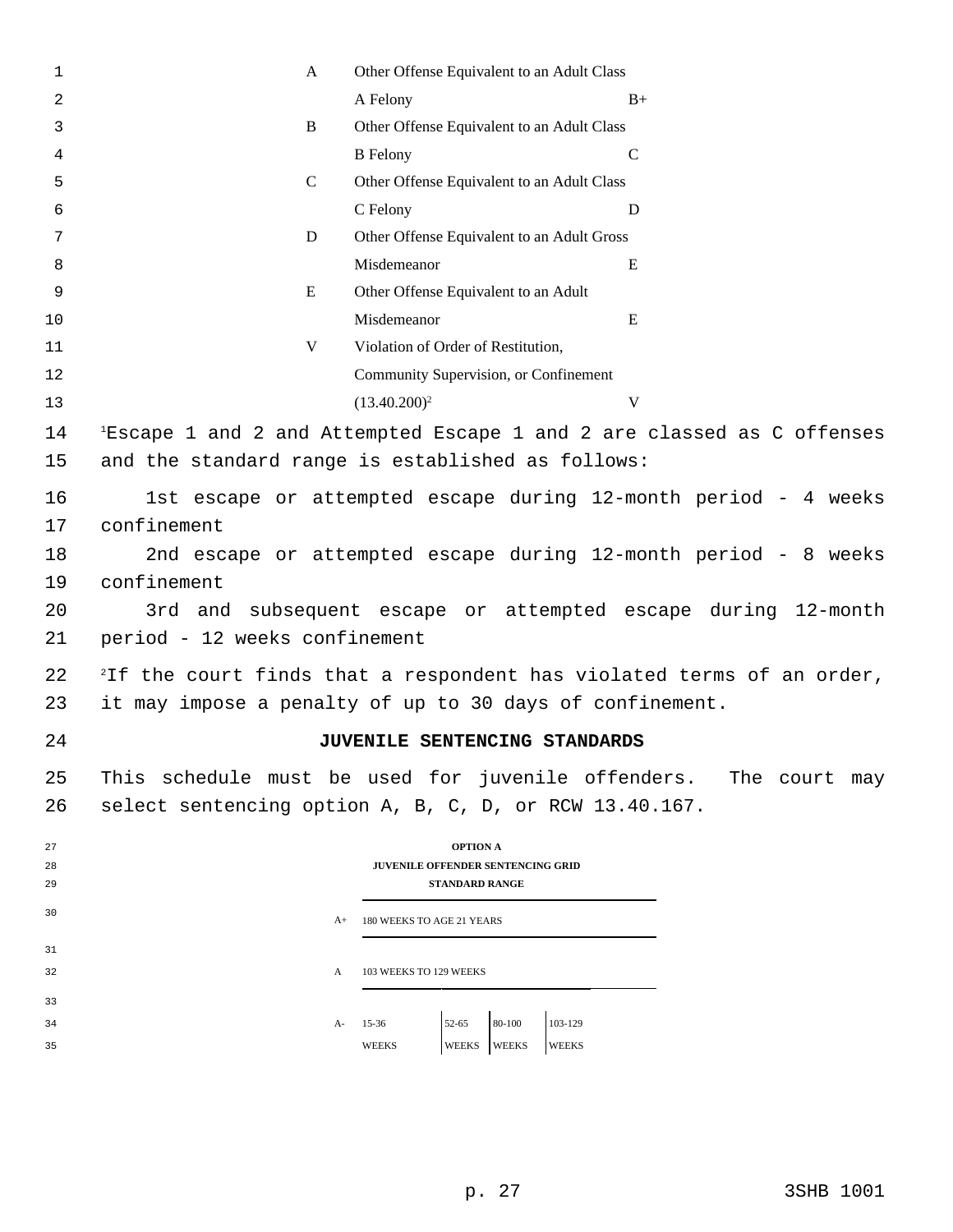| $\mathbf{1}$ |          |              | <b>EXCEPT</b>    |                                      |                |              |                    |
|--------------|----------|--------------|------------------|--------------------------------------|----------------|--------------|--------------------|
| 2            |          |              | 30-40            |                                      |                |              |                    |
| 3            |          |              | <b>WEEKS FOR</b> |                                      |                |              |                    |
| 4            |          |              | $15-17$          |                                      |                |              |                    |
| 5            |          |              | YEAR OLDS        |                                      |                |              |                    |
| 6            |          |              |                  |                                      |                |              |                    |
|              |          |              | 15-36            |                                      | 52-65          | 80-100       | 103-129            |
| 7            | Current  | $B+$         |                  |                                      |                |              |                    |
| 8            | Offense  |              | <b>WEEKS</b>     |                                      | <b>WEEKS</b>   | <b>WEEKS</b> | <b>WEEKS</b>       |
| 9            | Category |              |                  |                                      |                |              |                    |
| 10           |          | $\, {\bf B}$ | <b>LOCAL</b>     |                                      |                |              | 52-65              |
| 11           |          |              | SANCTIONS (LS)   |                                      | 15-36 WEEKS    |              | <b>WEEKS</b>       |
| 12           |          |              |                  |                                      |                |              |                    |
| 13           |          | $C+$         | <b>LS</b>        |                                      |                |              |                    |
| 14           |          |              |                  |                                      |                | 15-36 WEEKS  |                    |
|              |          |              |                  |                                      |                |              |                    |
| 15           |          |              |                  |                                      |                |              |                    |
| 16           |          | $\mathbf C$  | LS               |                                      |                |              | <b>15-36 WEEKS</b> |
| 17           |          |              |                  | <b>Local Sanctions:</b>              |                |              |                    |
| 18           |          |              |                  | 0 to 30 Days                         |                |              |                    |
| 19           |          | $D+$         | LS               | 0 to 12 Months Community Supervision |                |              |                    |
| 20           |          |              |                  | 0 to 150 Hours Community Restitution |                |              |                    |
| 21           |          | $\mathbf D$  | LS               | \$0 to \$500 Fine                    |                |              |                    |
| 22           |          |              |                  |                                      |                |              |                    |
| 23           |          | Е            | LS               |                                      |                |              |                    |
| 24           |          |              |                  |                                      |                |              |                    |
| 25           |          |              | $\boldsymbol{0}$ | $\mathbf{1}$                         | $\overline{c}$ | 3            | $\overline{4}$     |
| 26           |          |              |                  |                                      |                |              | or more            |
| 27           |          |              |                  | PRIOR ADJUDICATIONS                  |                |              |                    |

 NOTE: References in the grid to days or weeks mean periods of confinement.

 (1) The vertical axis of the grid is the current offense category. The current offense category is determined by the offense of adjudication.

 (2) The horizontal axis of the grid is the number of prior adjudications included in the juvenile's criminal history. Each prior felony adjudication shall count as one point. Each prior violation, misdemeanor, and gross misdemeanor adjudication shall count as 1/4 point. Fractional points shall be rounded down.

 (3) The standard range disposition for each offense is determined by the intersection of the column defined by the prior adjudications and the row defined by the current offense category.

 (4) RCW 13.40.180 applies if the offender is being sentenced for more than one offense.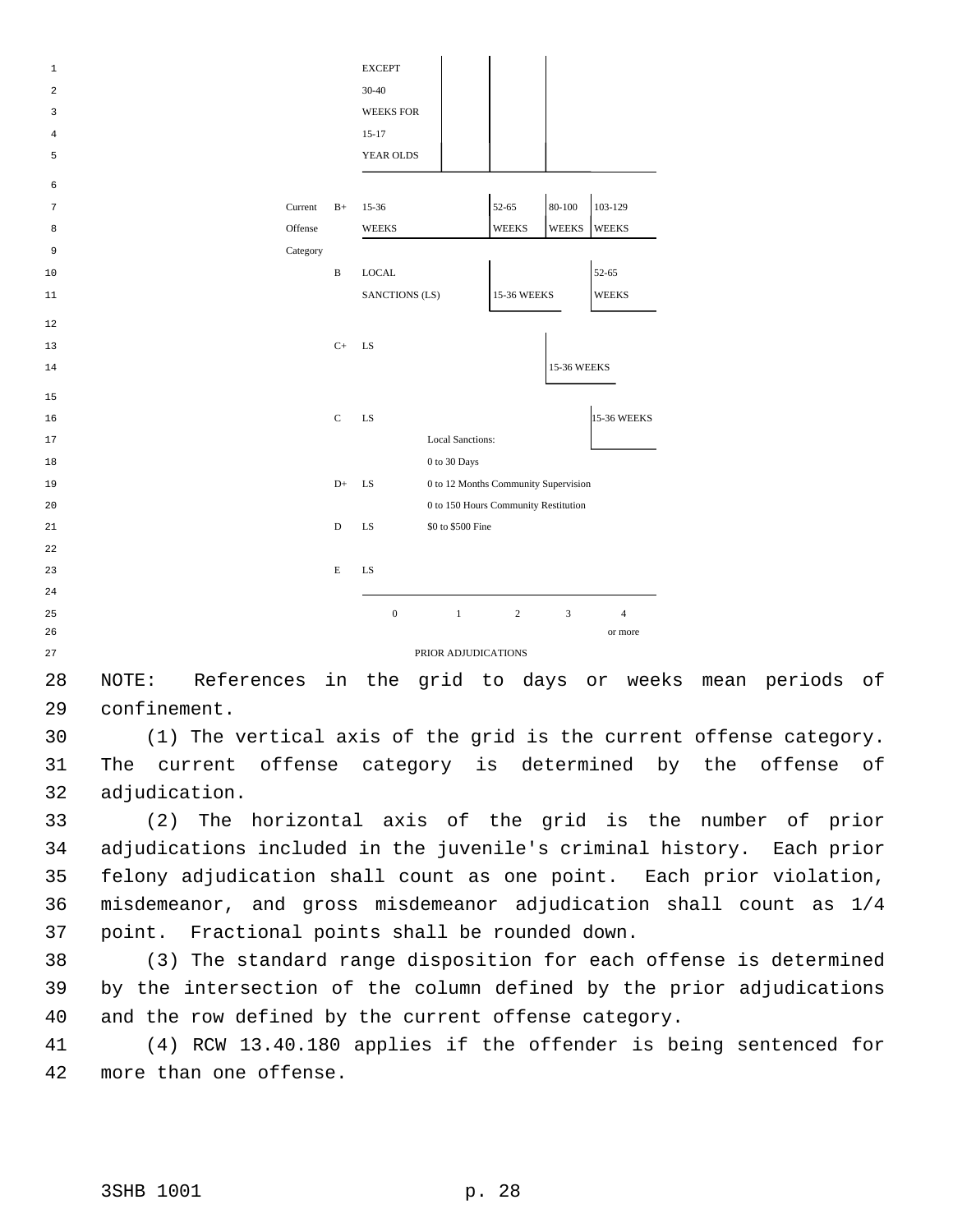(5) A current offense that is a violation is equivalent to an offense category of E. However, a disposition for a violation shall not include confinement.

## **OR**

## **OPTION B**

## **SUSPENDED DISPOSITION ALTERNATIVE**

(1) If the offender is subject to a standard range disposition

 involving confinement by the department, the court may impose the standard range and suspend the disposition on condition that the offender comply with one or more local sanctions and any educational or treatment requirement. The treatment programs provided to the offender must be research-based best practice programs as identified by the Washington state institute for public policy or the joint legislative audit and review committee.

 (2) If the offender fails to comply with the suspended disposition, the court may impose sanctions pursuant to RCW 13.40.200 or may revoke the suspended disposition and order the disposition's execution.

 (3) An offender is ineligible for the suspended disposition option under this section if the offender is:

(a) Adjudicated of an A+ offense;

 (b) Fourteen years of age or older and is adjudicated of one or more of the following offenses:

 (i) A class A offense, or an attempt, conspiracy, or solicitation to commit a class A offense;

(ii) Manslaughter in the first degree (RCW 9A.32.060); or

 (iii) Assault in the second degree (RCW 9A.36.021), extortion in the first degree (RCW 9A.56.120), kidnapping in the second degree (RCW 9A.40.030), robbery in the second degree (RCW 9A.56.210), residential burglary (RCW 9A.52.025), burglary in the second degree (RCW 9A.52.030), drive-by shooting (RCW 9A.36.045), vehicular homicide (RCW 46.61.520), hit and run death (RCW 46.52.020(4)(a)), intimidating a witness (RCW 9A.72.110), violation of the uniform controlled substances act (RCW 69.50.401 (2)(a) and (b)), or manslaughter 2 (RCW 9A.32.070), when the offense includes infliction of bodily harm upon another or when during the commission or immediate withdrawal from the offense the respondent was armed with a deadly weapon;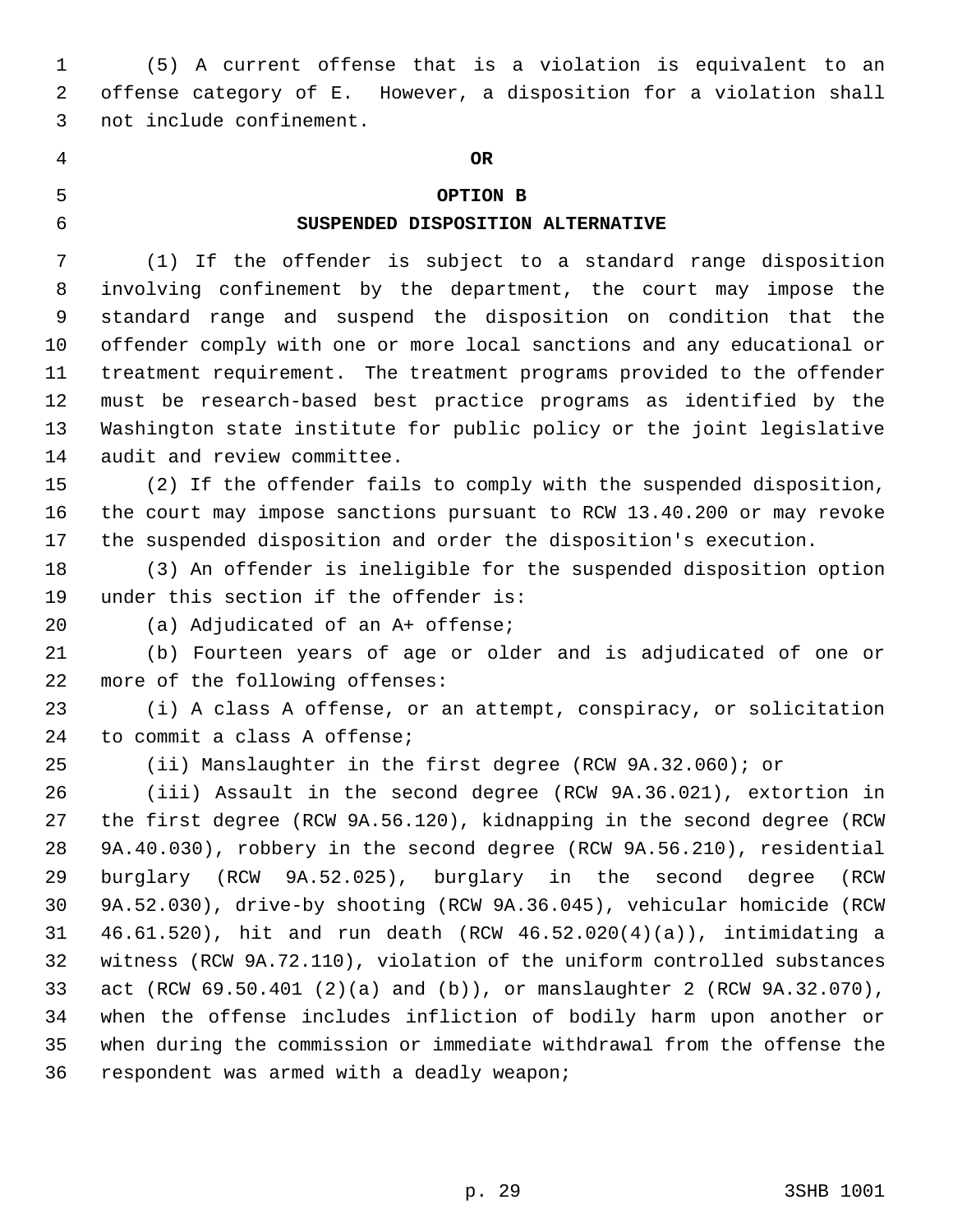(c) Ordered to serve a disposition for a firearm violation under RCW 13.40.193; or (d) Adjudicated of a sex offense as defined in RCW 9.94A.030. **OR OPTION C CHEMICAL DEPENDENCY DISPOSITION ALTERNATIVE** If the juvenile offender is subject to a standard range disposition of local sanctions or 15 to 36 weeks of confinement and has not committed an A- or B+ offense, the court may impose a disposition under RCW 13.40.160(4) and 13.40.165. **OR OPTION D MANIFEST INJUSTICE** If the court determines that a disposition under option A, B, or C would effectuate a manifest injustice, the court shall impose a disposition outside the standard range under RCW 13.40.160(2). NEW SECTION. **Sec. 12.** A new section is added to chapter 13.40 RCW to read as follows: If a juvenile is adjudicated of theft of a motor vehicle under section 2 of this act, possession of a stolen vehicle under section 5 of this act, taking a motor vehicle without permission in the first degree as defined in RCW 9A.56.070(1), or taking a motor vehicle without permission in the second degree as defined in RCW 9A.56.075(1) and is sentenced to local sanctions, the juvenile's disposition shall include an evaluation to determine whether the juvenile is in need of community-based rehabilitation services and to complete any treatment recommended by the evaluation. **Sec. 13.** RCW 13.40.210 and 2002 c 175 s 27 are each amended to read as follows: (1) The secretary shall set a release date for each juvenile committed to its custody. The release date shall be within the prescribed range to which a juvenile has been committed under RCW 13.40.0357 or 13.40.030 except as provided in RCW 13.40.320 concerning offenders the department determines are eligible for the juvenile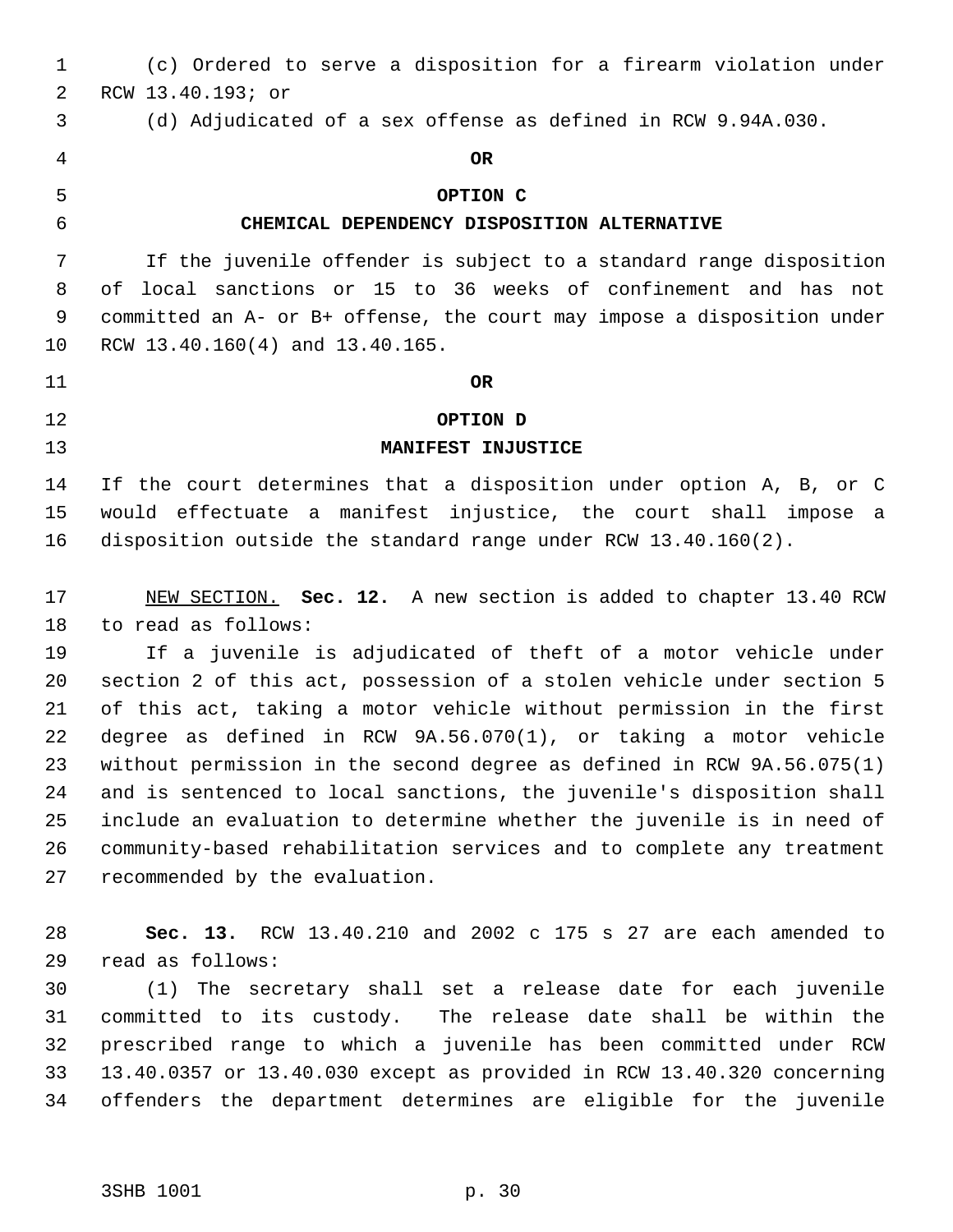offender basic training camp program. Such dates shall be determined prior to the expiration of sixty percent of a juvenile's minimum term of confinement included within the prescribed range to which the juvenile has been committed. The secretary shall release any juvenile committed to the custody of the department within four calendar days prior to the juvenile's release date or on the release date set under this chapter. Days spent in the custody of the department shall be tolled by any period of time during which a juvenile has absented himself or herself from the department's supervision without the prior approval of the secretary or the secretary's designee.

 (2) The secretary shall monitor the average daily population of the state's juvenile residential facilities. When the secretary concludes that in-residence population of residential facilities exceeds one hundred five percent of the rated bed capacity specified in statute, or in absence of such specification, as specified by the department in rule, the secretary may recommend reductions to the governor. On certification by the governor that the recommended reductions are necessary, the secretary has authority to administratively release a sufficient number of offenders to reduce in-residence population to one hundred percent of rated bed capacity. The secretary shall release those offenders who have served the greatest proportion of their sentence. However, the secretary may deny release in a particular case at the request of an offender, or if the secretary finds that there is no responsible custodian, as determined by the department, to whom to release the offender, or if the release of the offender would pose a clear danger to society. The department shall notify the committing court of the release at the time of release if any such early releases have occurred as a result of excessive in-residence population. In no event shall an offender adjudicated of a violent offense be granted release under the provisions of this subsection.

 (3)(a) Following the release of any juvenile under subsection (1) of this section, the secretary may require the juvenile to comply with a program of parole to be administered by the department in his or her community which shall last no longer than eighteen months, except that in the case of a juvenile sentenced for rape in the first or second degree, rape of a child in the first or second degree, child molestation in the first degree, or indecent liberties with forcible compulsion, the period of parole shall be twenty-four months and, in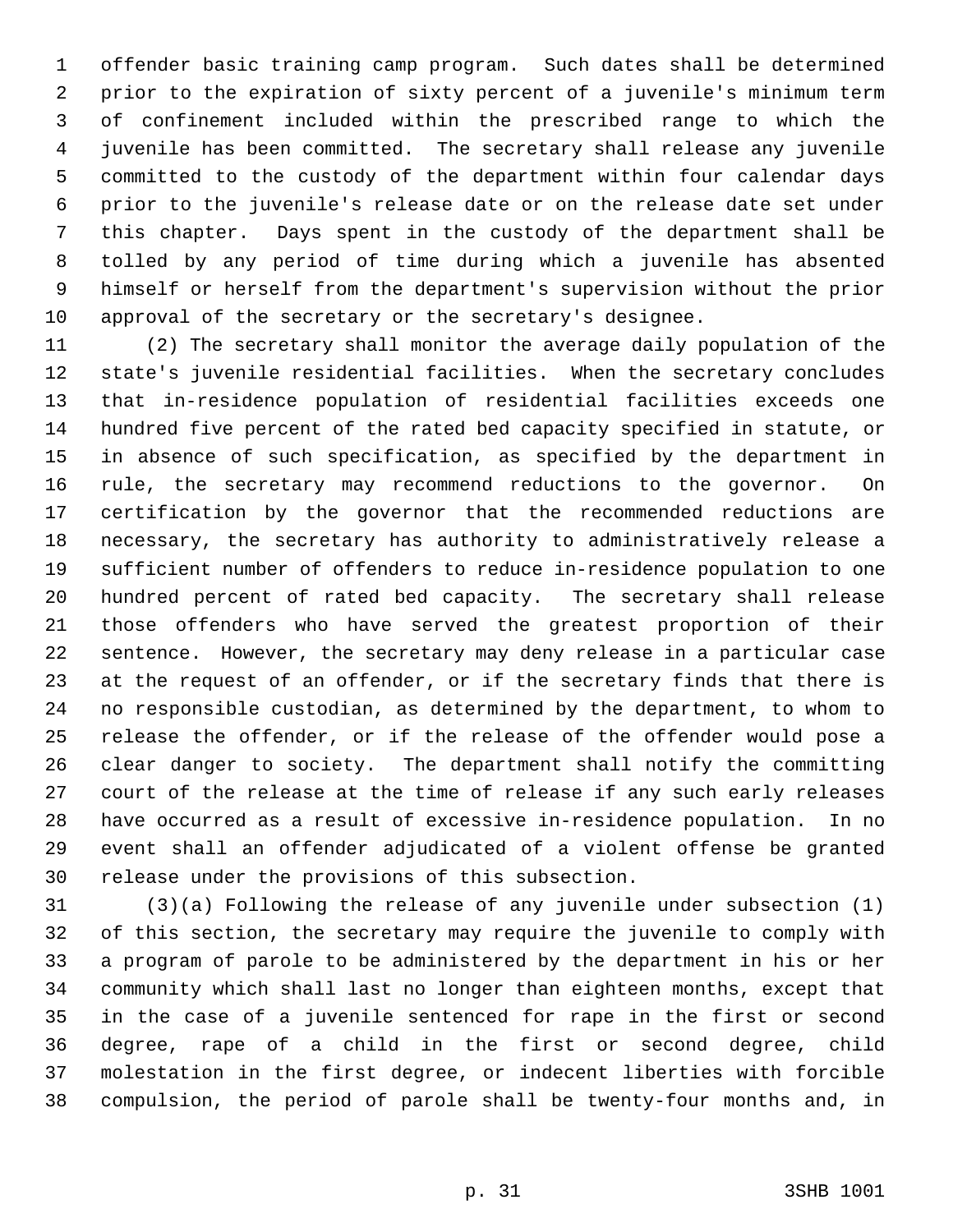the discretion of the secretary, may be up to thirty-six months when the secretary finds that an additional period of parole is necessary and appropriate in the interests of public safety or to meet the ongoing needs of the juvenile. A parole program is mandatory for offenders released under subsection (2) of this section and for offenders who receive a juvenile residential commitment sentence of theft of a motor vehicle 1, possession of a stolen motor vehicle, or 8 taking a motor vehicle without permission 1. The decision to place an offender on parole shall be based on an assessment by the department of the offender's risk for reoffending upon release. The department shall prioritize available parole resources to provide supervision and services to offenders at moderate to high risk for reoffending.

 (b) The secretary shall, for the period of parole, facilitate the juvenile's reintegration into his or her community and to further this goal shall require the juvenile to refrain from possessing a firearm or using a deadly weapon and refrain from committing new offenses and may require the juvenile to: (i) Undergo available medical, psychiatric, drug and alcohol, sex offender, mental health, and other offense- related treatment services; (ii) report as directed to a parole officer and/or designee; (iii) pursue a course of study, vocational training, or employment; (iv) notify the parole officer of the current address where he or she resides; (v) be present at a particular address during 23 specified hours; (vi) remain within prescribed geographical boundaries; (vii) submit to electronic monitoring; (viii) refrain from using illegal drugs and alcohol, and submit to random urinalysis when requested by the assigned parole officer; (ix) refrain from contact with specific individuals or a specified class of individuals; (x) meet other conditions determined by the parole officer to further enhance the juvenile's reintegration into the community; (xi) pay any court- ordered fines or restitution; and (xii) perform community restitution. Community restitution for the purpose of this section means compulsory service, without compensation, performed for the benefit of the community by the offender. Community restitution may be performed through public or private organizations or through work crews.

 (c) The secretary may further require up to twenty-five percent of the highest risk juvenile offenders who are placed on parole to participate in an intensive supervision program. Offenders participating in an intensive supervision program shall be required to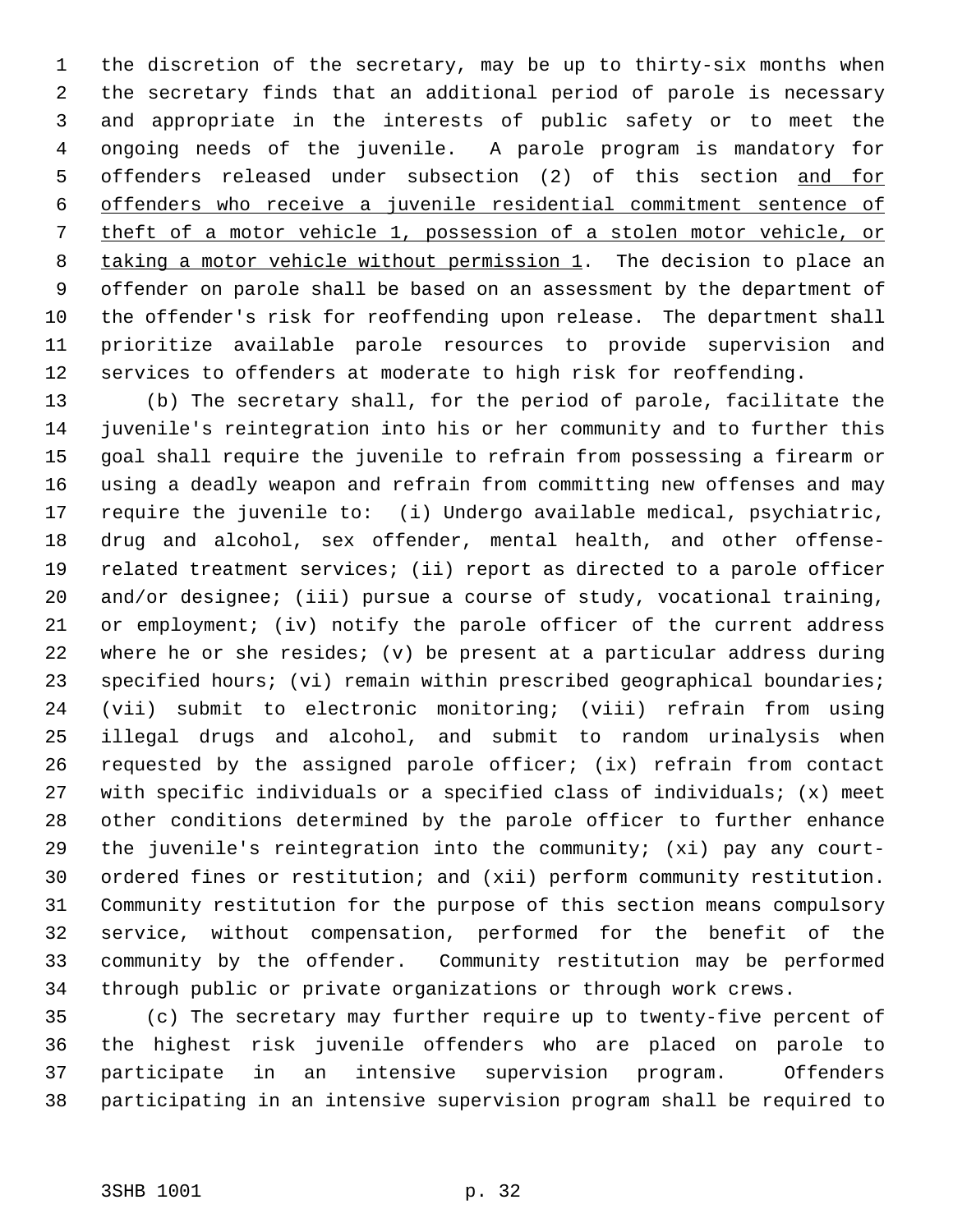comply with all terms and conditions listed in (b) of this subsection and shall also be required to comply with the following additional terms and conditions: (i) Obey all laws and refrain from any conduct that threatens public safety; (ii) report at least once a week to an assigned community case manager; and (iii) meet all other requirements imposed by the community case manager related to participating in the intensive supervision program. As a part of the intensive supervision program, the secretary may require day reporting.

 (d) After termination of the parole period, the juvenile shall be discharged from the department's supervision.

 (4)(a) The department may also modify parole for violation thereof. If, after affording a juvenile all of the due process rights to which he or she would be entitled if the juvenile were an adult, the secretary finds that a juvenile has violated a condition of his or her parole, the secretary shall order one of the following which is reasonably likely to effectuate the purpose of the parole and to protect the public: (i) Continued supervision under the same conditions previously imposed; (ii) intensified supervision with increased reporting requirements; (iii) additional conditions of supervision authorized by this chapter; (iv) except as provided in (a)(v) and (vi) of this subsection, imposition of a period of confinement not to exceed thirty days in a facility operated by or pursuant to a contract with the state of Washington or any city or county for a portion of each day or for a certain number of days each week with the balance of the days or weeks spent under supervision; (v) the secretary may order any of the conditions or may return the offender to confinement for the remainder of the sentence range if the offense for which the offender was sentenced is rape in the first or second degree, rape of a child in the first or second degree, child molestation in the first degree, indecent liberties with forcible compulsion, or a sex offense that is also a serious violent offense as defined by RCW 9.94A.030; and (vi) the secretary may order any of the conditions or may return the offender to confinement for the remainder of the sentence range if the youth has completed the basic training camp program as described in RCW 13.40.320.

 (b) If the department finds that any juvenile in a program of parole has possessed a firearm or used a deadly weapon during the program of parole, the department shall modify the parole under (a) of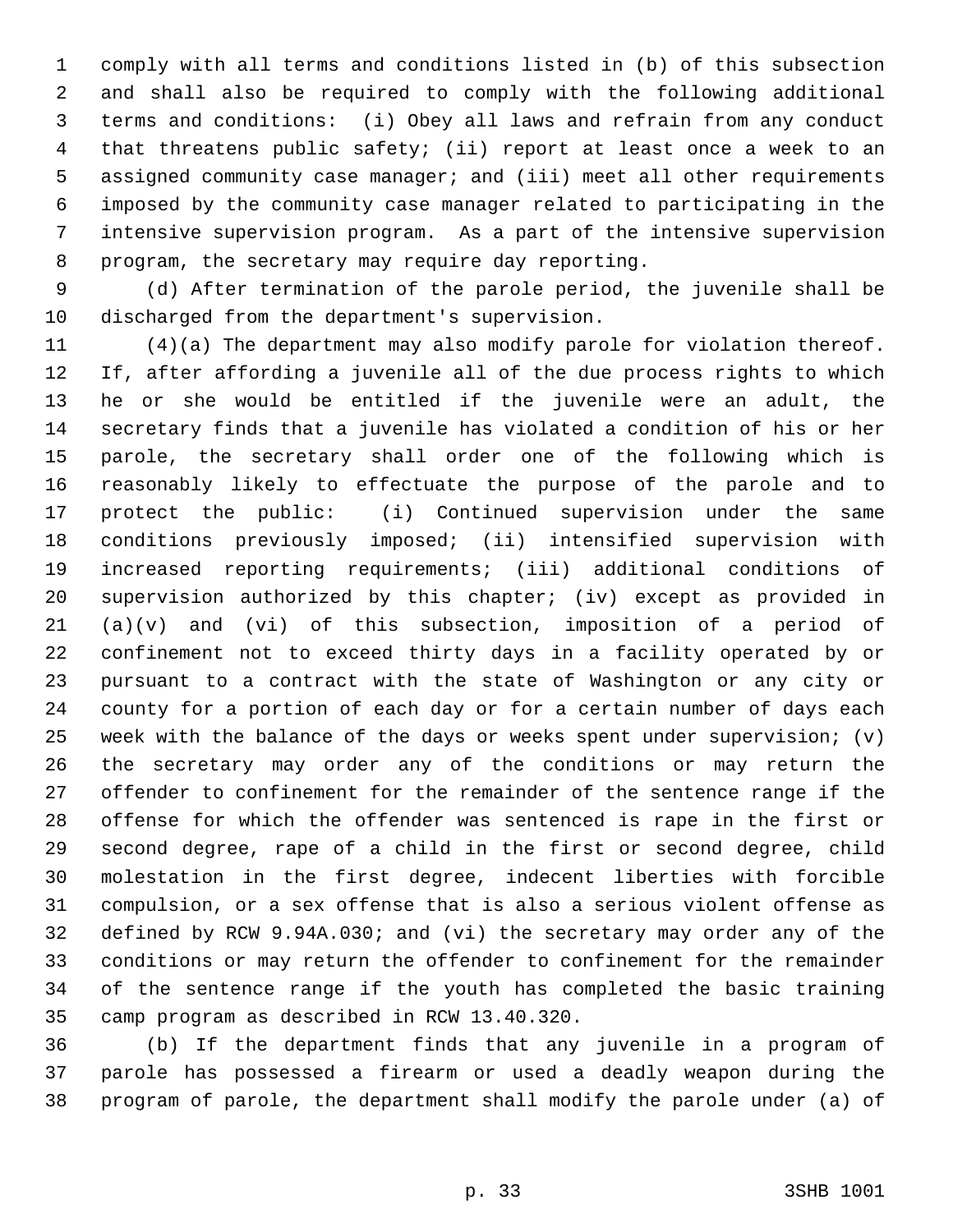this subsection and confine the juvenile for at least thirty days. Confinement shall be in a facility operated by or pursuant to a contract with the state or any county.

 (5) A parole officer of the department of social and health services shall have the power to arrest a juvenile under his or her supervision on the same grounds as a law enforcement officer would be authorized to arrest the person.

 (6) If so requested and approved under chapter 13.06 RCW, the secretary shall permit a county or group of counties to perform functions under subsections (3) through (5) of this section.

 **Sec. 14.** RCW 13.40.160 and 2004 c 120 s 4 and 2004 c 38 s 11 are each reenacted and amended to read as follows:

 (1) The standard range disposition for a juvenile adjudicated of an offense is determined according to RCW 13.40.0357.

 (a) When the court sentences an offender to a local sanction as provided in RCW 13.40.0357 option A, the court shall impose a determinate disposition within the standard ranges, except as provided in subsection (2), (3), (4), (5), or (6) of this section. The disposition may be comprised of one or more local sanctions.

 (b) When the court sentences an offender to a standard range as provided in RCW 13.40.0357 option A that includes a term of confinement exceeding thirty days, commitment shall be to the department for the standard range of confinement, except as provided in subsection (2), (3), (4), (5), or (6) of this section.

 (2) If the court concludes, and enters reasons for its conclusion, that disposition within the standard range would effectuate a manifest injustice the court shall impose a disposition outside the standard range, as indicated in option D of RCW 13.40.0357. The court's finding of manifest injustice shall be supported by clear and convincing evidence.

 A disposition outside the standard range shall be determinate and shall be comprised of confinement or community supervision, or a combination thereof. When a judge finds a manifest injustice and imposes a sentence of confinement exceeding thirty days, the court shall sentence the juvenile to a maximum term, and the provisions of RCW 13.40.030(2) shall be used to determine the range. A disposition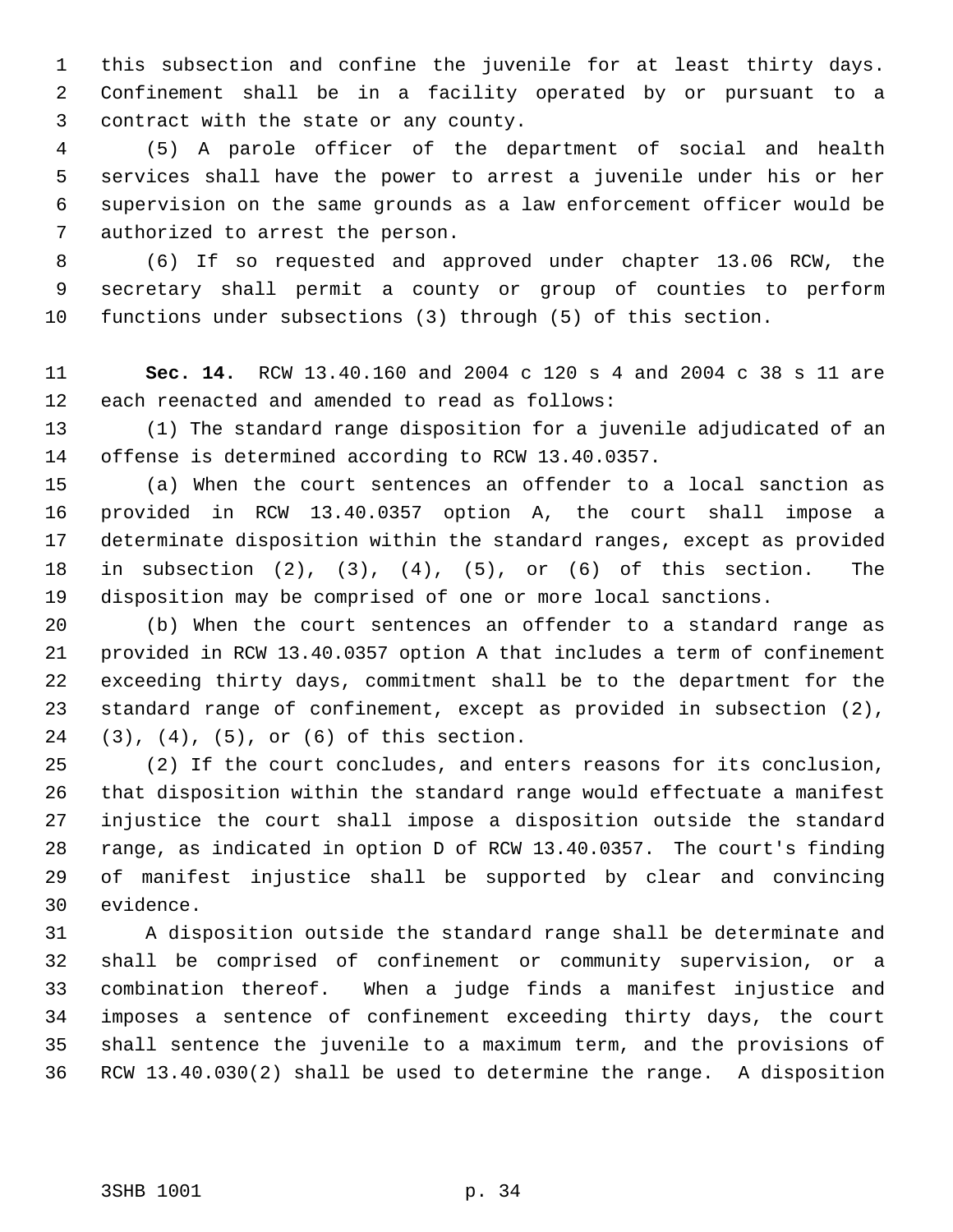outside the standard range is appealable under RCW 13.40.230 by the state or the respondent. A disposition within the standard range is not appealable under RCW 13.40.230.

 (3) When a juvenile offender is found to have committed a sex offense, other than a sex offense that is also a serious violent offense as defined by RCW 9.94A.030, and has no history of a prior sex offense, the court, on its own motion or the motion of the state or the respondent, may order an examination to determine whether the respondent is amenable to treatment.

 The report of the examination shall include at a minimum the following: The respondent's version of the facts and the official version of the facts, the respondent's offense history, an assessment of problems in addition to alleged deviant behaviors, the respondent's social, educational, and employment situation, and other evaluation measures used. The report shall set forth the sources of the evaluator's information.

 The examiner shall assess and report regarding the respondent's amenability to treatment and relative risk to the community. A proposed treatment plan shall be provided and shall include, at a minimum:

 (a)(i) Frequency and type of contact between the offender and therapist;

 (ii) Specific issues to be addressed in the treatment and description of planned treatment modalities;

 (iii) Monitoring plans, including any requirements regarding living conditions, lifestyle requirements, and monitoring by family members, legal guardians, or others;

(iv) Anticipated length of treatment; and

(v) Recommended crime-related prohibitions.

 The court on its own motion may order, or on a motion by the state shall order, a second examination regarding the offender's amenability to treatment. The evaluator shall be selected by the party making the motion. The defendant shall pay the cost of any second examination ordered unless the court finds the defendant to be indigent in which case the state shall pay the cost.

 After receipt of reports of the examination, the court shall then consider whether the offender and the community will benefit from use of this special sex offender disposition alternative and consider the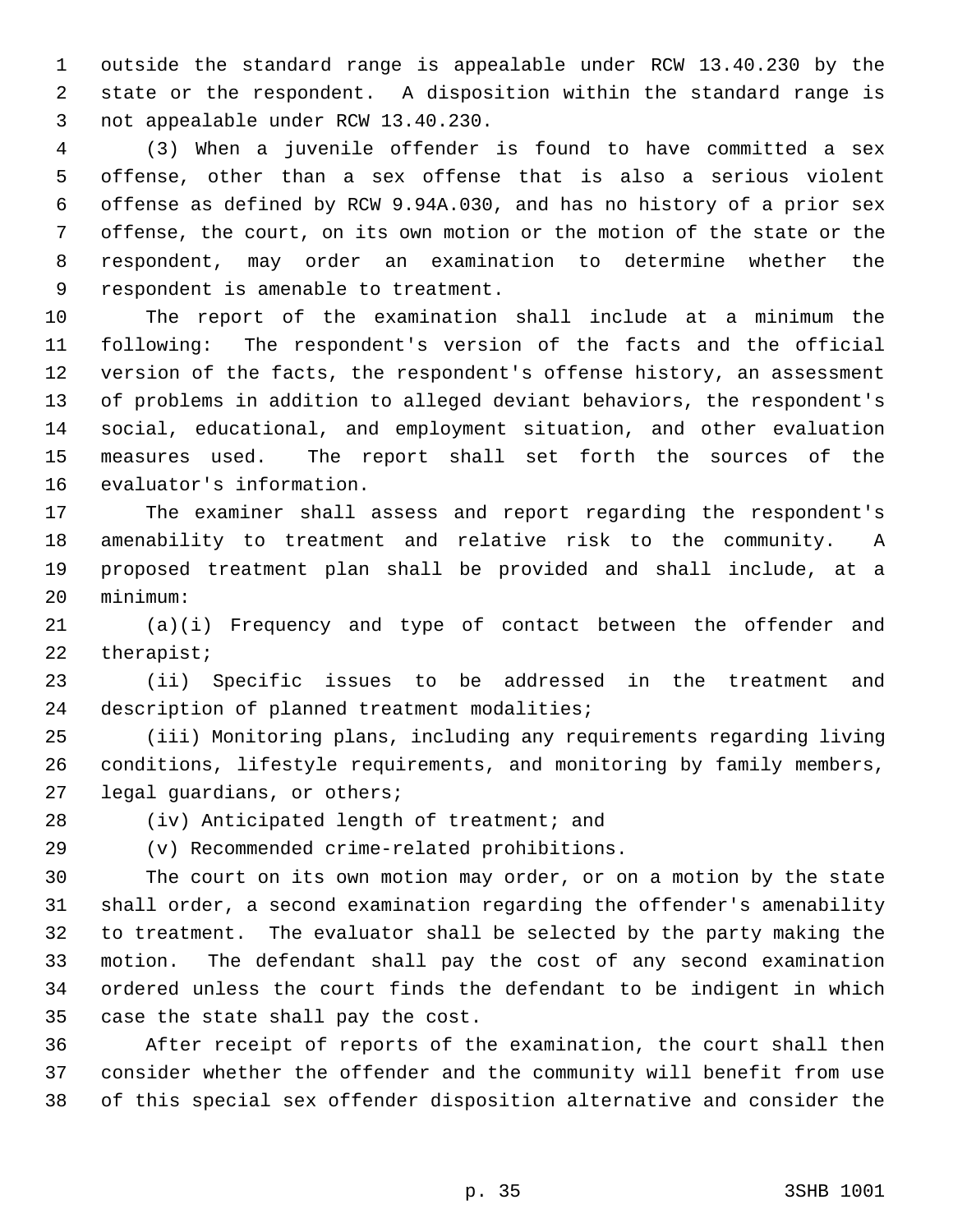victim's opinion whether the offender should receive a treatment disposition under this section. If the court determines that this special sex offender disposition alternative is appropriate, then the court shall impose a determinate disposition within the standard range for the offense, or if the court concludes, and enters reasons for its conclusions, that such disposition would cause a manifest injustice, the court shall impose a disposition under option D, and the court may suspend the execution of the disposition and place the offender on community supervision for at least two years. As a condition of the suspended disposition, the court may impose the conditions of community supervision and other conditions, including up to thirty days of confinement and requirements that the offender do any one or more of the following:

 (b)(i) Devote time to a specific education, employment, or occupation;

 (ii) Undergo available outpatient sex offender treatment for up to two years, or inpatient sex offender treatment not to exceed the standard range of confinement for that offense. A community mental health center may not be used for such treatment unless it has an appropriate program designed for sex offender treatment. The respondent shall not change sex offender treatment providers or treatment conditions without first notifying the prosecutor, the probation counselor, and the court, and shall not change providers without court approval after a hearing if the prosecutor or probation counselor object to the change;

 (iii) Remain within prescribed geographical boundaries and notify the court or the probation counselor prior to any change in the offender's address, educational program, or employment;

 (iv) Report to the prosecutor and the probation counselor prior to any change in a sex offender treatment provider. This change shall have prior approval by the court;

(v) Report as directed to the court and a probation counselor;

 (vi) Pay all court-ordered legal financial obligations, perform community restitution, or any combination thereof;

 (vii) Make restitution to the victim for the cost of any counseling reasonably related to the offense;

 (viii) Comply with the conditions of any court-ordered probation bond; or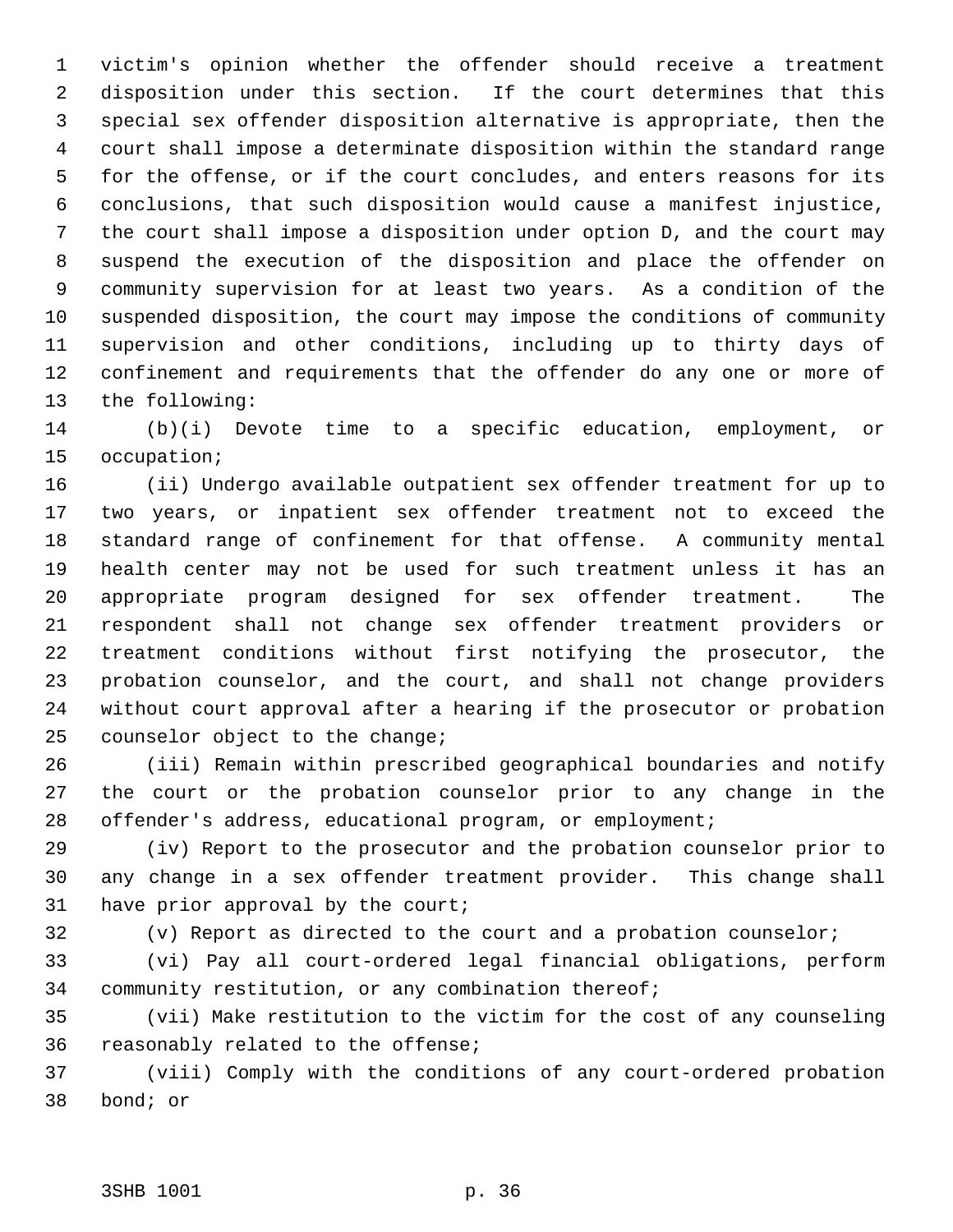(ix) The court shall order that the offender shall not attend the public or approved private elementary, middle, or high school attended by the victim or the victim's siblings. The parents or legal guardians of the offender are responsible for transportation or other costs associated with the offender's change of school that would otherwise be paid by the school district. The court shall send notice of the disposition and restriction on attending the same school as the victim or victim's siblings to the public or approved private school the juvenile will attend, if known, or if unknown, to the approved private schools and the public school district board of directors of the district in which the juvenile resides or intends to reside. This notice must be sent at the earliest possible date but not later than ten calendar days after entry of the disposition.

 The sex offender treatment provider shall submit quarterly reports on the respondent's progress in treatment to the court and the parties. The reports shall reference the treatment plan and include at a minimum the following: Dates of attendance, respondent's compliance with requirements, treatment activities, the respondent's relative progress in treatment, and any other material specified by the court at the time of the disposition.

 At the time of the disposition, the court may set treatment review hearings as the court considers appropriate.

 Except as provided in this subsection (3), after July 1, 1991, examinations and treatment ordered pursuant to this subsection shall only be conducted by certified sex offender treatment providers or certified affiliate sex offender treatment providers under chapter 18.155 RCW. A sex offender therapist who examines or treats a juvenile sex offender pursuant to this subsection does not have to be certified by the department of health pursuant to chapter 18.155 RCW if the court finds that: (A) The offender has already moved to another state or plans to move to another state for reasons other than circumventing the certification requirements; (B) no certified sex offender treatment providers or certified affiliate sex offender treatment providers are available for treatment within a reasonable geographical distance of the offender's home; and (C) the evaluation and treatment plan comply with this subsection (3) and the rules adopted by the department of health.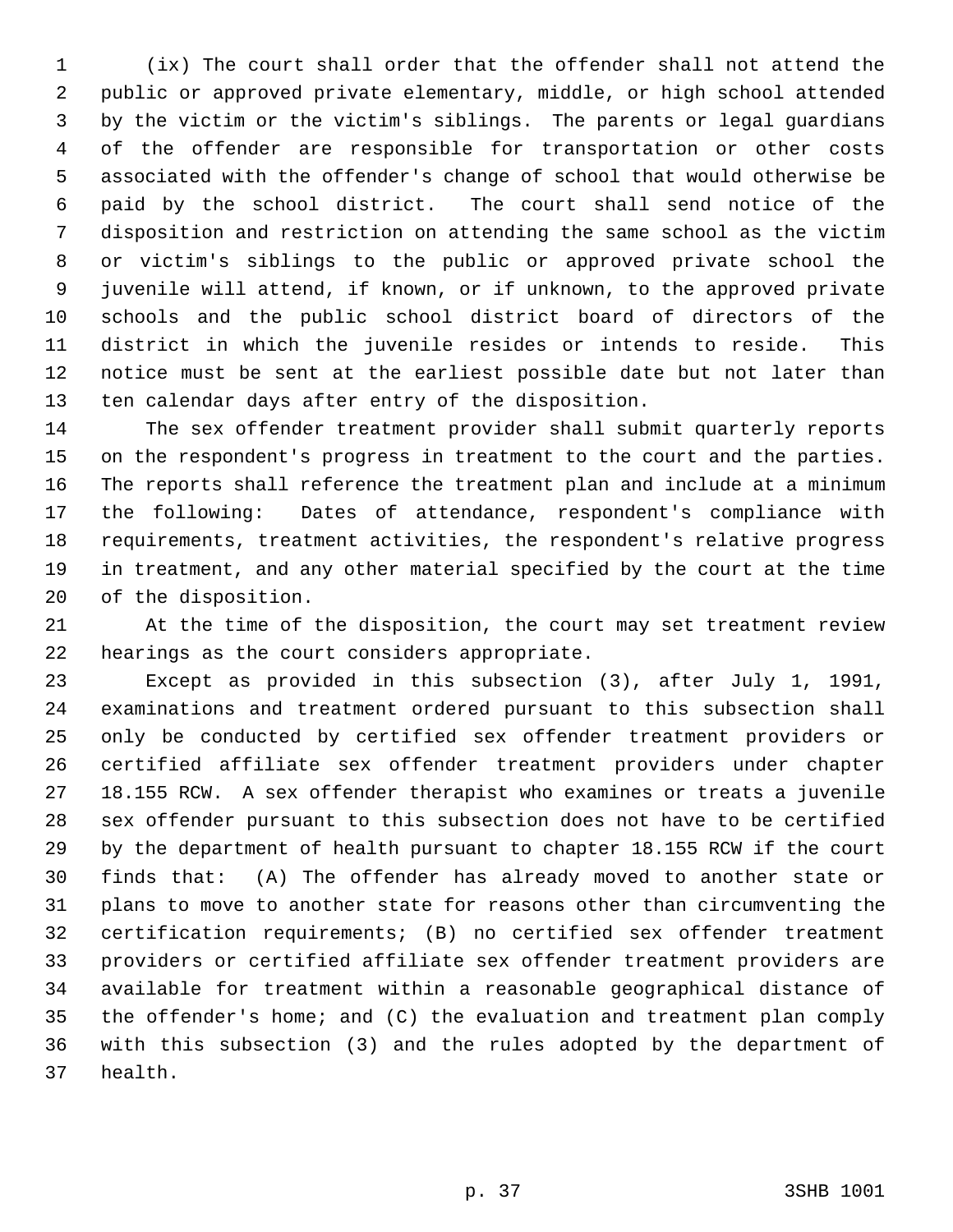If the offender violates any condition of the disposition or the court finds that the respondent is failing to make satisfactory progress in treatment, the court may revoke the suspension and order execution of the disposition or the court may impose a penalty of up to thirty days' confinement for violating conditions of the disposition. The court may order both execution of the disposition and up to thirty days' confinement for the violation of the conditions of the disposition. The court shall give credit for any confinement time previously served if that confinement was for the offense for which the suspension is being revoked.

 For purposes of this section, "victim" means any person who has sustained emotional, psychological, physical, or financial injury to person or property as a direct result of the crime charged. "Victim" may also include a known parent or guardian of a victim who is a minor child unless the parent or guardian is the perpetrator of the offense. A disposition entered under this subsection (3) is not appealable under RCW 13.40.230.

 (4) If the juvenile offender is subject to a standard range disposition of local sanctions or 15 to 36 weeks of confinement and has not committed an A- or B+ offense, the court may impose the disposition alternative under RCW 13.40.165.

 (5) If a juvenile is subject to a commitment of 15 to 65 weeks of confinement, the court may impose the disposition alternative under RCW 13.40.167.

 (6) When the offender is subject to a standard range commitment of 15 to 36 weeks and is ineligible for a suspended disposition alternative, a manifest injustice disposition below the standard range, special sex offender disposition alternative, chemical dependency disposition alternative, or mental health disposition alternative, the court in a county with a pilot program under RCW 13.40.169 may impose the disposition alternative under RCW 13.40.169.

 (7) RCW 13.40.193 shall govern the disposition of any juvenile adjudicated of possessing a firearm in violation of RCW 9.41.040(2)(a)(iii) or any crime in which a special finding is entered that the juvenile was armed with a firearm.

 (8) Section 15 of this act shall govern the disposition of any juvenile adjudicated of theft of a motor vehicle as defined under section 2 of this act, possession of a stolen motor vehicle as defined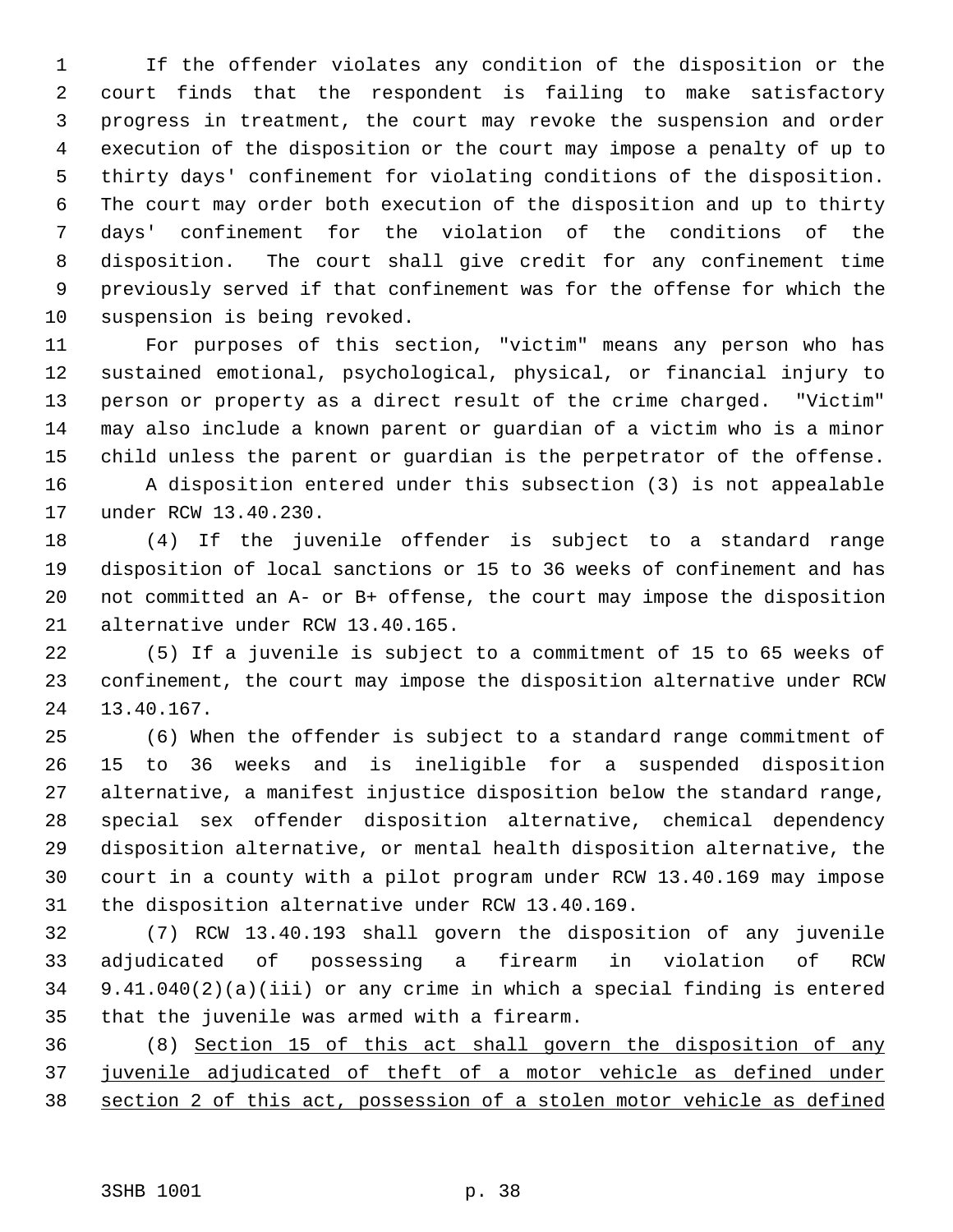under section 5 of this act, taking a motor vehicle without permission in the first degree under RCW 9A.56.070, and taking a motor vehicle 3 without permission in the second degree under RCW 9A.56.075.

 (9) Whenever a juvenile offender is entitled to credit for time spent in detention prior to a dispositional order, the dispositional order shall specifically state the number of days of credit for time served.

 $((+9))$   $(10)$  Except as provided under subsection  $(3)$ ,  $(4)$ ,  $(5)$ , or (6) of this section, or option B of RCW 13.40.0357, or RCW 13.40.127, the court shall not suspend or defer the imposition or the execution of the disposition.

 $((+10))$   $(11)$  In no case shall the term of confinement imposed by the court at disposition exceed that to which an adult could be subjected for the same offense.

 NEW SECTION. **Sec. 15.** A new section is added to chapter 13.40 RCW to read as follows:

 A juvenile adjudicated of theft of a motor vehicle as defined under section 2 of this act, possession of a stolen motor vehicle as defined under section 5 of this act, taking a motor vehicle without permission in the first degree under RCW 9A.56.070, or taking a motor vehicle without permission in the second degree under RCW 9A.56.075 shall be ordered by the court to perform community restitution, in addition to any sentence imposed by the court. The court shall order a minimum of fifty hours of community restitution for all juveniles who have a prior offender score below one point. For juveniles with a prior offender score greater than one point, the court shall impose a minimum of one hundred hours of community restitution. Community restitution shall be imposed regardless of whether the juvenile is sentenced to confinement in a detention facility or to an institution operated by the department.

 **Sec. 16.** RCW 9A.56.096 and 2003 c 53 s 77 are each amended to read as follows:

 (1) A person who, with intent to deprive the owner or owner's agent, wrongfully obtains, or exerts unauthorized control over, or by color or aid of deception gains control of personal property that is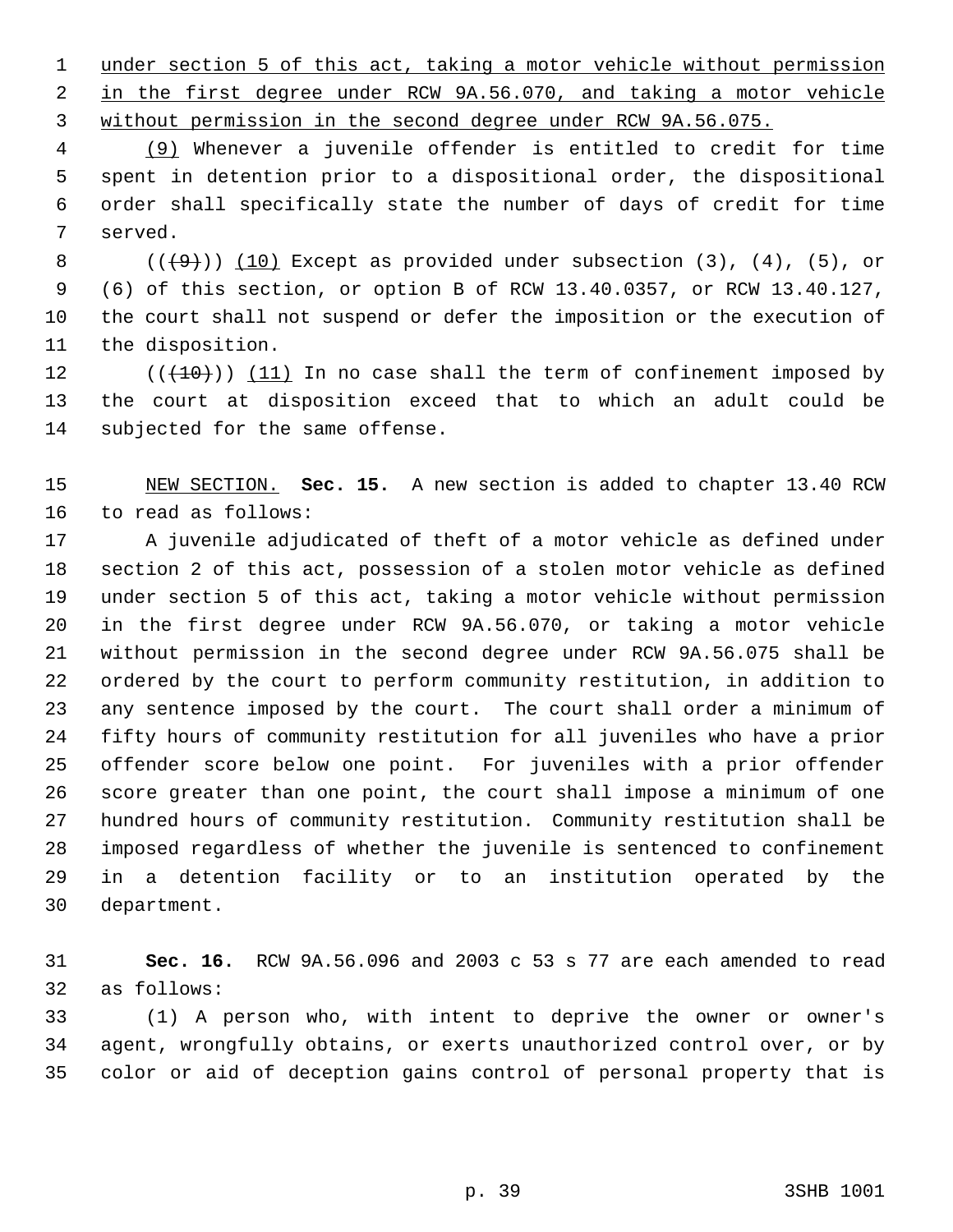1 rented  $((\theta \cdot \mathbf{r}))_L$  leased, or loaned by written agreement to the person, is 2 guilty of theft of rental, leased, ((or)) lease-purchased, or loaned 3 property.

 4 (2) The finder of fact may presume intent to deprive if the finder 5 of fact finds either of the following:

 (a) That the person who rented or leased the property failed to return or make arrangements acceptable to the owner of the property or the owner's agent to return the property to the owner or the owner's agent within seventy-two hours after receipt of proper notice following 10 the due date of the rental, lease, ((or)) lease-purchase, or loan agreement; or

12 (b) That the renter  $((\theta \hat{r}))_L$  lessee<sub>l</sub> or borrower presented identification to the owner or the owner's agent that was materially false, fictitious, or not current with respect to name, address, place of employment, or other appropriate items.

16 (3) As used in subsection (2) of this section, "proper notice" 17 consists of a written demand by the owner or the owner's agent made 18 after the due date of the rental, lease, ((or)) lease-purchase, or loan 19 period, mailed by certified or registered mail to the renter  $((\theta \cdot \mathbf{r}))$ 20 lessee, or borrower at: (a) The address the renter  $((\theta F))_L$  lessee, or 21 borrower gave when the contract was made; or (b) the renter  $((\theta \cdot \mathbf{r}))_L$ 22 lessee( $(\frac{1}{s})$ ), or borrower's last known address if later furnished in 23 writing by the renter, lessee, borrower, or the agent of the renter  $24$   $((e^*)_L$  lessee, or borrower.

25 (4) The replacement value of the property obtained must be utilized 26 in determining the amount involved in the theft of rental, leased, 27 (( $\Theta$ ) lease-purchased, or loaned property.

 $(5)(a)$  Theft of rental, leased,  $((e^a)^2)$  lease-purchased, or loaned 29 property is a class B felony if the rental, leased,  $((\theta \cdot \hat{r}))$  lease- purchased, or loaned property is valued at one thousand five hundred dollars or more.

32 (b) Theft of rental, leased,  $((e^p))$  lease-purchased, or loaned 33 property is a class C felony if the rental, leased,  $((\theta \cdot \mathbf{r}))$  lease-34 purchased, or loaned property is valued at two hundred fifty dollars or 35 more but less than one thousand five hundred dollars.

36 (c) Theft of rental, leased, ((or)) lease-purchased, or loaned 37 property is a gross misdemeanor if the rental, leased,  $((e^{\alpha})^2)$  lease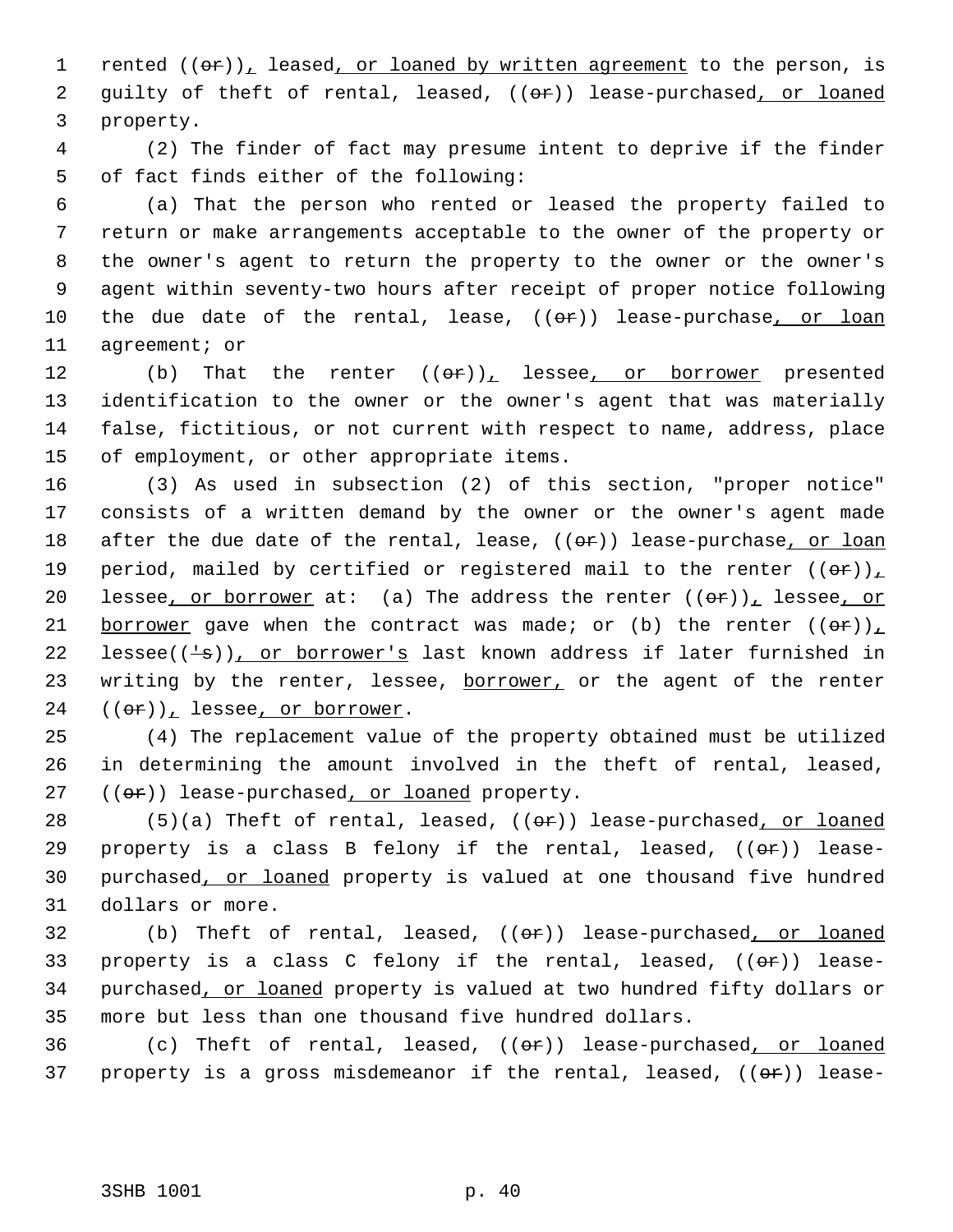1 purchased, or loaned property is valued at less than two hundred fifty dollars.

 (6) This section applies to rental agreements that provide that the renter may return the property any time within the rental period and pay only for the time the renter actually retained the property, in 6 addition to any minimum rental fee, to lease agreements,  $((and))$  to lease-purchase agreements as defined under RCW 63.19.010, and to vehicles loaned to prospective purchasers borrowing a vehicle by written agreement from a motor vehicle dealer licensed under chapter 10 46.70 RCW. This section does not apply to rental or leasing of real property under the residential landlord-tenant act, chapter 59.18 RCW.

 NEW SECTION. **Sec. 17.** A new section is added to chapter 9A.56 RCW to read as follows:

 (1) Any person who makes or mends, or causes to be made or mended, uses, or has in his or her possession any motor vehicle theft tool, that is adapted, designed, or commonly used for the commission of motor vehicle related theft, under circumstances evincing an intent to use or employ, or allow the same to be used or employed, in the commission of motor vehicle theft, or knowing that the same is intended to be so used, is guilty of making or having motor vehicle theft tools.

 (2) For the purpose of this section, motor vehicle theft tool includes, but is not limited to, the following: Slim jim, false master key, master purpose key, altered or shaved key, trial or jiggler key, slide hammer, lock puller, picklock, bit, nipper, any other implement shown by facts and circumstances that is intended to be used in the commission of a motor vehicle related theft, or knowing that the same is intended to be so used.

 (3) For the purposes of this section, the following definitions apply:

 (a) "False master" or "master key" is any key or other device made or altered to fit locks or ignitions of multiple vehicles, or vehicles other than that for which the key was originally manufactured.

 (b) "Altered or shaved key" is any key so altered, by cutting, filing, or other means, to fit multiple vehicles or vehicles other than the vehicles for which the key was originally manufactured.

(c) "Trial keys" or "jiggler keys" are keys or sets designed or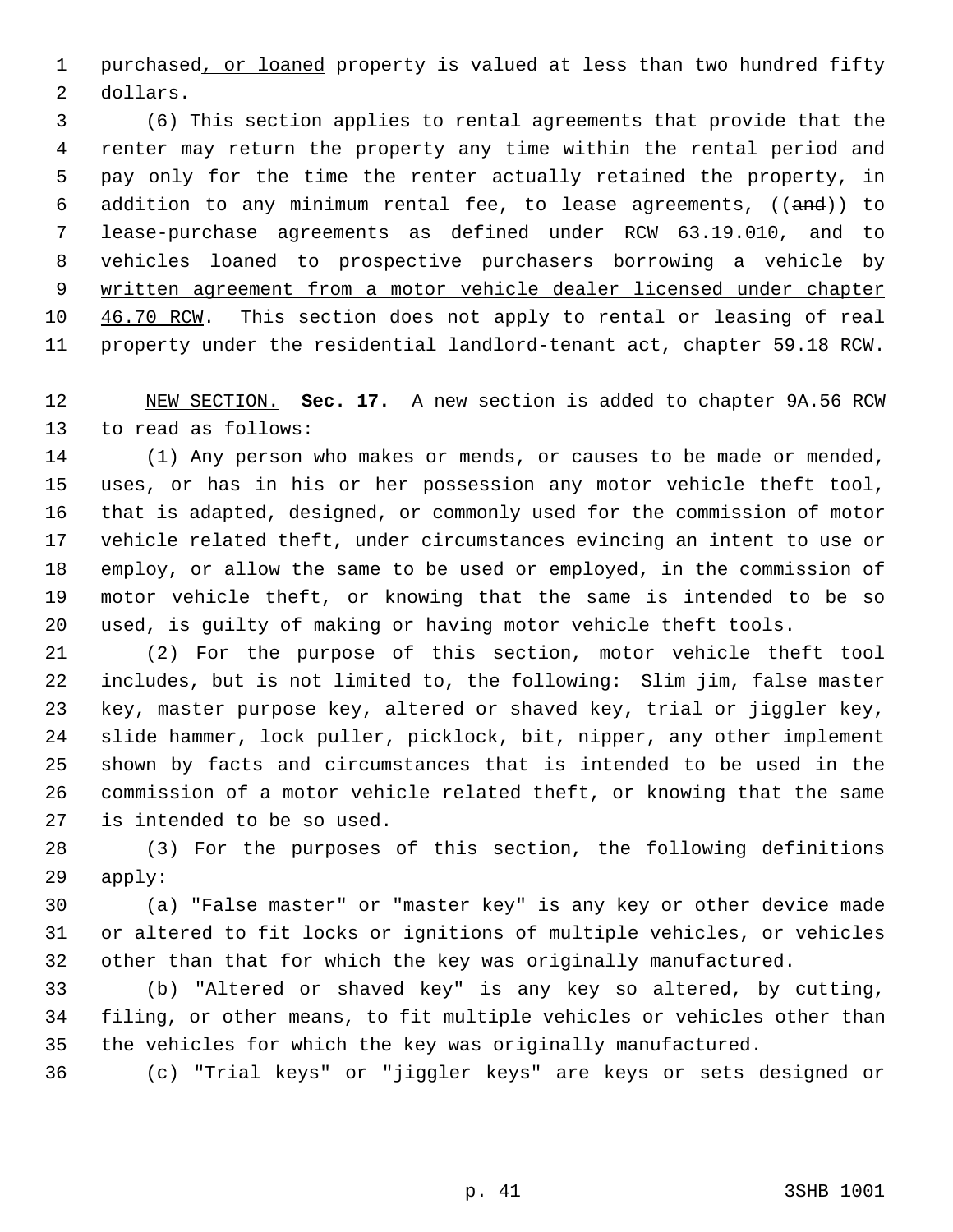altered to manipulate a vehicle locking mechanism other than the lock for which the key was originally manufactured.

 (4) Making or having motor vehicle theft tools is a gross misdemeanor.

 NEW SECTION. **Sec. 18.** A new section is added to chapter 36.28A RCW to read as follows:

 There is hereby created in the Washington association of sheriffs and police chiefs the Washington auto theft prevention authority which shall be under the direction of the executive director of the Washington association of sheriffs and police chiefs.

 NEW SECTION. **Sec. 19.** (1) The Washington auto theft prevention authority is established. The authority shall consist of the following members, appointed by the governor:

 (a) The executive director of the Washington association of sheriffs and police chiefs, or the executive director's designee;

 (b) The chief of the Washington state patrol, or the chief's designee;

18 (c) Two police chiefs;

(d) Two sheriffs;

(e) One prosecuting attorney;

 (f) A representative from the insurance industry who is responsible for writing property and casualty liability insurance in the state of Washington;

(g) A representative from the automobile industry; and

(h) One member of the general public.

 (2) In addition, the authority may, where feasible, consult with other governmental entities or individuals from the public and private sector in carrying out its duties under this section.

 NEW SECTION. **Sec. 20.** (1) The Washington auto theft prevention authority shall initially convene at the call of the executive director of the Washington association of sheriffs and police chiefs, or the executive director's designee, no later than the third Monday in January 2008. Subsequent meetings of the authority shall be at the call of the chair or seven members.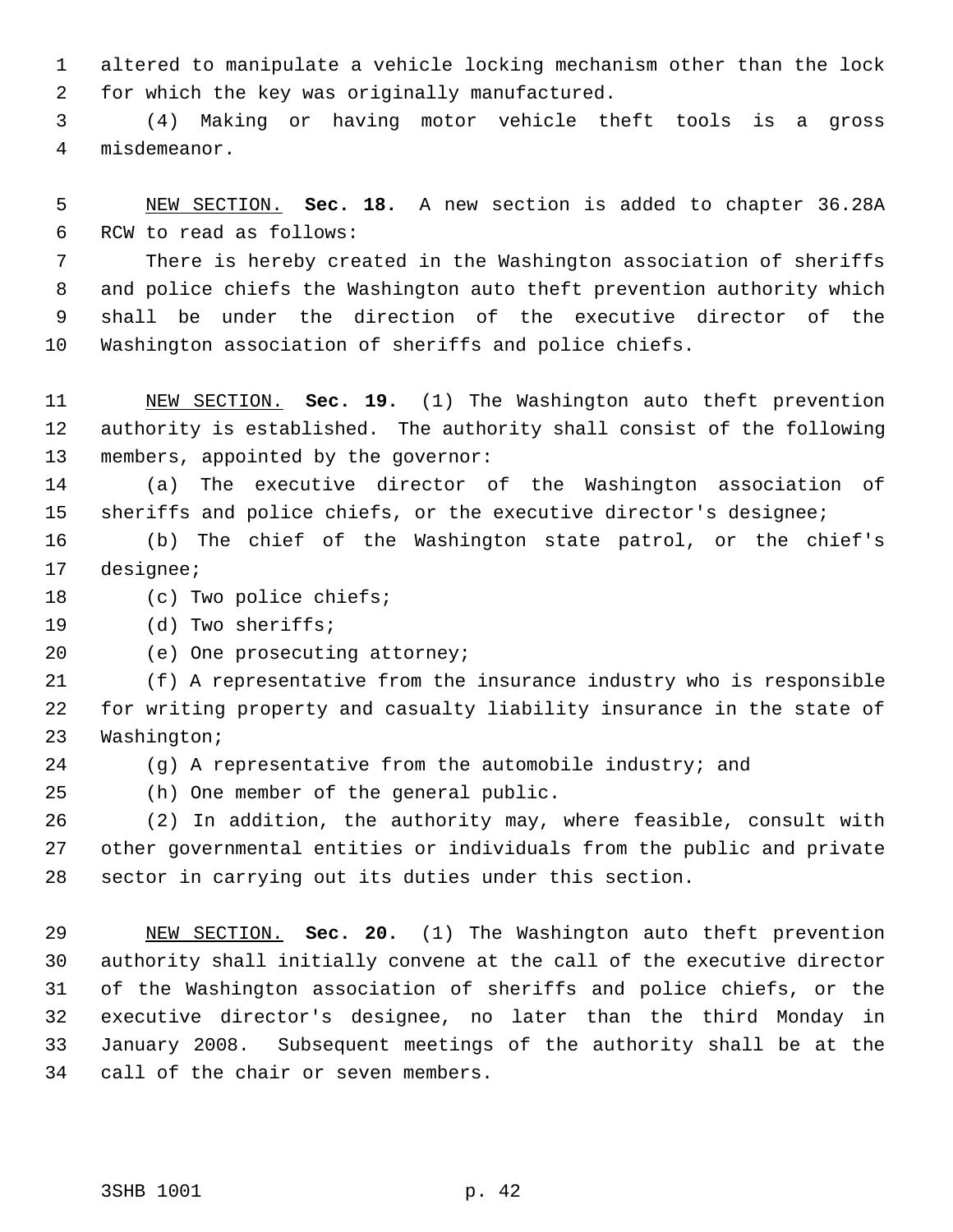(2) The authority shall annually elect a chairperson and other such officers as it deems appropriate from its membership.

 (3) Members of the authority shall serve terms of four years each on a staggered schedule to be established by the first authority. For purposes of initiating a staggered schedule of terms, some members of the first authority may initially serve two years and some members may initially serve four years.

 NEW SECTION. **Sec. 21.** (1) The Washington auto theft prevention authority may obtain or contract for staff services, including an executive director, and any facilities and equipment as the authority requires to carry out its duties.

 (2) The director may enter into contracts with any public or private organization to carry out the purposes of this section and sections 19, 20, and 22 through 26 of this act.

 (3) The authority shall review and make recommendations to the legislature and the governor regarding motor vehicle theft in Washington state. In preparing the recommendations, the authority shall, at a minimum, review the following issues:

 (a) Determine the scope of the problem of motor vehicle theft, including:

 (i) Particular areas of the state where the problem is the greatest;

 (ii) Annual data reported by local law enforcement regarding the number of reported thefts, investigations, recovered vehicles, arrests, and convictions; and

 (iii) An assessment of estimated funds needed to hire sufficient investigators to respond to all reported thefts.

 (b) Analyze the various methods of combating the problem of motor vehicle theft;

(c) Develop and implement a plan of operation; and

(d) Develop and implement a financial plan.

 (4) The authority is not a law enforcement agency and may not gather, collect, or disseminate intelligence information for the purpose of investigating specific crimes or pursuing or capturing specific perpetrators. Members of the authority may not exercise general authority peace officer powers while acting in their capacity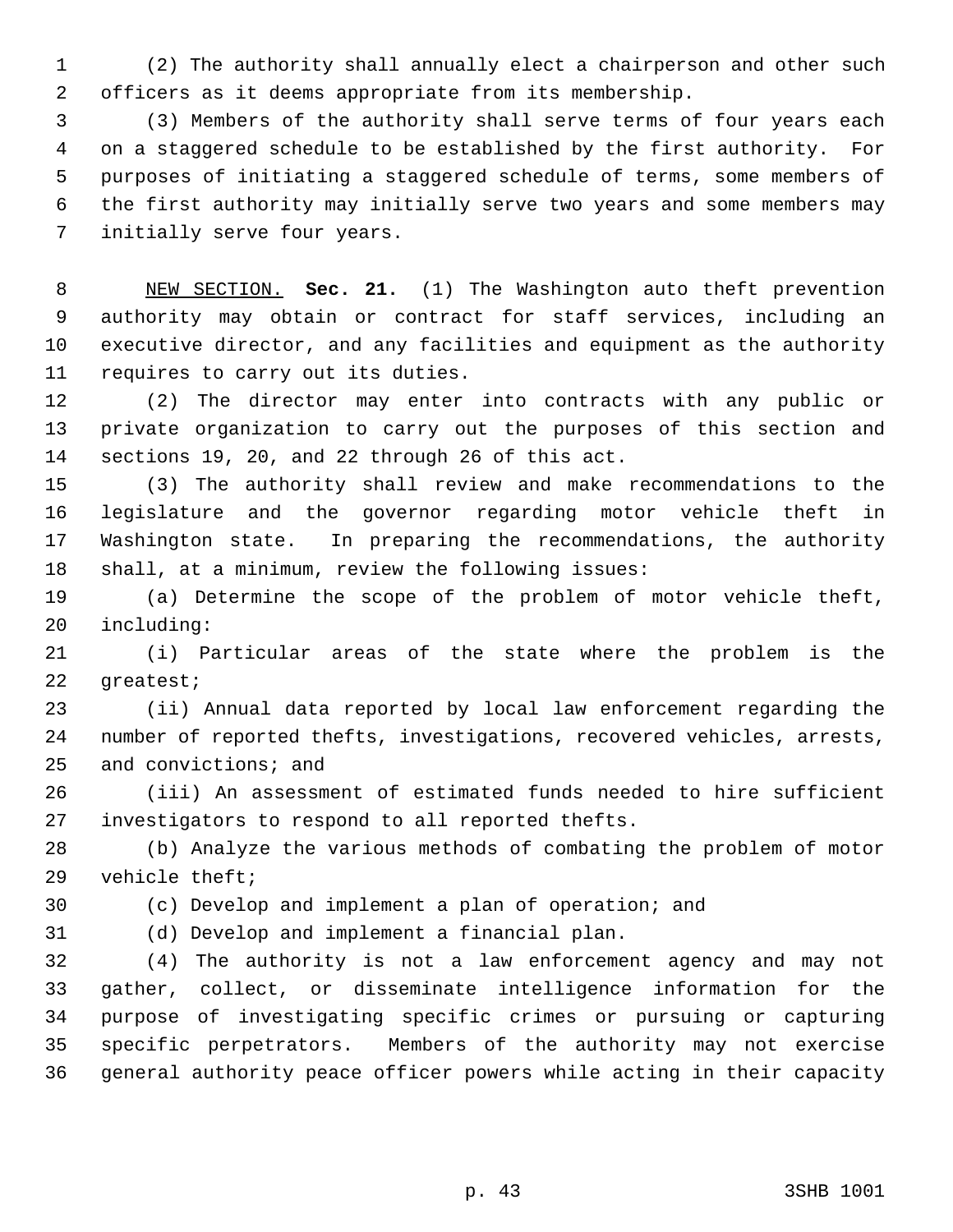as members of the authority, unless the exercise of peace officer powers is necessary to prevent an imminent threat to persons or property.

 (5) The authority shall annually report its activities, findings, and recommendations during the preceding year to the legislature by December 31st.

 NEW SECTION. **Sec. 22.** The Washington auto theft prevention authority may solicit and accept gifts, grants, bequests, devises, or other funds from public and private sources to support its activities.

 NEW SECTION. **Sec. 23.** The governor may remove any member of the Washington auto theft prevention authority for cause including but not limited to neglect of duty, misconduct, malfeasance or misfeasance in office, or upon written request of two-thirds of the members of the authority under this chapter. Upon the death, resignation, or removal of a member, the governor shall appoint a replacement to fill the remainder of the unexpired term.

 NEW SECTION. **Sec. 24.** Members of the Washington auto theft prevention authority who are not public employees shall be compensated in accordance with RCW 43.03.250 and shall be reimbursed for travel expenses incurred in carrying out the duties of the authority in accordance with RCW 43.03.050 and 43.03.060.

 NEW SECTION. **Sec. 25.** Any member serving in their official capacity on the Washington auto theft prevention authority, or either their employer or employers, or other entity that selected the members to serve, are immune from a civil action based upon an act performed in good faith.

 NEW SECTION. **Sec. 26.** (1) The Washington auto theft prevention authority account is created in the custody of the state treasurer. All revenues from the traffic infraction surcharge in RCW 46.63.110(7)(b) and all receipts from gifts, grants, bequests, devises, or other funds from public and private sources to support the activities of the auto theft prevention authority must be deposited into the account. Expenditures from the account may be used only for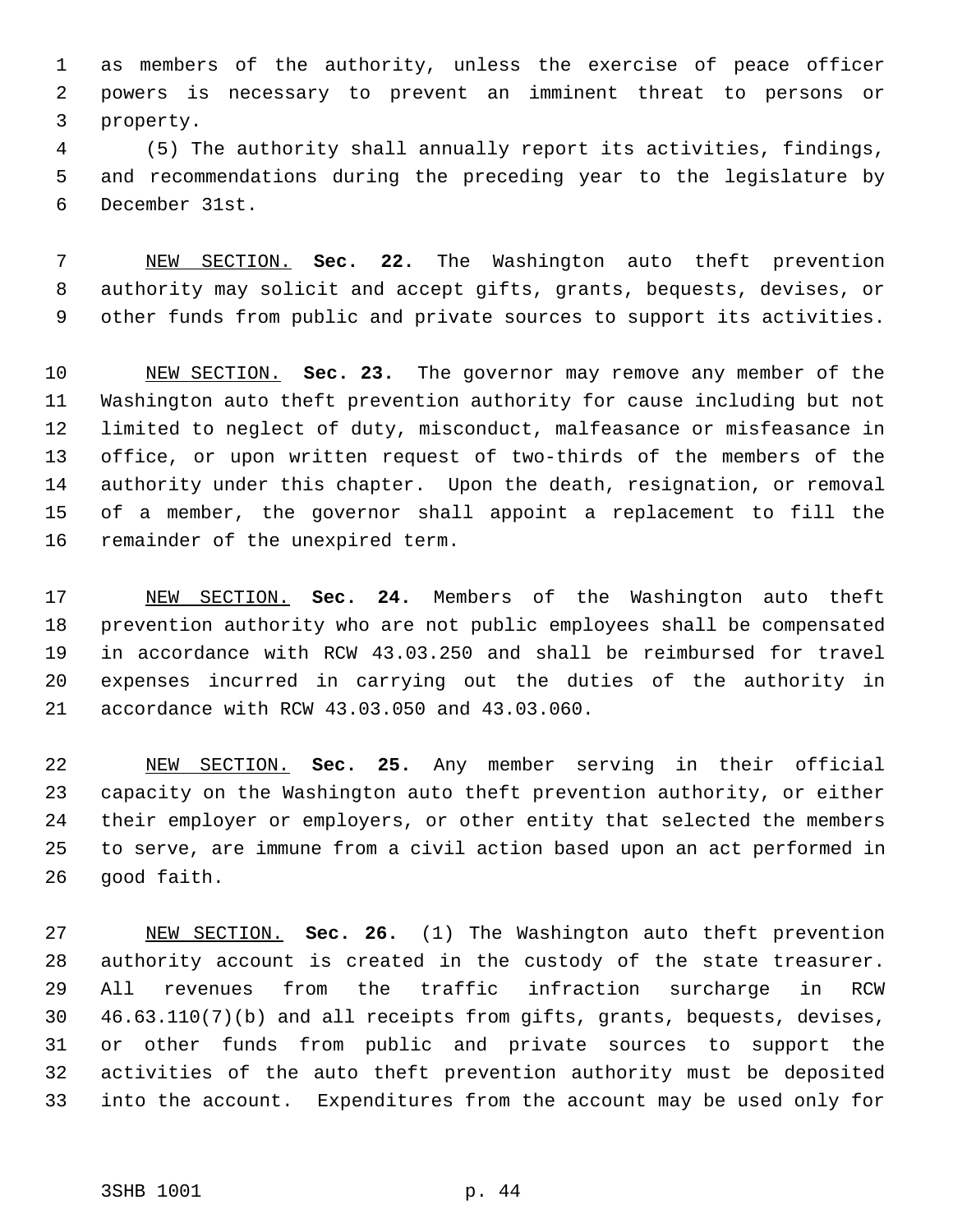purposes of this act. Only the director of the authority or the director's designee may authorize expenditures from the account. The account is subject to allotment procedures under chapter 43.88 RCW, but an appropriation is not required for expenditures.

 (2) The authority shall allocate moneys in the account to public agencies for the purpose of establishing, maintaining, and supporting programs that are designed to prevent motor vehicle theft, including:

 (a) Financial support to prosecution agencies to increase the effectiveness of motor vehicle theft prosecution;

 (b) Financial support to a unit of local government or a team consisting of units of local governments to increase the effectiveness of motor vehicle theft enforcement;

 (c) Financial support for the procurement of equipment and technologies for use by law enforcement agencies for the purpose of 15 enforcing motor vehicle theft laws; and

 (d) Financial support for programs that are designed to educate and assist the public in the prevention of motor vehicle theft.

 (3) The costs of administration shall not exceed ten percent of the moneys in the account in any one year so that the greatest possible portion of the moneys available to the authority is expended on combating motor vehicle theft.

 (4) Prior to awarding any moneys from the Washington auto theft prevention authority account for motor vehicle theft enforcement or prosecution efforts, the auto theft prevention authority must verify that the financial award includes sufficient funding to cover proposed activities, which include, but are not limited to: (a) Administration costs; (b) law enforcement costs; (c) prosecutor costs; (d) court costs; and (e) county offender confinement costs.

 (5) Moneys expended from the Washington auto theft prevention authority account under subsection (2) of this section shall be used to supplement, not supplant, other moneys that are available for motor vehicle theft prevention.

 (6) Grants provided under subsection (2) of this section constitute reimbursement for purposes of RCW 43.135.060(1).

 **Sec. 27.** RCW 46.63.110 and 2005 c 413 s 2, 2005 c 320 s 2, and 2005 c 288 s 8 are each reenacted and amended to read as follows:

(1) A person found to have committed a traffic infraction shall be

p. 45 3SHB 1001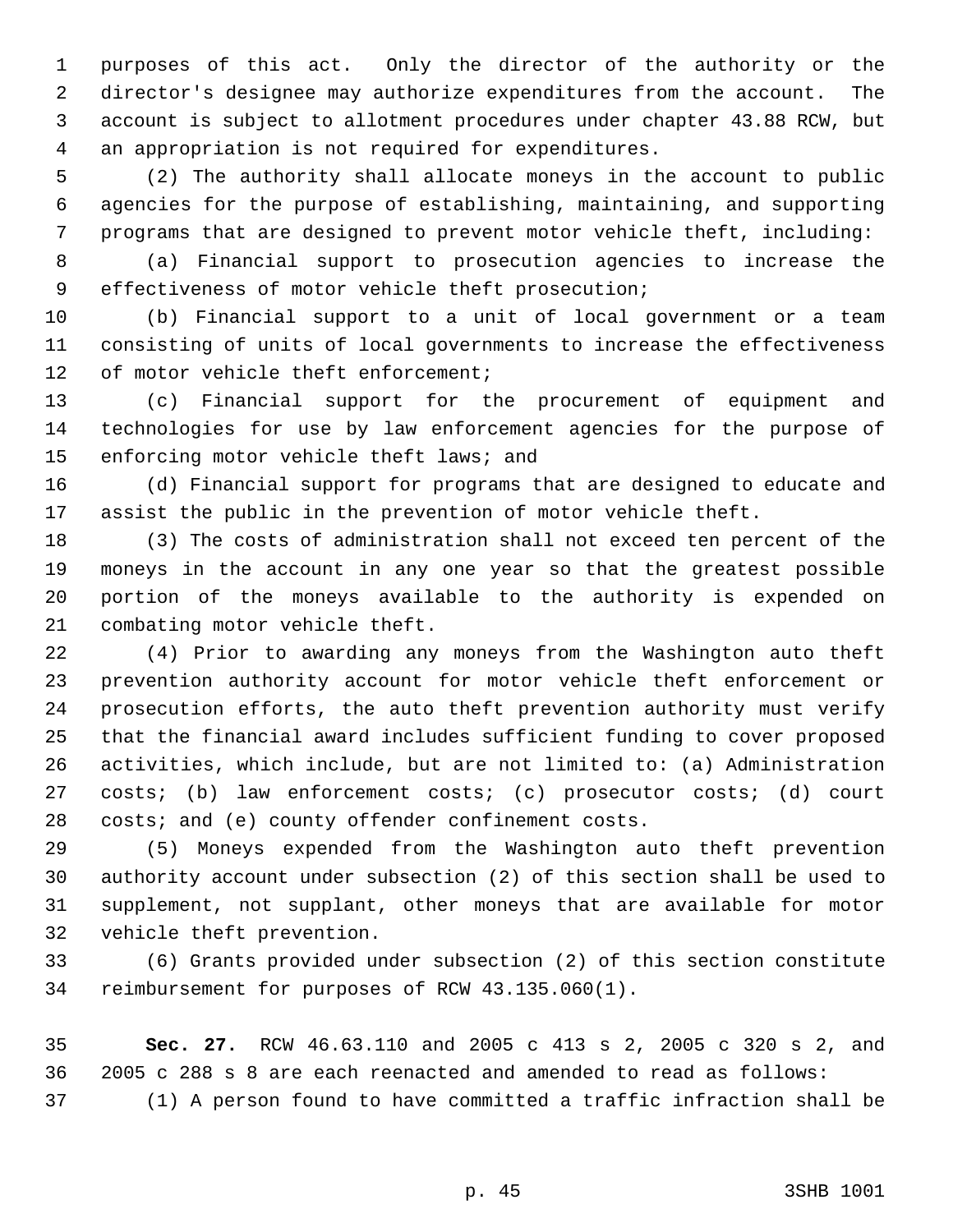assessed a monetary penalty. No penalty may exceed two hundred and fifty dollars for each offense unless authorized by this chapter or title.

 (2) The monetary penalty for a violation of (a) RCW 46.55.105(2) is two hundred fifty dollars for each offense; (b) RCW 46.61.210(1) is five hundred dollars for each offense. No penalty assessed under this subsection (2) may be reduced.

 (3) The supreme court shall prescribe by rule a schedule of monetary penalties for designated traffic infractions. This rule shall also specify the conditions under which local courts may exercise discretion in assessing fines and penalties for traffic infractions. The legislature respectfully requests the supreme court to adjust this schedule every two years for inflation.

 (4) There shall be a penalty of twenty-five dollars for failure to respond to a notice of traffic infraction except where the infraction relates to parking as defined by local law, ordinance, regulation, or resolution or failure to pay a monetary penalty imposed pursuant to this chapter. A local legislative body may set a monetary penalty not to exceed twenty-five dollars for failure to respond to a notice of traffic infraction relating to parking as defined by local law, ordinance, regulation, or resolution. The local court, whether a municipal, police, or district court, shall impose the monetary penalty set by the local legislative body.

 (5) Monetary penalties provided for in chapter 46.70 RCW which are civil in nature and penalties which may be assessed for violations of chapter 46.44 RCW relating to size, weight, and load of motor vehicles are not subject to the limitation on the amount of monetary penalties which may be imposed pursuant to this chapter.

 (6) Whenever a monetary penalty, fee, cost, assessment, or other monetary obligation is imposed by a court under this chapter it is immediately payable. If the court determines, in its discretion, that a person is not able to pay a monetary obligation in full, and not more than one year has passed since the later of July 1, 2005, or the date the monetary obligation initially became due and payable, the court shall enter into a payment plan with the person, unless the person has previously been granted a payment plan with respect to the same monetary obligation, or unless the person is in noncompliance of any existing or prior payment plan, in which case the court may, at its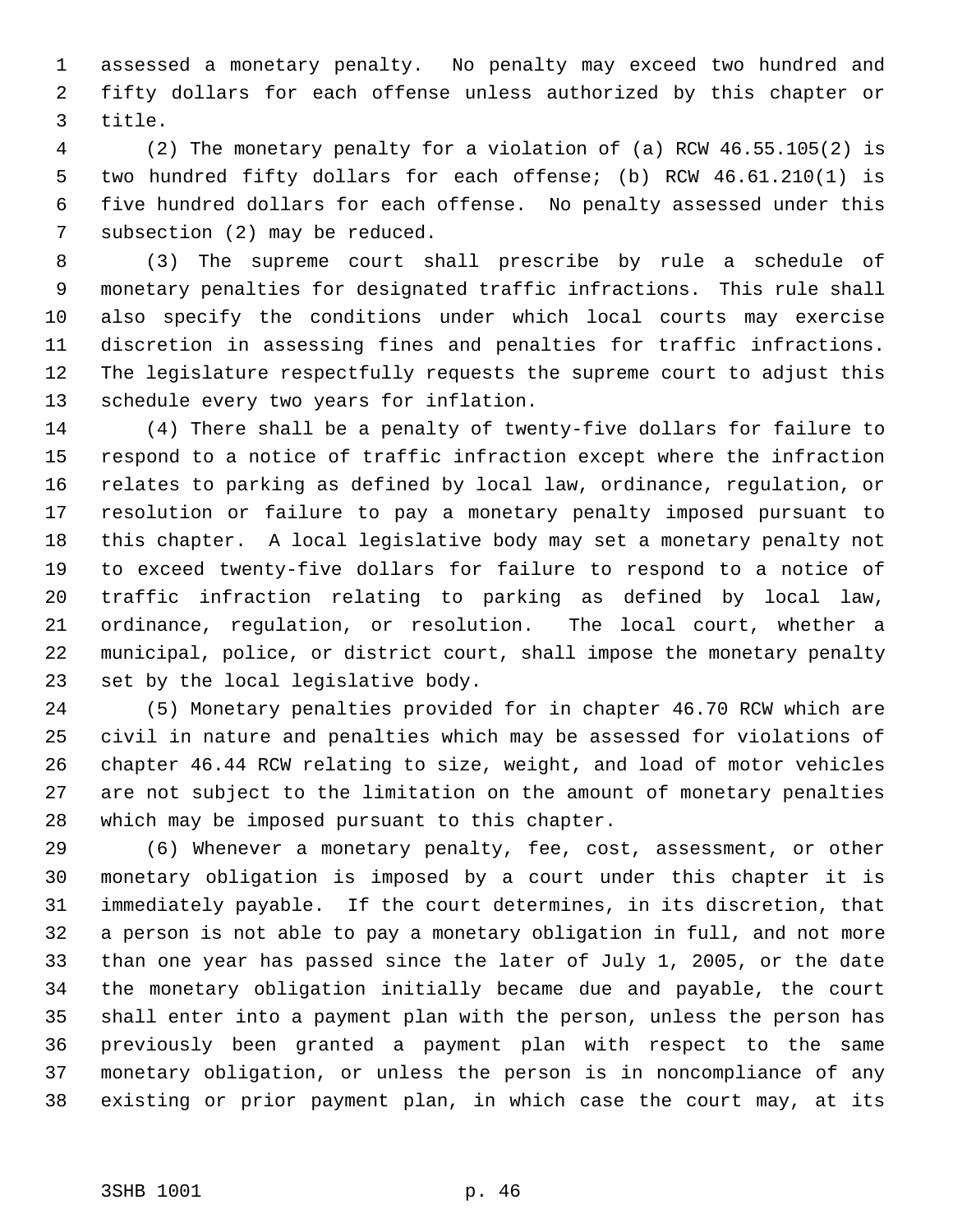discretion, implement a payment plan. If the court has notified the department that the person has failed to pay or comply and the person has subsequently entered into a payment plan and made an initial payment, the court shall notify the department that the infraction has been adjudicated, and the department shall rescind any suspension of the person's driver's license or driver's privilege based on failure to respond to that infraction. "Payment plan," as used in this section, means a plan that requires reasonable payments based on the financial ability of the person to pay. The person may voluntarily pay an amount at any time in addition to the payments required under the payment plan.

 (a) If a payment required to be made under the payment plan is delinquent or the person fails to complete a community restitution program on or before the time established under the payment plan, unless the court determines good cause therefor and adjusts the payment plan or the community restitution plan accordingly, the court shall notify the department of the person's failure to meet the conditions of the plan, and the department shall suspend the person's driver's license or driving privilege until all monetary obligations, including those imposed under subsections (3) and (4) of this section, have been paid, and court authorized community restitution has been completed, or until the department has been notified that the court has entered into a new time payment or community restitution agreement with the person.

 (b) If a person has not entered into a payment plan with the court and has not paid the monetary obligation in full on or before the time established for payment, the court shall notify the department of the delinquency. The department shall suspend the person's driver's license or driving privilege until all monetary obligations have been paid, including those imposed under subsections (3) and (4) of this section, or until the person has entered into a payment plan under this section.

 (c) If the payment plan is to be administered by the court, the court may assess the person a reasonable administrative fee to be wholly retained by the city or county with jurisdiction. The administrative fee shall not exceed ten dollars per infraction or twenty-five dollars per payment plan, whichever is less.

 (d) Nothing in this section precludes a court from contracting with outside entities to administer its payment plan system. When outside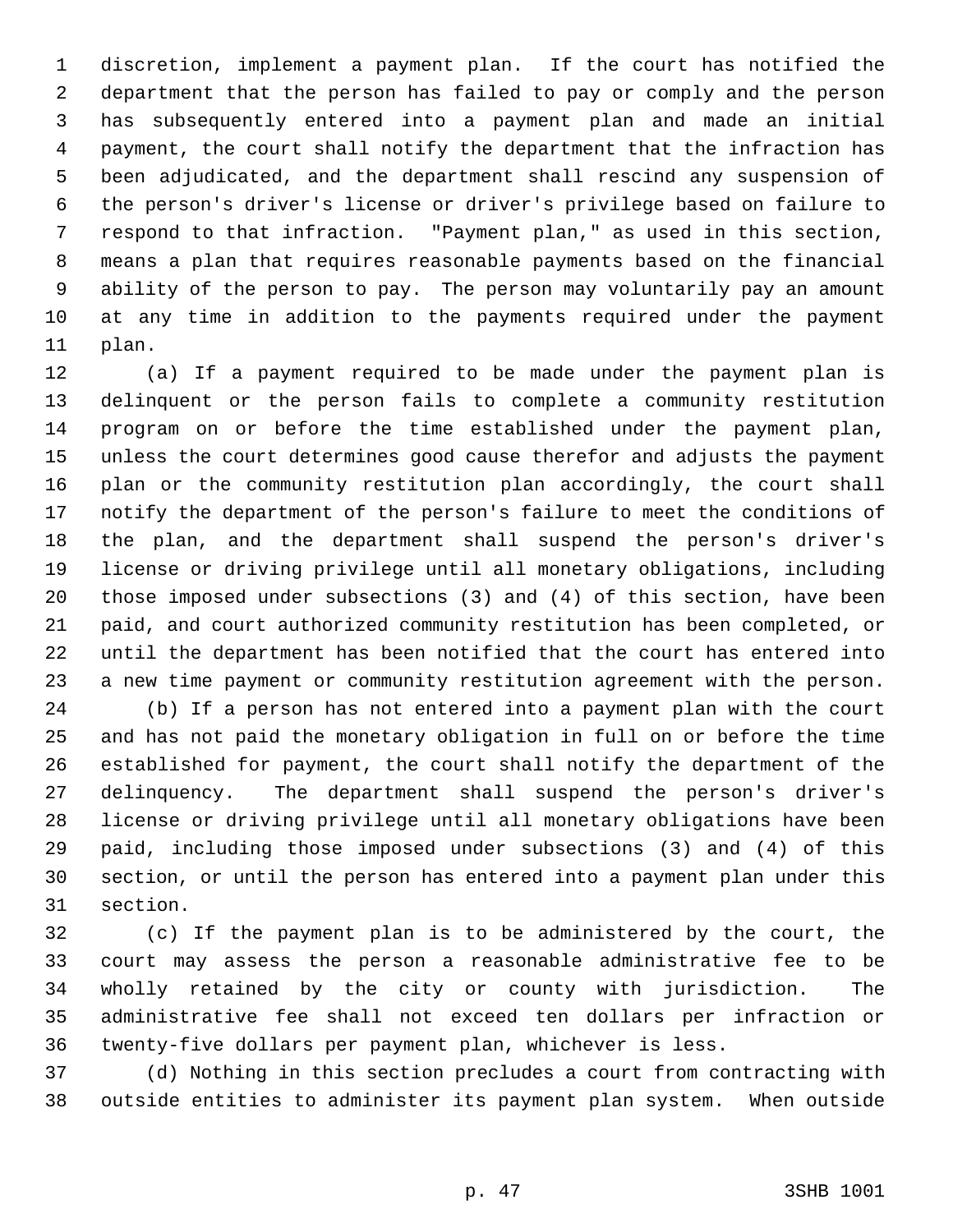entities are used for the administration of a payment plan, the court may assess the person a reasonable fee for such administrative services, which fee may be calculated on a periodic, percentage, or other basis.

 (e) If a court authorized community restitution program for offenders is available in the jurisdiction, the court may allow conversion of all or part of the monetary obligations due under this section to court authorized community restitution in lieu of time payments if the person is unable to make reasonable time payments.

 (7) In addition to any other penalties imposed under this section and not subject to the limitation of subsection (1) of this section, a 12 person found to have committed a traffic infraction shall be assessed: 13 (a) A fee of five dollars per infraction. Under no circumstances shall this fee be reduced or waived. Revenue from this fee shall be forwarded to the state treasurer for deposit in the emergency medical 16 services and trauma care system trust account under RCW 70.168.040; and (b) A fee of ten dollars per infraction. Under no circumstances 18 shall this fee be reduced or waived. Revenue from this fee shall be forwarded to the state treasurer for deposit in the Washington auto 20 theft prevention authority account.

 (8)(a) In addition to any other penalties imposed under this section and not subject to the limitation of subsection (1) of this section, a person found to have committed a traffic infraction other than of RCW 46.61.527 shall be assessed an additional penalty of twenty dollars. The court may not reduce, waive, or suspend the additional penalty unless the court finds the offender to be indigent. If a court authorized community restitution program for offenders is available in the jurisdiction, the court shall allow offenders to offset all or a part of the penalty due under this subsection (8) by participation in the court authorized community restitution program.

 (b) Eight dollars and fifty cents of the additional penalty under (a) of this subsection shall be remitted to the state treasurer. The remaining revenue from the additional penalty must be remitted under chapters 2.08, 3.46, 3.50, 3.62, 10.82, and 35.20 RCW. Money remitted under this subsection to the state treasurer must be deposited as provided in RCW 43.08.250. The balance of the revenue received by the county or city treasurer under this subsection must be deposited into